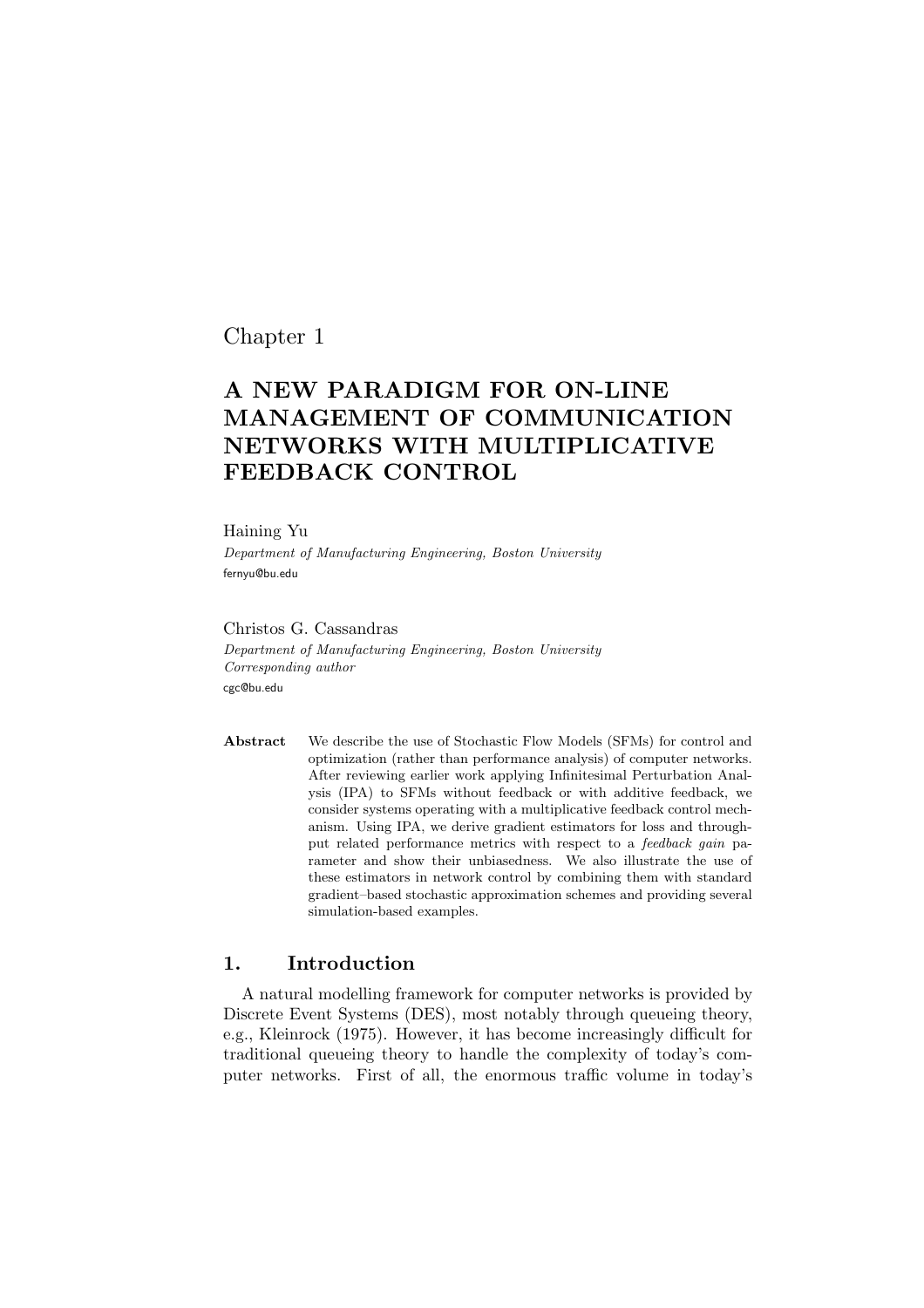Internet (which is still growing) makes packet-by-packet queueing analysis infeasible. Moreover, the discovery of self-similar patterns in the Internet traffic distribution (see Leland et al., (1993)) and the resulting inadequacies of Poisson traffic models (see Paxson and Floyd (1995)) further complicate queueing analysis. Consequently, performance analysis techniques that do not depend on detailed traffic distributional information are highly desirable. Fluid models have thus become increasingly attractive. The argument leading to the popularity of fluid models is that random phenomena may play different roles at different time scales. When the variations on the faster time scale have less impact than those on the slower time scale, the use of fluid models is justified. The efficiency of a fluid model rests on its ability to aggregate multiple events. By ignoring the micro-dynamics of each discrete entity and focusing on the change of the aggregated flow rate instead, a fluid model allows the aggregation of events associated with the movement of multiple packets within a time period of a constant flow rate into a single rate change event. Introduced by Anick et al., (1982) and later proposed by Kobayashi and Ren (1992) for the analysis of multiplexed data streams and by Cruz (1991) for network performance analysis, fluid models have been shown to be especially useful for simulating various kinds of high speed networks (see Kesidis et al., (1996), Kumaran and Mitra (1998), Liu et al., (1999), Yan and Gong (1999)). Stochastic Flow Models (SFM) have the extra feature that the flow rates are treated as general stochastic processes, which distinguishes itself from the approach adopted in Akella and Kumer (1986) and other work, e.g., Perkins and Srikant (1999), Perkins and Srikant (2001).

While the aggregation property of SFMs brings efficiency to *perfor*mance analysis, the resulting accuracy depends on traffic conditions, the structure of the underlying network, and the nature of the performance metrics of interest. On the other hand, SFMs often capture the critical features of the underlying "real" network, which is useful in solving control and optimization problems. In control and optimization, e.g., Kelly et al., (1998) and Low (2000), estimating the gradients of given performance metrics with respect to key parameters becomes an essential task. Perturbation Analysis (PA) methods (see Ho and Cao (1991), Cassandras and Lafortune (1999)) are therefore suitable, if appropriately applied to a SFM as an abstraction of an underlying network component or a network, as in recent work by Wardi et al., (2002), Liu and Gong (1999), Cassandras et al., (2002), and Cassandras et al., (2003). In a single node with threshold-based buffer control, Infinitesimal Perturbation Analysis (IPA) has been shown to yield simple sensitivity estimators for loss and workload metrics with respect to threshold parameters;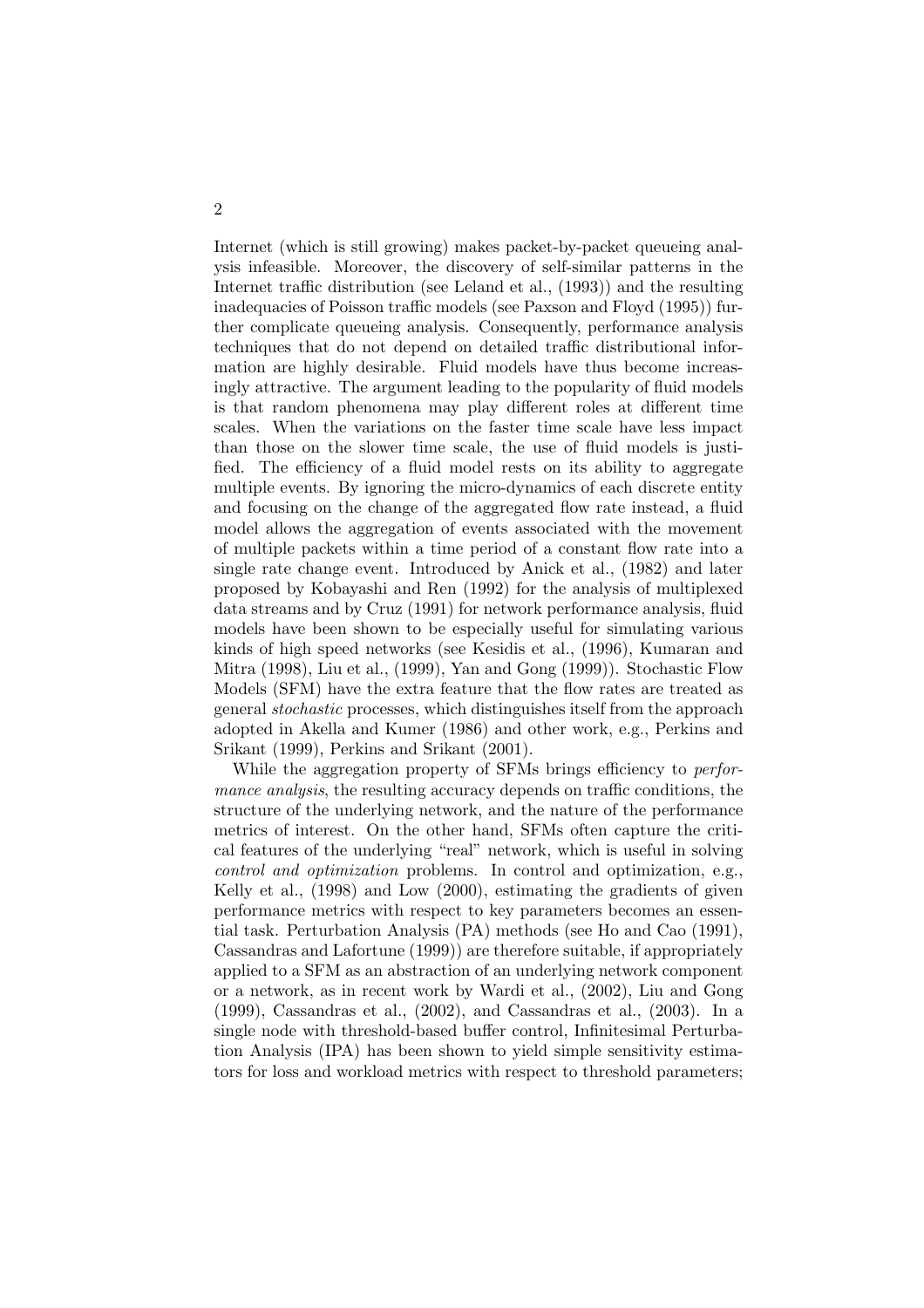see Cassandras et al., (2002). In the multiclass case studied in Cassandras et al., (2003), the estimators generally depend on traffic rate information, but not on the stochastic characteristics of the arrival and service processes involved. In addition, the estimators obtained are unbiased under very weak structural assumptions on the defining traffic processes. As a result, they can be evaluated based on data observed on a sample path of the actual (discrete-event) network and combined with gradient-based optimization schemes as shown in Cassandras et al., (2002) and Cassandras et al., (2003). This makes it possible to adjust parameters on line in order to adapt to rapidly changing network situations. On-line management is appealing in today's computer networks and will become even more important as high speed network technologies, such as Gigabyte Ethernet and optical networks become popular. In such cases, huge amounts of resources may suddenly become available or unavailable. Since manually managing network resources has become unrealistic, it is critical for network components, i.e., routers and end hosts, to automatically adapt to rapidly changing conditions.

An important feature in today's Internet management is the presence of feedback mechanisms. For example, in Random Early Detection (see Floyd and Jacobson 1993), an IP router may send congestion signals to TCP flows by dropping packets and a TCP flow should adjust its window size (and therefore its sending rate) according to feedback signals (for example, acknowledgement packets sent back from a destination node; see Jacobson (1988)). However, queueing networks have been studied largely based on the assumption that the system state, typically queue length information, has no effect on arrival and service processes, i.e., in the absence of feedback. Unfortunately, the presence of feedback significantly complicates analysis, and makes it extremely difficult to derive closed-form expressions of performance metrics such as average queue length or mean waiting time (unless stringent assumptions are made; see Takacs (1963), Foley and Disney (1983), Avignon and Disney (1977/78), Wortman et al., (1991)), let alone developing analytical schemes for performance optimization. It is equally difficult to extend the theory of PA for discrete-event queueing systems in the presence of feedback. The importance of incorporating feedback to networks as well as their SFM counterparts, and the effectiveness of IPA methods applied to SFMs to date motivates the study of SFMs with multiplicative feedback. We define  $\alpha(t)$  as the maximal external incoming flow rate for a node in the network and introduce a feedback mechanism by setting the inflow rate to  $c \cdot \alpha(t)$  when the buffer content  $x(t)$  is greater than a certain intermediate threshold  $\phi$ . It is worth noticing that this form of feedback has been widely adopted in today's Internet, i.e., in the Ran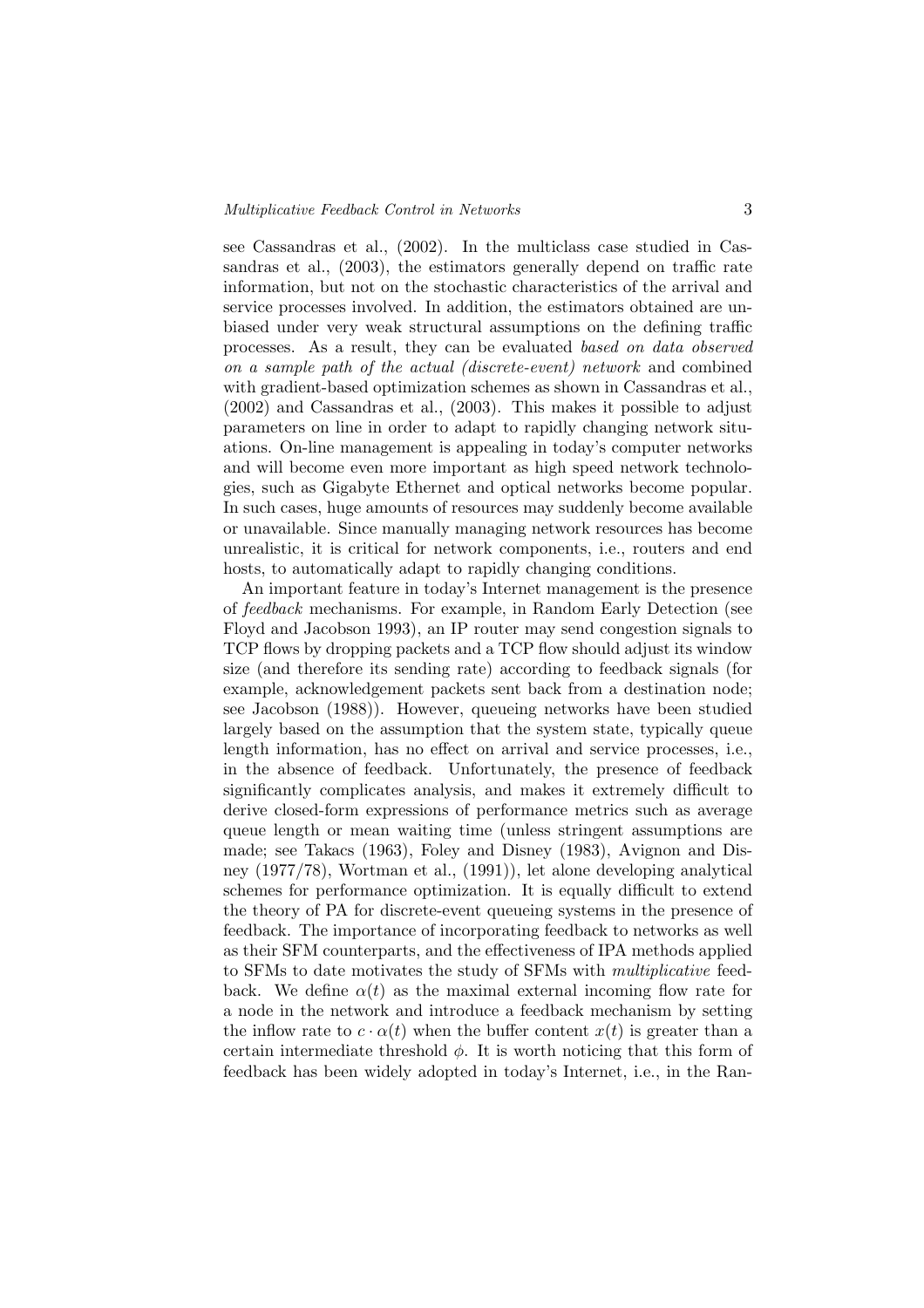dom Early Detection (RED) (see Floyd and Jacobson 1993) and other algorithms.

The rest of the chapter is organized as follows. Section 2 briefly reviews earlier work applying IPA to SFMs. Section 3 presents the SFM framework with multiplicative feedback. In Section 4 we carry out IPA and derive explicit sensitivity estimators for loss and throughput related metrics. We also prove unbiasedness of these estimators. In Section 5 we present some numerical examples to illustrate the use of IPA estimation in on-line queueing system control. Conclusions and future research directions are given in Section 6.

# 2. Review of IPA in SFMs

In this section we briefly review earlier results incorporating IPA to SFMs. Consider a network node where buffer control at the packet level takes place using a simple threshold-based policy: when a packet arrives and the queue length  $x(t)$  is below a given level b, it is accepted; otherwise, it is rejected. This can be modeled as a queueing system. Next, we adopt a simple SFM for the system, treating packets as "fluid." The buffer content at time t is again denoted by  $x(t)$  and it is limited to  $\theta$ , which may be viewed as the capacity or as a threshold parameter used for buffer control. When the buffer level reaches  $\theta$  the system starts to overflow. In the underlying DES, both  $x(t)$  and b are integers; in the SFM,  $x(t)$  and  $\theta$  are treated as real numbers. As we will explain later, analyzing the SFM provides useful information for solving control and optimization problems defined on the underlying network node. Figure 1.1 shows a typical network node on the left with buffer control and its SFM counterpart on the right. In the SFM, the maximal processing rate of the server is generally time-varying and denoted by  $\beta(t)$ . The incoming rate, also generally time-varying, is denoted by  $\alpha(t)$ . We also use  $\delta(t)$  and  $\gamma(t)$  to denote the outflow flow rate and the overflow rate due to excessive incoming fluid at a full buffer respectively.



Figure 1.1. A network node with threshold-based buffer control and its SFM counterpart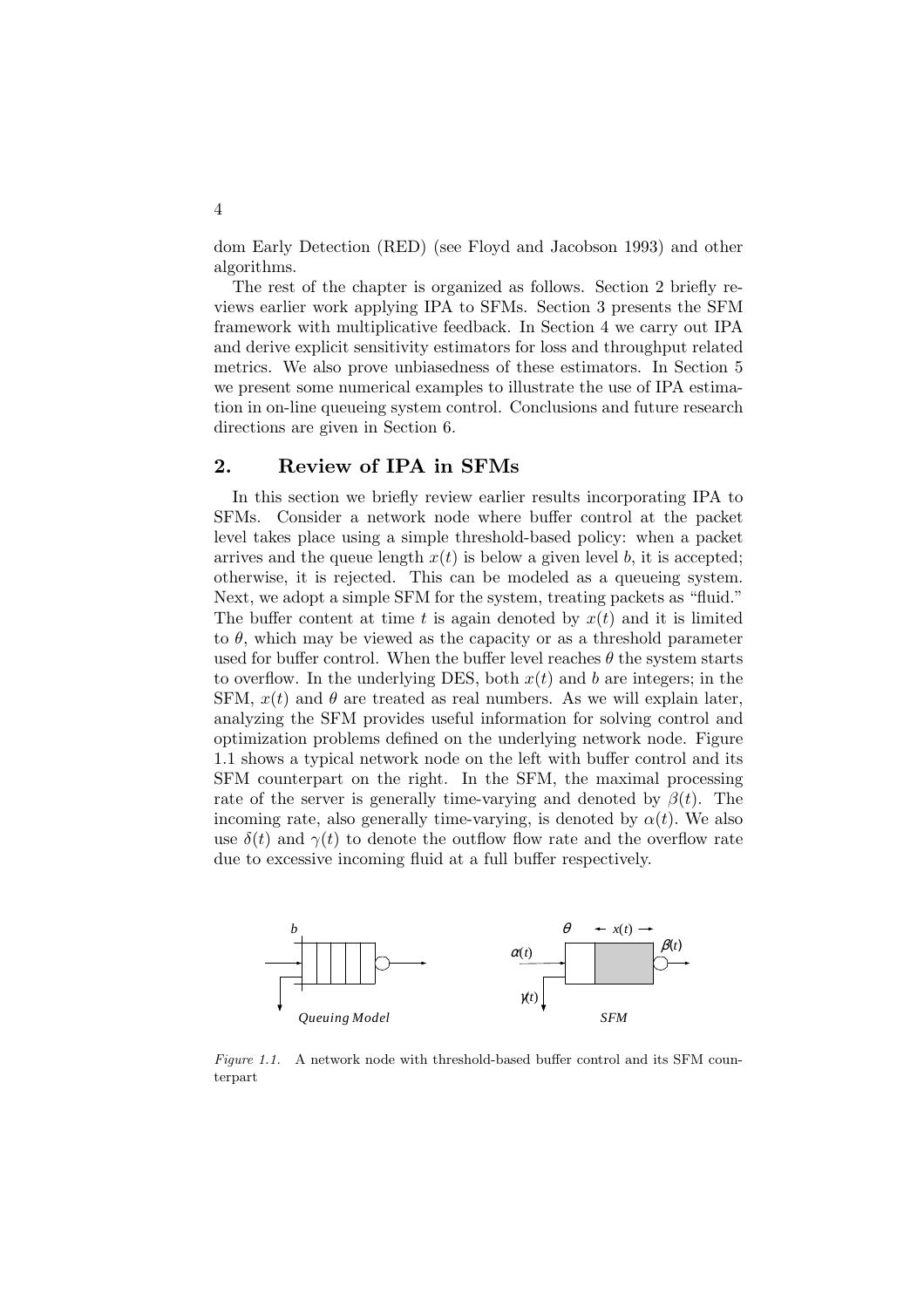Over a time interval [0, T], the buffer content  $x(t; \theta)$  is determined by the following one-sided differential equation,

$$
\frac{dx(t; \theta)}{dt^{+}} = \begin{cases} 0, & \text{if } x(t; \theta) = 0 \text{ and } \alpha(t) - \beta(t) \le 0, \\ 0, & \text{if } x(t; \theta) = \theta \text{ and } \alpha(t) - \beta(t) \ge 0, \\ \alpha(t) - \beta(t), & \text{otherwise} \end{cases}
$$
(1.1)

The overflow rate  $\gamma(t;\theta)$  is given by

$$
\gamma(t; \theta) = \begin{cases} \max\{\alpha(t) - \beta(t), 0\}, & \text{if } x(t; \theta) = \theta, \\ 0, & \text{if } x(t; \theta) < \theta. \end{cases}
$$
(1.2)

A typical state trajectory over  $[0, T]$  can be decomposed into two kinds of intervals: empty periods and buffering periods . Empty Periods (EP) are intervals during which the buffer is empty, while Buffering Periods (BP) are intervals during which the buffer is nonempty. We define EPs to always be closed intervals, whereas BPs are open intervals unless containing one of the boundary points 0 or T.

We consider two performance metrics, the Loss Volume  $L_T(\theta)$  and the Cumulative Workload (or just Work)  $Q_T(\theta)$ , both defined on the interval  $[0, T]$  as:

$$
L_T(\theta) = \int_0^T \gamma(t; \theta) dt,
$$
\n(1.3)

and

$$
Q_T(\theta) = \int_0^T x(t;\theta)dt.
$$
 (1.4)

Let us denote the kth BP as  $\mathcal{B}_k$ . Define  $\Phi(\theta)$  as the index set for all BPs with at least one overflow period. For every  $k \in \Phi(\theta)$ , there is a (random) number  $M_k \geq 1$  of *overflow periods* in  $\mathcal{B}_k$ , i.e., intervals during which the buffer is full and  $\alpha(t) - \beta(t) > 0$ . Let us denote these overflow periods by  $\mathcal{F}_{k,m}$ ,  $m = 1, \ldots, M_k$ , in increasing order and express them as  $\mathcal{F}_{k,m} = [u_{k,m}(\theta), v_{k,m}], k = 1, \ldots, K$ . Observe that the starting time  $u_{k,m}(\theta)$  generally depends on  $\theta$ , whereas the ending time  $v_{k,m}$  is locally independent of  $\theta$ , since it corresponds to a change of sign in  $\alpha(t) - \beta(t)$ in (1.1), which has been assumed independent of  $\theta$ .

Through Infinitesimal Perturbation Analysis (IPA), the following sample derivatives can be obtained, as shown in Cassandras et al., (2002): **Proposition 2.1.** For every  $\theta \in \Theta$ ,

$$
\mathcal{L}'(0) = \mathcal{L}(0)
$$

$$
L'_T(\theta) = -|\Phi(\theta)|. \tag{1.5}
$$

and

$$
Q'_{T}(\theta) = \sum_{k \in \Phi(\theta)} [\eta_k(\theta) - u_{k,1}(\theta)]. \qquad (1.6)
$$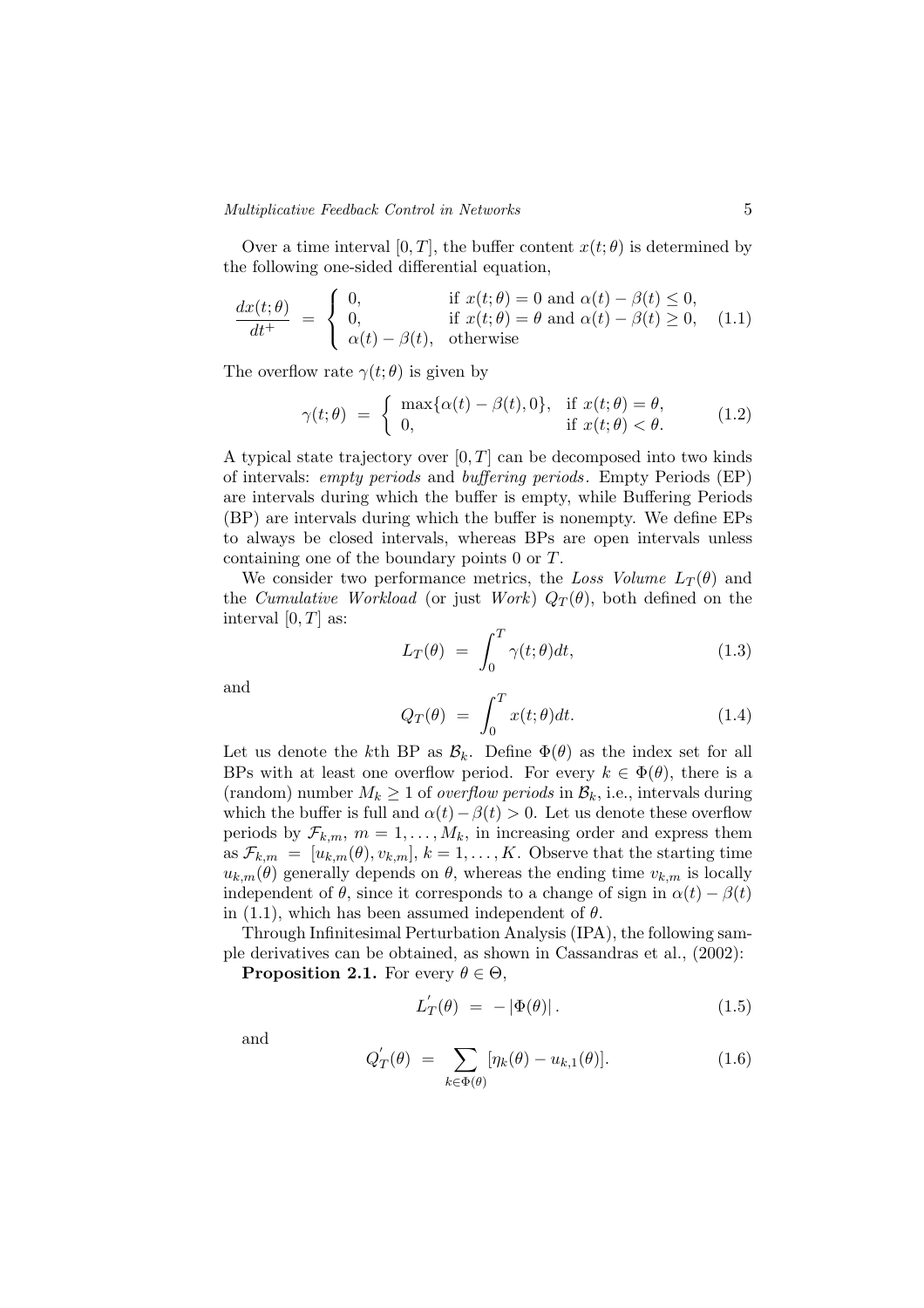Under certain technical conditions (see Cassandras et al., (2002)), it is also proved that

**Proposition 2.2.** The IPA estimators  $L'$  $\displaystyle{ \int_T'(\theta) \text{ and } Q_1'}$  $T(\theta)$  are unbiased, i.e.,

$$
\frac{\partial E[L_T(\theta)]}{\partial \theta} = E\left[L'_T(\theta)\right] \text{ and } \frac{\partial E[Q_T(\theta)]}{\partial \theta} = E\left[Q'_T(\theta)\right]
$$

These IPA estimators are extremely simple to implement not only in a SFM, but in the actual network component as well: (1.5) is merely a counter of all BPs observed in  $[0, T]$  in which at least one overflow event takes place. The estimator is nonparametric in the sense that no knowledge of the traffic or processing rates is required, nor does (1.5) depend on the nature of the random processes involved. In (1.6), the contribution of a BP,  $\mathcal{B}_k$ , to the sample derivative  $Q'_2$  $T'(h)$  is the length of the interval defined by the first point at which the buffer becomes full and the end of the BP. Once again, as in (1.5), the IPA derivative  $Q'$  $\bigl( \theta \bigr)$ is nonparametric, since it requires only the recording of times at which the buffer becomes full (i.e.,  $u_{k,1}(\theta)$ ) and empty (i.e.,  $\eta_k(\theta)$ ) for any BP which has at least one overflow period. In other words,  $(1.5)$  and  $(1.6)$ may be directly obtained from a single sample path of the network node, and the final values of the estimators are independent of the SFM.

The analysis above can be extended to a network with multiple nodes. In Sun et al., (2003), a tandem network is studied, where the output of a node becomes the input to a downstream node, and the dynamics of each node follow those of the single-node system described above. Figure 1.2 shows such a tandem network. By similar techniques as in Cassandras et al., (2002), IPA analysis can be carried out and the unbiasedness of IPA estimators can be proved for loss and work related metrics with respect to the parameters  $\theta$ ,  $b_2$ , ...,  $b_m$ .



Figure 1.2. SFM of a tandem network

Figure 1.3 illustrates another extension by introducing feedback. In this case,  $\alpha(t)$  is not the inflow rate. The actual incoming flow is the output of a traffic shaper. A traffic shaper modifies some incoming process  $\alpha(t)$ , according to system information (i.e., queue content information  $x(t)$ , and creates the actual incoming flow to the node. We denote the actual inflow rate (which is also the output of the traffic shaper) by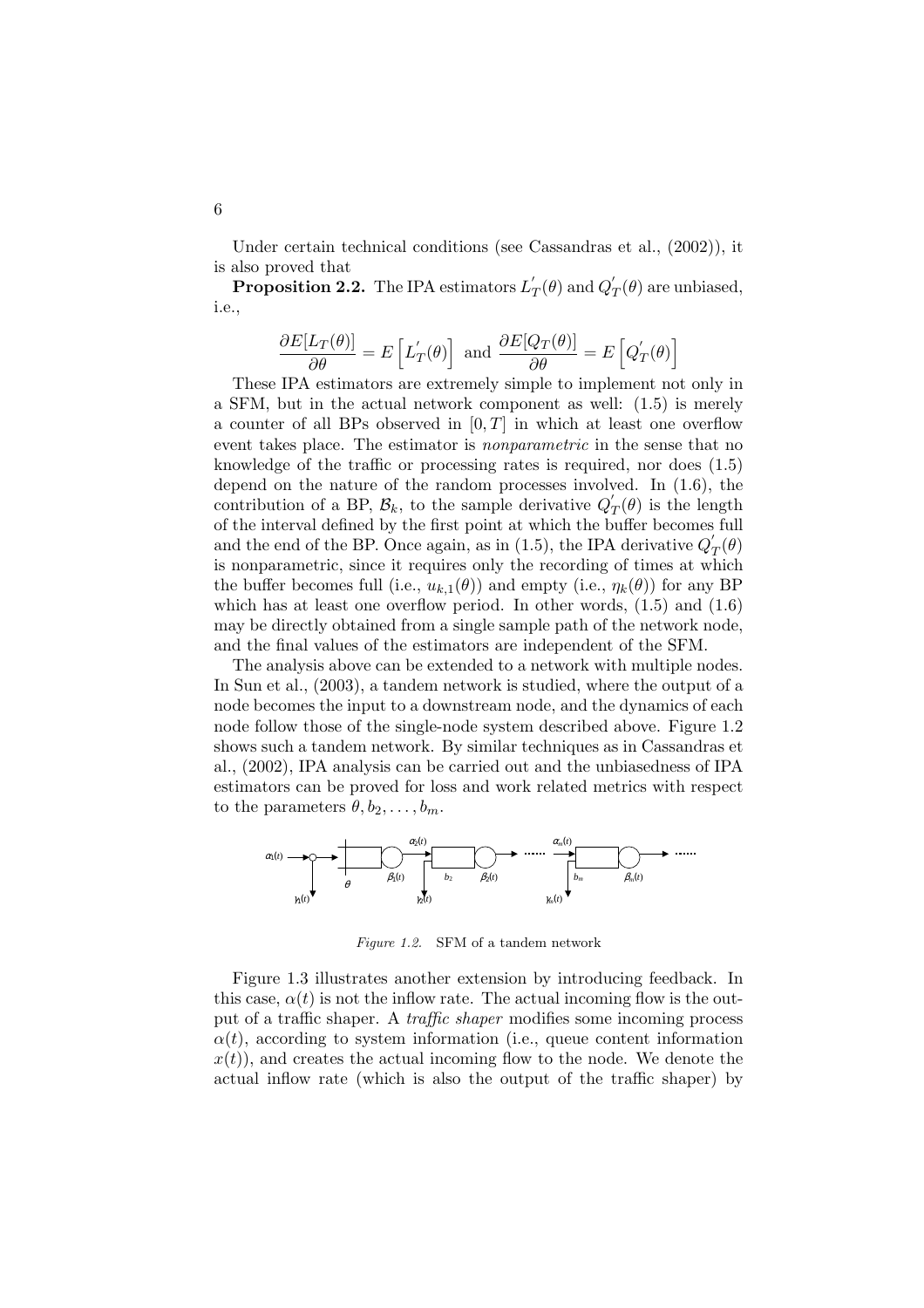$u(t)$ . If we regard queue content as state information,  $x(t)$  being input to the above traffic shaper implies a feedback controller of the form:  $u(t) = u(\alpha(t), x(t))$ . Because  $u(t)$  depends on  $x(t)$  and  $x(t)$  depends on the buffer capacity  $\theta$ , the inflow rate is not independent of  $\theta$ . However in what follows we will simply use  $u(t)$  for notational simplicity unless the dependence needs to be stressed. The system dynamics are:

$$
\frac{dx(t; \theta)}{dt^{+}} = \begin{cases} 0, & \text{if } x(t; \theta) = 0 \text{ and } u(t) - \beta(t) \le 0, \\ 0, & \text{if } x(t; \theta) = \theta \text{ and } u(t) - \beta(t) \ge 0, \\ u(t) - \beta(t), & \text{otherwise} \end{cases}
$$
(1.7)

The outflow rate  $\delta(t)$  is given by

$$
\delta(t) = \begin{cases} \beta(t) & \text{if } x > 0 \\ \min\{u(t), \beta(t)\} & \text{if } x = 0 \end{cases}
$$
\n(1.8)

The overflow rate  $\gamma(t)$  is given by

$$
\gamma(t) = \begin{cases} \max\left\{u(t) - \delta(t), 0\right\} & \text{if } x = \theta \\ 0 & \text{if } x < \theta \end{cases}
$$
 (1.9)

Similarly,  $\delta(t)$  and  $\gamma(t)$  are functions of  $\alpha(t)$ ,  $x(t)$  and  $\theta$ . But we do not explicitly indicate the dependence unless it is necessary to do so.

In Yu and Cassandras (2003), an additive feedback mechanism is studied by setting the inflow rate  $u(t)$  to be

$$
u(t) = \alpha(t) - p(x(t)),
$$

where  $p(x)$  is a *feedback function*. Using similar techniques as in Cassan-



Figure 1.3. A SFM with feedback

dras et al., (2002), we can derive the IPA sample derivatives  $L'$  $T(\theta)$  and  $Q_{\epsilon}'$  $T(T(\theta))$  and prove their unbiasedness under modest technical assumptions. Moreover, in the case of linear feedback, i.e.,  $p(x) = cx$ , the estimators again turn out to be nonparametric; for details, see Yu and Cassandras (2003).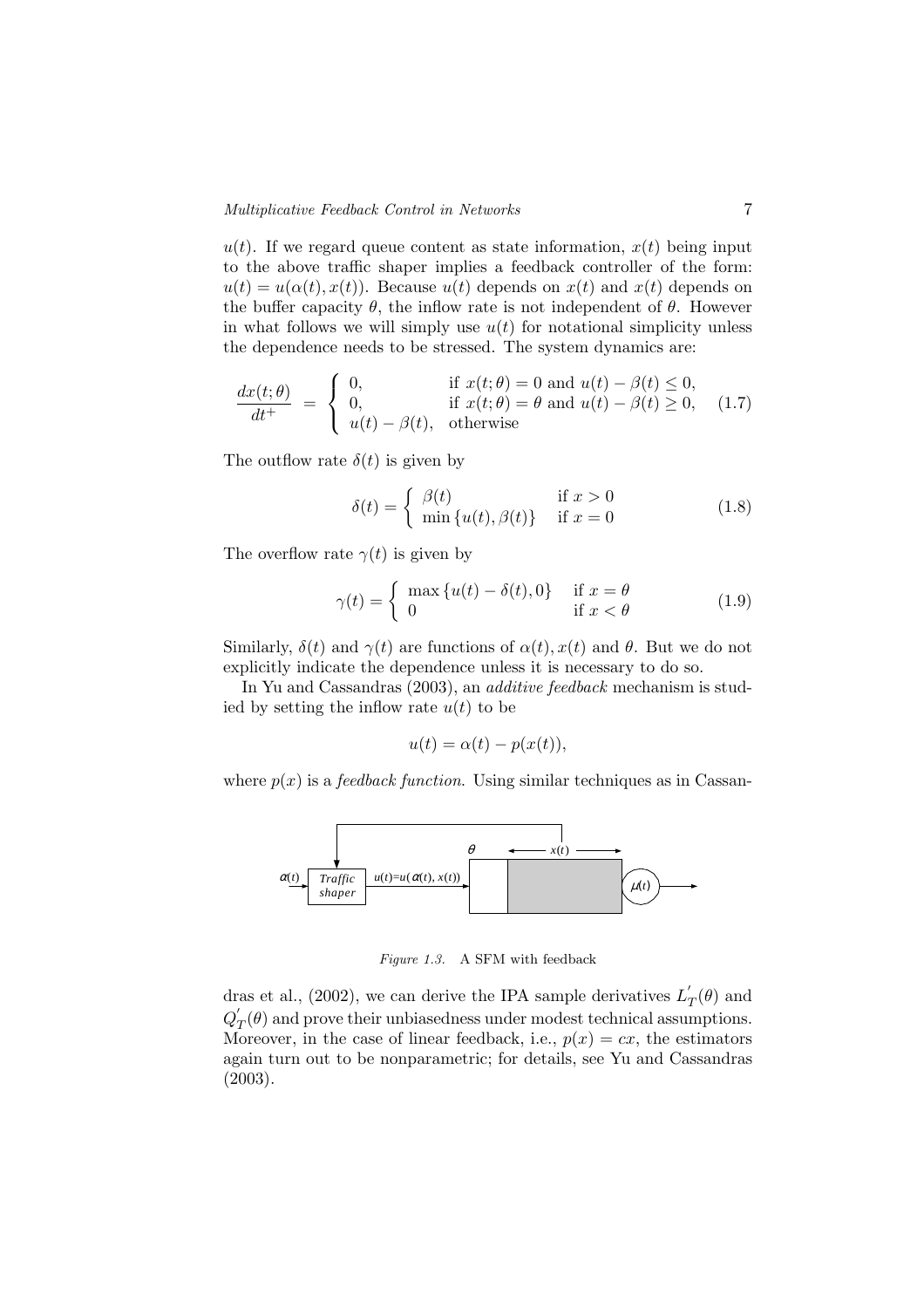The feedback mechanism in Yu and Cassandras (2003) implies that state information, i.e., buffer content, is instantaneously available to the controller. This is reasonable for situations such as manufacturing systems, but unlikely to hold in high-speed distributed environments such as communication networks. This stringent requirement, together with a natural interest in feedback policies which are readily applicable to real-world networks, leads to the problem of deriving IPA gradient estimators for SFMs with multiplicative feedback mechanisms. Consider a single-node SFM with threshold-based buffer control as in Cassandras et al., (2002). Once again, we define  $\alpha(t)$  as the maximal external incoming flow rate and introduce a feedback mechanism by setting the inflow rate to  $c \cdot \alpha(t)$  when the buffer content  $x(t)$  is greater than a certain intermediate threshold  $\phi$ . Compared with Yu and Cassandras  $(2003)$ , the current mechanism has two main advantages:  $(i)$  System information is needed only when the buffer content reaches or leaves the threshold  $\phi$ , while in Yu and Cassandras (2003) it has to be continuously available; as a result, the cost of communicating state information is greatly reduced, and  $(ii)$  The multiplicative feedback mechanism can be easily implemented in an actual network, for example via probabilistic dropping. Similar to our previous work, applying IPA and deriving the SFM-based sensitivity information of certain performance metrics with respect to key parameters is still our primary interest. However, the following differences makes the problem more challenging: First, our interest switches from  $\theta$ , which decides the feedback range to c, which decides the feedback gain. Secondly, the feedback only applies in part of the range, i.e. there is no feedback when  $x < \phi$ . While these features make the implementation of this feedback mechanism simple, they also complicate the IPA estimation.

### 3. A SFM with Multiplicative Feedback

The SFM for a typical network node that we consider consists of a server with a finite buffer as shown in Fig. 1.3. In the remainder of this chapter, we study the following traffic shaper with multiplicative feedback:

$$
u(t) = \begin{cases} c\alpha(t) & \text{if } \phi < x \le \theta \\ \alpha(t) & \text{if } 0 \le x < \phi \end{cases}
$$
 (1.10)

where  $\alpha(t)$  is the maximal inflow rate, c is the feedback gain parameter and  $\phi < \theta$  is an intermediate threshold. We assume  $0 < c \leq 1$ , thus ensuring that the effect of feedback is more pronounced when  $x > \phi$ . When the buffer level is below  $\phi$ , the whole flow is accepted into the system; when the buffer level is above  $\phi$ , part of the flow may be rejected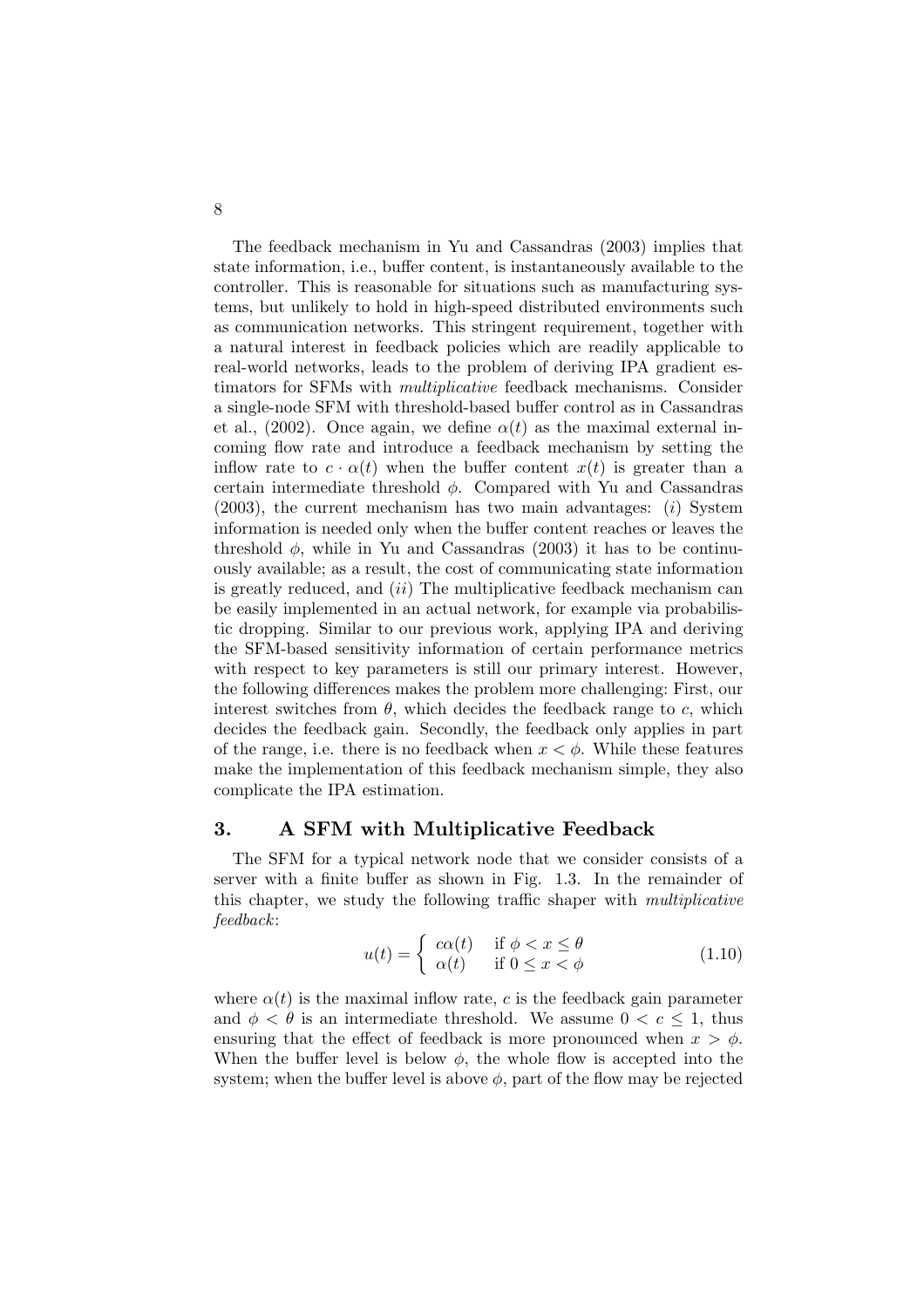before entering the system. Thus,  $\phi$  decides the feedback range and c decides the feedback gain. As discussed before, the inflow rate  $u(t)$  is a function of  $x(t)$  and c. Since the queue length  $x(t)$  is a function of  $\phi$ and  $\theta$ ,  $u(t)$  depends on  $\phi$  and  $\theta$  too. But in what follows we will simply denote it by  $u(t)$  for notational simplicity unless the dependence needs to be stressed. Note that from an implementation standpoint (1.10) is a policy in which packets arriving at a node after its queue content exceeds a level  $\phi$  are dropped with probability  $1 - c$ . The policy can be readily extended to one with multiple thresholds  $\phi_1, \ldots, \phi_n$  and corresponding gains  $c_1, \ldots, c_n$  to resemble the RED algorithm Floyd and Jacobson 1993 adopted as part of congestion control in the Internet. Thus, a byproduct of the analysis that follows is to develop means for determining statedependent packet dropping probabilities that optimize a performance metric of choice.

The only requirement imposed by the feedback mechanism in (1.10) is that the source be notified of the events: " $x(t)$  reaches  $\phi$ " or " $x(t)$  leaves  $\phi$ ". It is also assumed that the stochastic processes  $\{\alpha(t)\}\$ and  $\{\beta(t)\}\$ are independent of the buffer level  $x(t)$  and of the parameters c,  $\phi$  or  $\theta$ . Further, it is assumed that the rate processes are bounded in the sense that there exist  $\alpha_{\text{max}}$  and  $\beta_{\text{max}}$  such that w.p.  $1 \alpha(t) \leq \alpha_{\text{max}} < \infty$  and  $\beta(t) \leq \beta_{\text{max}} < \infty$ . Finally, we assume that the real-valued parameter c is confined to a closed and bounded (compact) interval  $\mathcal C$  and that  $c > 0$ for all  $c \in \mathcal{C}$ . Now we can see that the dynamics of the buffer content are given by

$$
\frac{dx(t)}{dt^+} = \begin{cases}\n\max\left\{u(t) - \delta(t), 0\right\} & \text{when } x(t) = 0 \\
u(t) - \delta(t) & \text{when } 0 < x(t) < \theta \\
\min\left\{u(t) - \delta(t), 0\right\} & \text{when } x(t) = \theta\n\end{cases}
$$
\n(1.11)

where  $\delta(t)$  is the outflow rate defined in (1.8). Note that the above dynamics are not yet complete, because the case  $x(t) = \phi$  in (1.10) is not specified. In order to fully specify it, let us take a closer look at all possible cases when  $x(t) = \phi$ :

Case 1.  $\beta(t) < c\alpha(t)$ : The buffer level at  $t^+$  becomes  $x(t^+) > \phi$ ;

Case 2.  $\alpha(t) < \beta(t)$ : The buffer level at  $t^+$  becomes  $x(t^+) < \phi$ ;

Case 3  $c\alpha(\tau) \leq \beta(\tau) \leq \alpha(\tau)$  for all  $\tau$  in an interval  $[t, t + \varepsilon)$  for some  $\varepsilon > 0$ : There are two further cases to consider: (i) If we set  $u(\tau) = c\alpha(\tau)$ , it follows that

$$
\left. \frac{dx}{dt} \right|_{t=\tau} = c\alpha(\tau) - \beta(\tau) \le 0
$$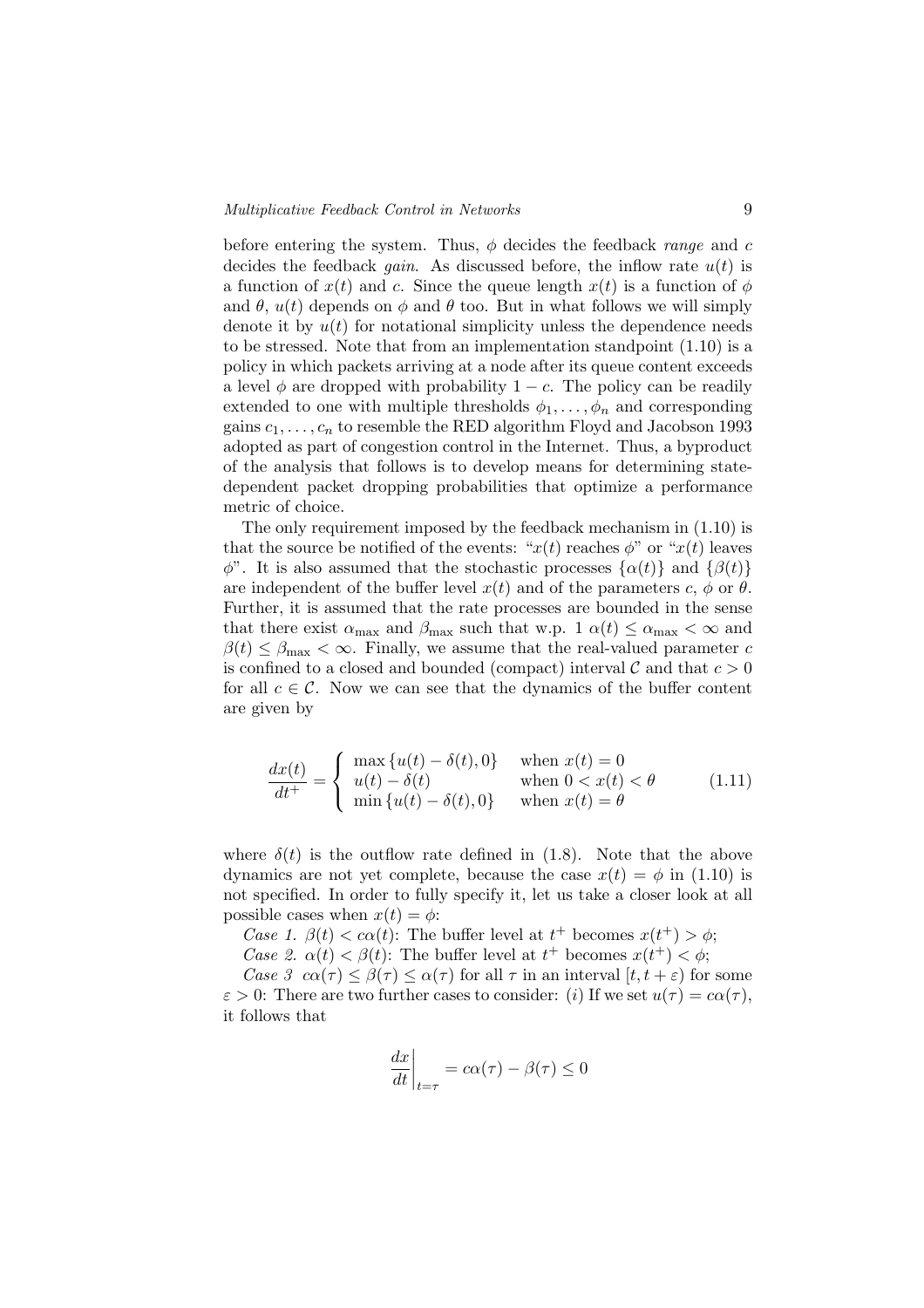and the buffer content immediately starts decreasing. Therefore  $x(\tau^+)$  <  $\phi$  and the actual incoming rate becomes  $u(\tau^+) = \alpha(\tau^+)$ . Thus,  $\overline{a}$ 

$$
\left. \frac{dx}{dt} \right|_{t=\tau^+} = \alpha(\tau^+) - \beta(\tau^+) \ge 0
$$

and the buffer content starts increasing again. This process repeats, resulting in a "chattering" behavior.  $(ii)$  If, on the other hand, we set  $u(\tau) = \alpha(\tau)$ , it follows that  $\frac{dx}{dt}\big|_{t=\tau^+} = \alpha(\tau^+) - \beta(\tau^+) \geq 0$ . Then, upon crossing  $\phi$ , the actual input rate must switch to  $c\alpha(\tau^+)$  which gives  $c\alpha(\tau^+) - \beta(\tau^+) \leq 0$ . This implies that the buffer content immediately decreases below  $\phi$  and a similar chattering phenomenon occurs.

The chattering behavior above is due to the nature of the SFM and does not occur in the actual DES where buffer levels are maintained for finite periods of time; in the present SFM, it is readily prevented by setting  $u(\tau) = \beta(\tau)$  and  $\frac{dx(t)}{dt} = 0$  for all  $\tau \geq t$  such that the buffer content is maintained at  $\phi$ . Note that  $u(t)$  is a function of of  $x(t)$  and c, i.e.,  $u(t) = u(t, x(t); c)$ . Now we can complete the dynamics by modifying  $(1.10)$  as follows:  $\overline{a}$ 

$$
u(t, x(t); c) = \begin{cases} \alpha(t) & \text{when } 0 < x < \phi \\ c\alpha(t) & \text{when } x(t) = \phi \text{ and } \beta(t) < c\alpha(t) \\ \beta(t) & \text{when } x(t) = \phi \text{ and } c\alpha(t) \le \beta(t) \le \alpha(t) \\ \alpha(t) & \text{when } x(t) = \phi \text{ and } \alpha(t) < \beta(t) \\ c\alpha(t) & \text{when } \phi < x \le \theta \end{cases}
$$
(1.12)

with the initial condition  $x(0; c) = 0$ .

Our objective is to obtain sensitivity information of some performance metrics with respect to key parameters. We limit ourselves to considering  $c$  as the controllable parameter of interest. For a finite *time horizon*  $[0, T]$  during which c is fixed, we define the throughput as:

$$
H_T = \frac{1}{T} \int_0^T \delta(t) dt
$$
\n(1.13)

and the loss rate as:

$$
L_T = \frac{1}{T} \int_0^T \mathbf{1}[x(t) = \theta](u(t) - \delta(t))dt
$$
  

$$
= \frac{1}{T} \int_0^T \mathbf{1}[x(t) = \theta](c\alpha(t) - \beta(t))dt
$$
(1.14)

where  $1$ . is the usual indicator function. A typical optimization problem is to determine  $c^*$  that maximizes a cost function of the form

$$
J_T(\theta) = E[H_T(c)] - \lambda \cdot E[L_T(c)] \qquad (1.15)
$$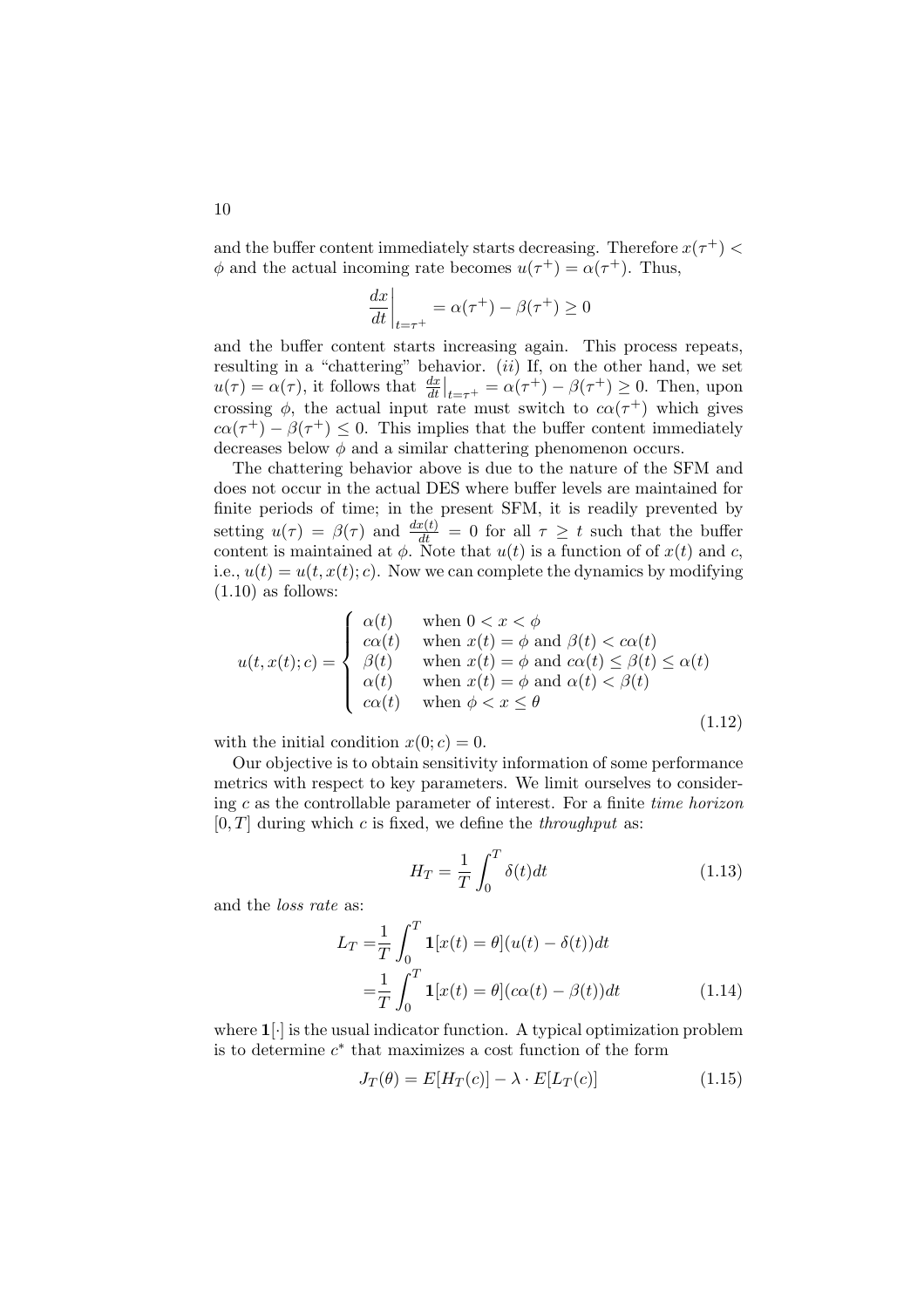where  $\lambda$  generally reflects the trade-off between maintaining proper throughput and incurring high loss. Care must also be taken in defining the previous expectations over a finite time horizon, since they generally depend on initial conditions; we shall assume that the queue is empty at time 0.

Note that we do not make any stationarity assumption here since the performance metrics are defined over a finite time interval. Moreover, the finite-horizon formulation is suitable for the "moving finite horizon" type of network performance problems where one trades off short-term quasi-stationary behavior against long-term changes possibly caused by user behavior.

In order to accomplish this optimization task, we rely on estimates of  $dE[H_T(c)]/dc$  and  $dE[L_T(c)]/dc$  provided by the sample derivatives  $dH_T(c)/dc$  and  $dL_T(c)/dc$ . Accordingly, the main objective of the following sections is the derivation of  $dH_T(c)/dc$  and  $dL_T(c)/dc$ , which we will pursue through IPA techniques. For any sample performance metric  $\mathcal{L}(\theta)$  and a generic parameter  $\theta$ , the IPA gradient estimation technique computes  $d\mathcal{L}(\theta)/d\theta$  along an observed sample path. If the IPA-based estimate  $d\mathcal{L}(\theta)/d\theta$  satisfies  $dE[\mathcal{L}(\theta)]/d\theta = E[d\mathcal{L}/d\theta]$ , it is unbiased. Unbiasedness is the principal condition for making the application of IPA practical, since it enables the use of the IPA sample derivative in stochastic gradient-based algorithms. A comprehensive discussion of IPA and its applications can be found in Ho and Cao (1991), Glasserman (1991) and Cassandras and Lafortune (1999).

# 4. Infinitesimal Perturbation Analysis

In this section we tackle the performance optimization problem raised in the last section. After introducing the notion of sample path decomposition in Section 4.1, we present our main results, namely, the IPA gradient estimates and their unbiasedness in Section 4.2. As we will see, the IPA gradient estimates rely on event time sample derivatives, which will be derived in Section 4.3. Some critical properties for the proof of unbiasedness will be established in Section 4.4.

# 4.1 Sample Path Decomposition and Event Definition

As already mentioned, our objective is to estimate the derivatives  $dE[H_T(c)]/dc$  and  $dE[L_T(c)]/dc$  through the sample derivatives  $dH_T(c)/dc$ and  $dL_T(c)/dc$ , which are commonly referred to as IPA estimators. In the process, however, it will be necessary to identify events of interest and decompose the sample path first.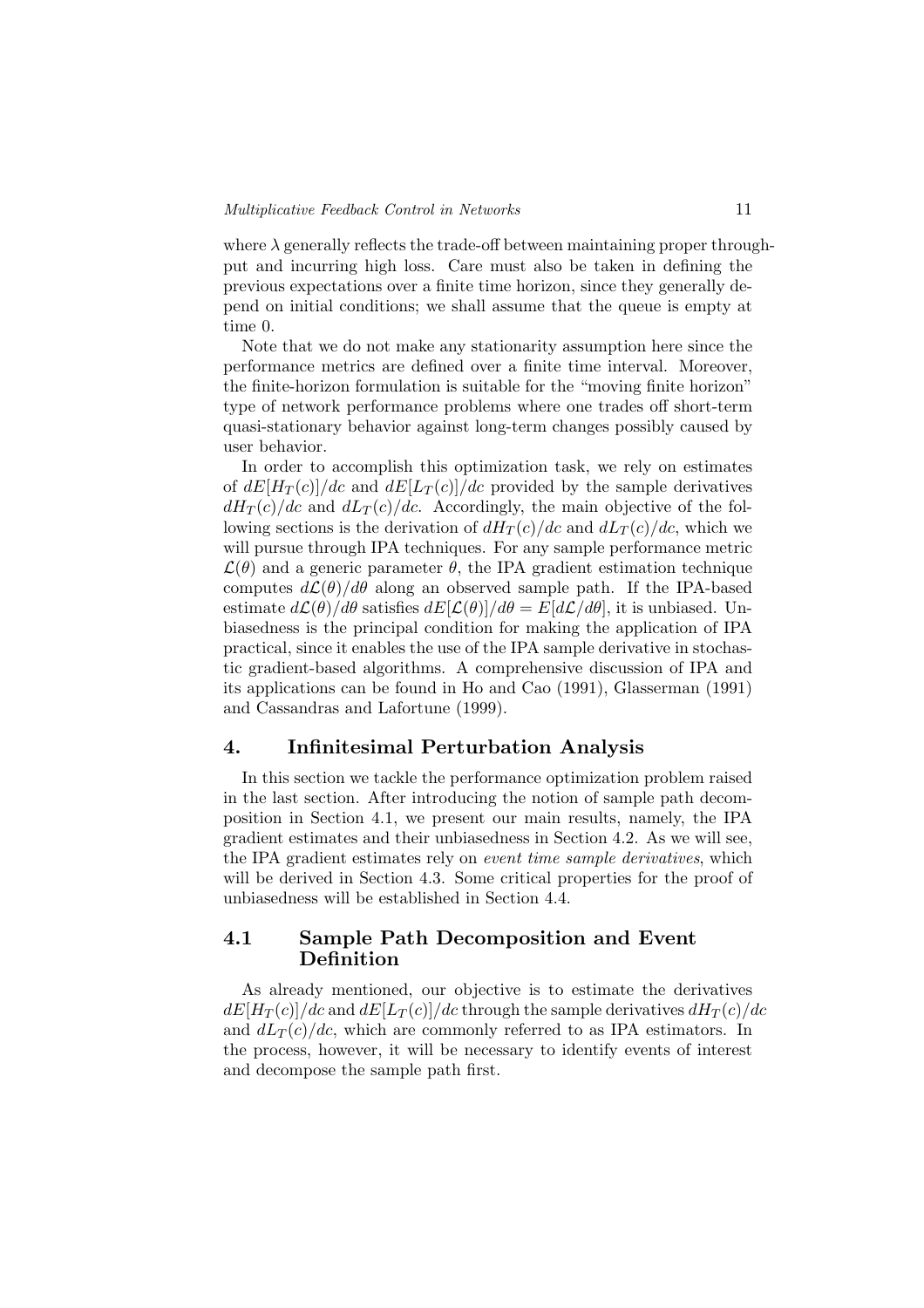For a fixed c, the interval  $[0, T]$  is divided into alternating boundary periods and non-boundary periods. A Boundary Period (BP) is defined as a time interval during which  $x(t) = \theta$  or  $x(t) = 0$ , and a Non-Boundary Period (NBP) is defined as a time interval during which  $0 < x(t) < \theta$ . BPs are further classified as *Empty Periods* (EP) and Full Periods (FP). An EP is an interval such that  $x(t) = 0$ ; a FP is an interval such that  $x(t) = \theta$ . We assume that there are N NBPs in the interval  $[0, T]$ , where N is a random number. We index these NBPs by  $n = 1, \ldots, N$  and express them as  $[\eta_n, \zeta_n]$ . Figure 1.4 shows a typical sample path of the SFM.



Figure 1.4. A typical sample path

We define the following random index sets:

$$
\Psi_F(c) = \{ n : x(t) = \theta \text{ for all } t \in [\zeta_{n-1}, \eta_n), n = 1, ..., N \}
$$
 (1.16)

$$
\Psi_E(c) = \{ n : x(t) = 0 \text{ for all } t \in [\zeta_{n-1}, \eta_n), n = 1, ..., N \} \qquad (1.17)
$$

so that if  $n \in \Psi_F$ , the *n*th BP (which immediately precedes the *n*th NBP) is a FP; if  $n \notin \Psi_F$ , the *n*th BP (which immediately precedes the nth NBP) is an EP.

Next, we identify events of interest in the SFM : (i) A jump in  $\alpha(t)$  or  $\beta(t)$  is termed an *exogenous* event, reflecting the fact that its occurrence time is independent of the controllable parameter  $c$ , and  $(ii)$  The buffer content  $x(t)$  reaches any one of the critical values  $0, \phi$  or  $\theta$ ; this is termed an endogenous event to reflect the fact that its occurrence time generally depends on c. Note that the combination of these events and the continuous dynamics in (1.11) gives rise to a stochastic hybrid system model of the underlying discrete event system of Fig. 1.3.

Finally, we further decompose the sample path according to the events defined above. Let us consider a typical NBP  $[\eta_n, \zeta_n]$  as shown in Fig. 1.5. Let  $\pi_{n,i}$  denote times when  $x(t)$  reaches or leaves  $0, \phi$  or  $\theta$  in this NBP, where  $i = 0, 1, \ldots, I_n - 1$ , in which  $I_n$  is the number of such events in  $[\eta_n, \zeta_n]$ . Note that the starting point of the NBP is  $\eta_n = \pi_{n,0}$ . To maintain notational consistency we also set  $\zeta_n = \pi_{n,I_n}$  even though this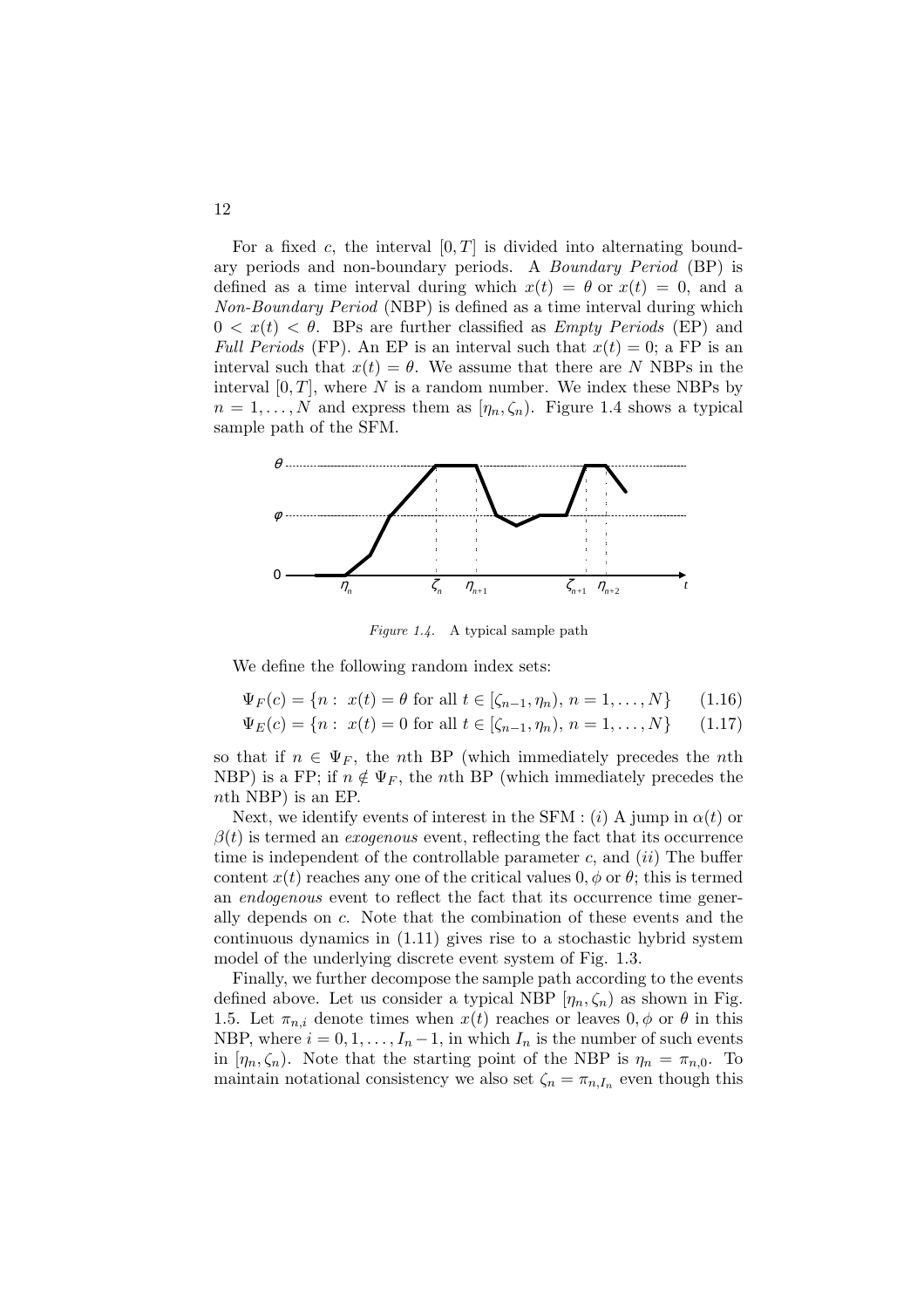

Figure 1.5. A typical NBP

point is not included in  $[\eta_n, \zeta_n]$ . We can now see that a sample path is decomposed into five sets of intervals that we shall refer to as the modes of the SFM: (i) Mode 0 is the set  $M_0$  of all EPs contained in the sample path, (ii) Mode 1 is the set  $M_1$  of intervals  $[\pi_{n,i}, \pi_{n,i+1})$  such that  $x(\pi_{n,i}) = 0$  or  $\phi$  and  $0 < x(t) < \phi$  for all  $t \in (\pi_{n,i}, \pi_{n,i+1}), n = 1, ..., N$ , (iii) Mode 2 is the set  $M_2$  of intervals  $[\pi_{n,i}, \pi_{n,i+1})$  such that  $x(t) = \phi$ for all  $t \in [\pi_{n,i}, \pi_{n,i+1}), n = 1, \ldots, N, (iv)$  Mode 3 is the set  $M_3$  of intervals  $[\pi_{n,i}, \pi_{n,i+1})$  such that  $x(\pi_{n,i}) = \phi$  or  $\theta$  and  $\phi < x(t) < \theta$  for all  $t \in (\pi_{n,i}, \pi_{n,i+1}), n = 1, \ldots, N$  and (v) Mode 4 is the set  $M_4$  of all FPs contained in the sample path. Note that the events occurring at times  $\pi_{n,i}$  are all endogenous for  $i = 1, \ldots, I_n$  and we should express them as  $\pi_{n,i}(c)$  to stress this fact; for notational economy, however, we will only write  $\pi_{n,i}$ . Finally, recall that for  $i = 0$ , we have  $\pi_{n,0} = \eta_n$ , corresponding to an exogenous event starting the nth NBP. As shown in Fig. 1.5, the NBP  $[\eta_n, \zeta_n]$  is decomposed into  $I_n = 7$  intervals, including three  $M_1$  intervals  $[\pi_{n,0}, \pi_{n,1}), [\pi_{n,2}, \pi_{n,3}), [\pi_{n,4}, \pi_{n,5}),$  three  $M_3$  intervals  $[\pi_{n,1}, \pi_{n,2}), [\pi_{n,3}, \pi_{n,4}), [\pi_{n,6}, \pi_{n,7}),$  and one  $M_2$  interval  $[\pi_{n,5}, \pi_{n,6}).$ 

# 4.2 IPA Gradient Estimates for Performance Metrics and Their Unbiasedness

In this section we present the IPA gradient estimates for performance metrics and prove their unbiasedness.

THEOREM 1.1 The IPA estimator of  $dE[H_T(c)]/dc$  is:

$$
\frac{\partial H_T}{\partial c} = \frac{1}{T} \sum_{n \in \Psi_E} B(\zeta_{n-1}) \frac{\partial \zeta_{n-1}}{\partial c}
$$
(1.18)

in which  $\frac{\partial \zeta_{n-1}}{\partial c}$  is given by Lemma 1.10.

Proof. See Appendix. ■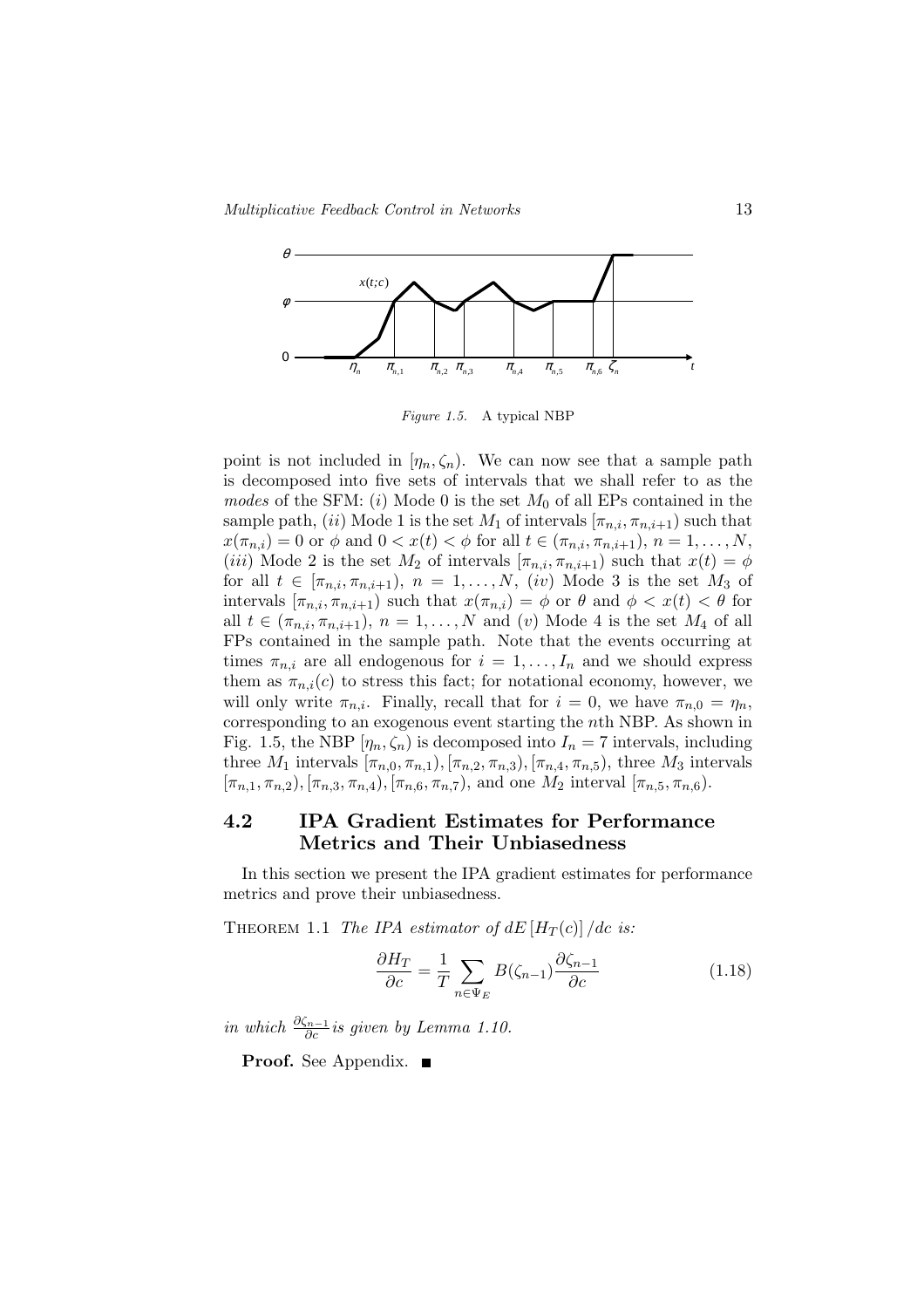THEOREM 1.2 The IPA estimator of  $dE[L_T(c)]/dc$  is:

$$
\frac{dL_T(c)}{dc} = \frac{1}{T} \sum_{n \in \Psi_F} \left\{-A(\zeta_{n-1}) \frac{\partial \zeta_{n-1}}{\partial c} + \frac{1}{c} H(\zeta_{n-1}, \eta_n) \right\} + \frac{L_T}{c} \tag{1.19}
$$

in which  $\frac{\partial \zeta_{n-1}}{\partial c}$  is given by Lemma 1.10.

#### Proof. See Appendix. ■

 $\overline{ }$ 

In addition, we define the Suppression Traffic Volume to be the average volume which is denied admission before entering the system and denote it by  $R_T$ :

$$
R_T = \frac{1}{T} \int_0^T \mathbf{1} \left[ x(t) \ge \phi \right] \left[ \alpha(t) - u(t) \right] dt
$$

THEOREM 1.3 The IPA estimator of  $dE[R_T(c)]/dc$  is:

$$
\frac{\partial R_T}{\partial c} = \frac{1}{T} \left\{ - \sum_{i \in M_2} \left\{ \left[ \alpha(\pi_i) - \beta(\pi_i) \right] \frac{\partial \pi_i}{\partial c} \right\} \right\}
$$
  
+ 
$$
\sum_{i \in M_3 \cup M_4} \left[ (1 - c) \alpha(\pi_{i+1}) \frac{\partial \pi_{i+1}}{\partial c} - (1 - c) \alpha(\pi_i) \frac{\partial \pi_i}{\partial c} - \int_{\pi_i}^{\pi_{i+1}} \alpha(t) dt \right] \right\}
$$
(1.20)

in which  $\frac{\partial \pi_i}{\partial c}$  is given by lemmas 1.5-1.9 in the following section.

#### Proof. See Appendix. ■

Note that in our previous work on SFM-based IPA (see Cassandras et al., (2002), Sun et al., (2003), Yu and Cassandras (2003)), only raw data from a network node are required for IPA estimation, such as detecting a FP or an EP. However, the IPA estimators  $(1.18)$ ,  $(1.19)$  and  $(1.20)$  rely on flow rates and mode identification, which are all defined in a SFM context, making it less obvious to find their analogs in an actual node. Specifically, when the buffer level reaches  $\phi$  and  $c\alpha(t) \leq \beta(t) \leq \alpha(t)$ , the SFM enters Mode 2 and the buffer level should stay at  $\phi$  until this condition no longer applies. However, in the underlying DES, the buffer level will oscillate around  $\phi$  instead and we must carefully define such a chattering interval so that it corresponds to Mode 2 of the SFM. As a result, errors in the recursive calculation of the event time sample derivatives  $\partial \pi_i/\partial c$  may be introduced. To minimize the effect of such errors, we make use of the estimators whose form involves  $\partial \pi_i/\partial c$  the least. For example, the IPA estimator for the throughout sensitivity,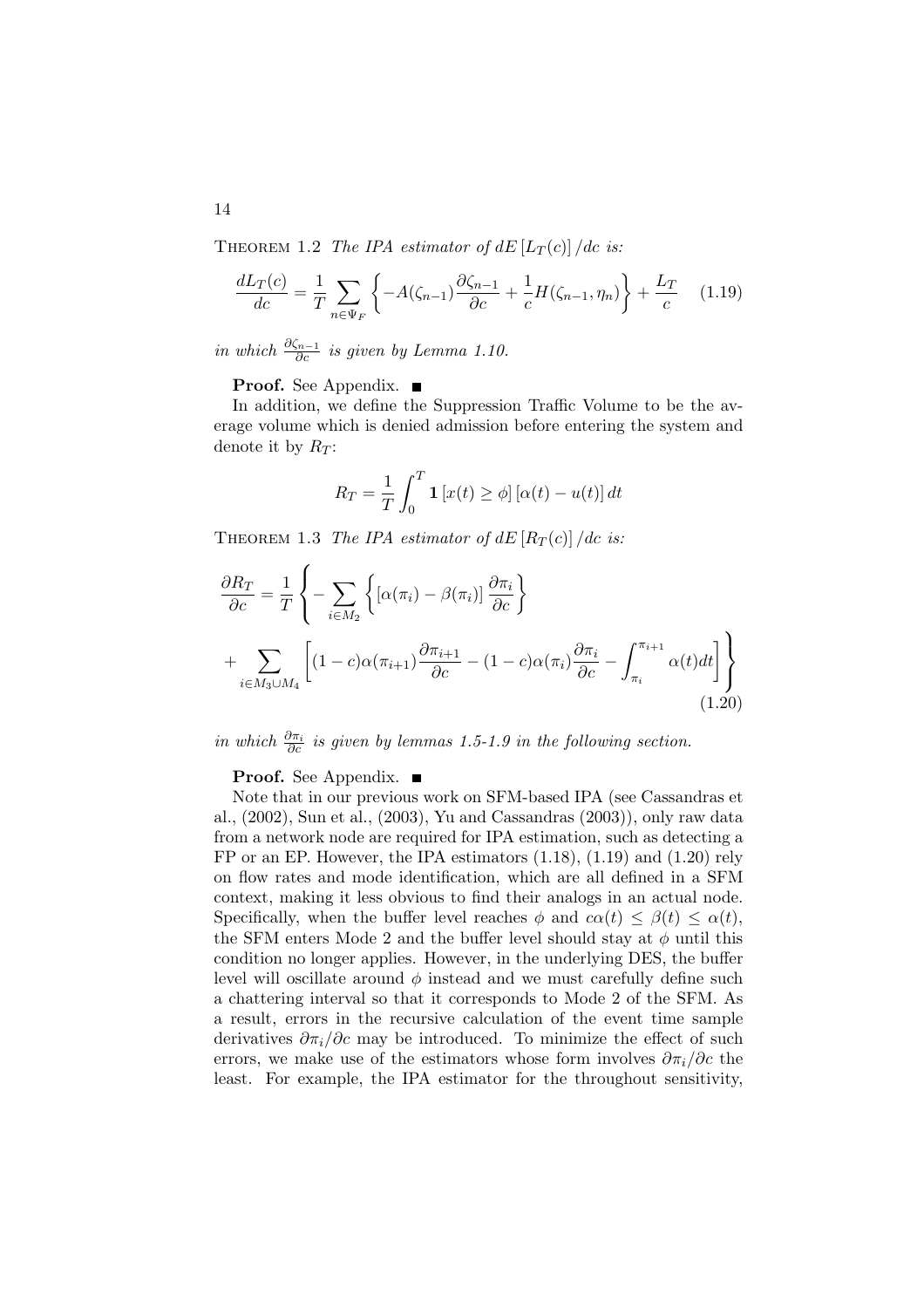$dH_T(c)/dc$ , can either be directly evaluated by (1.18) or derived indirectly through estimators of  $dL_T(c)/dc$  and  $dR_T(c)/dc$  as follows. Recall the flow balance equation

$$
H_T(c) + L_T(c) + R_T(c) = \bar{\alpha}
$$

where  $\bar{\alpha}$ , the time average of the defining process  $\alpha(t)$  over  $[0, T]$ , is independent of c. The above equation then gives

$$
\frac{\partial H_T}{\partial c} = -\frac{\partial L_T}{\partial c} - \frac{\partial R_T}{\partial c} \tag{1.21}
$$

The two evaluations (1.18) and (1.21) are equivalent in the SFM. But because of the discrepancy between DES and SFM, they may yield different results when applied to an actual network node. We select the latter estimation option for the following reason. The direct estimation of  $dH_T/dc$  in (1.18) entirely relies on the evaluation of event time sample derivatives  $\partial \pi_i/\partial c$ . As mentioned above, evaluating these from actual network data may introduce errors. On the other hand, the second and last terms in (1.19) can be directly observed from a DES sample path by counting the number of departures and number of packets dropped when the buffer is full; only the first term still involves event time derivatives. Similarly, the last term of  $dR_T/dc$  in (1.20) can be evaluated directly from actual network data. Recall that the inflow rate is  $u(t) = c\alpha(t)$ From actual network data. Recall that the inflow rate is  $u(t) = c\alpha(t)$ <br>when  $x > \phi$ . Thus,  $\int_{\pi_i}^{\pi_{i+1}} c\alpha(t) dt$  is the inflow volume when  $x > \phi$  and the last term in (1.20) can be obtained from the incoming packet volume divided by c when the buffer level is above or equal to  $\phi$ . In this way, raw network data can be partially used in this indirect estimation approach.

Next we establish the unbiasedness of the IPA estimators (1.18), (1.19) and (1.20). First we make the following assumption:

Assumption 1 For every c, w.p.1, no two events (either exogenous or endogenous) occur at the same time.

This assumption precludes a situation where the queue content reaches one of the critical threshold values  $0, \phi$  or  $\theta$  at the same time  $\pi_i$  as an exogenous event which might cause it to leave the threshold; this would prevent the existence of the event time sample derivative  $\partial \pi_i/\partial c$  which will be derived in the sequel (however, one could still carry out perturbation analysis with one-sided derivatives as in Cassandras et al.,  $(2002)$ ). Moreover, by Assumption 1, N, the number of NBPs in the sample path, is locally independent of c (since no two events may occur simultaneously, and the occurrence of exogenous events does not depend on c, there exists a neighborhood of c within which, w.p.1, the number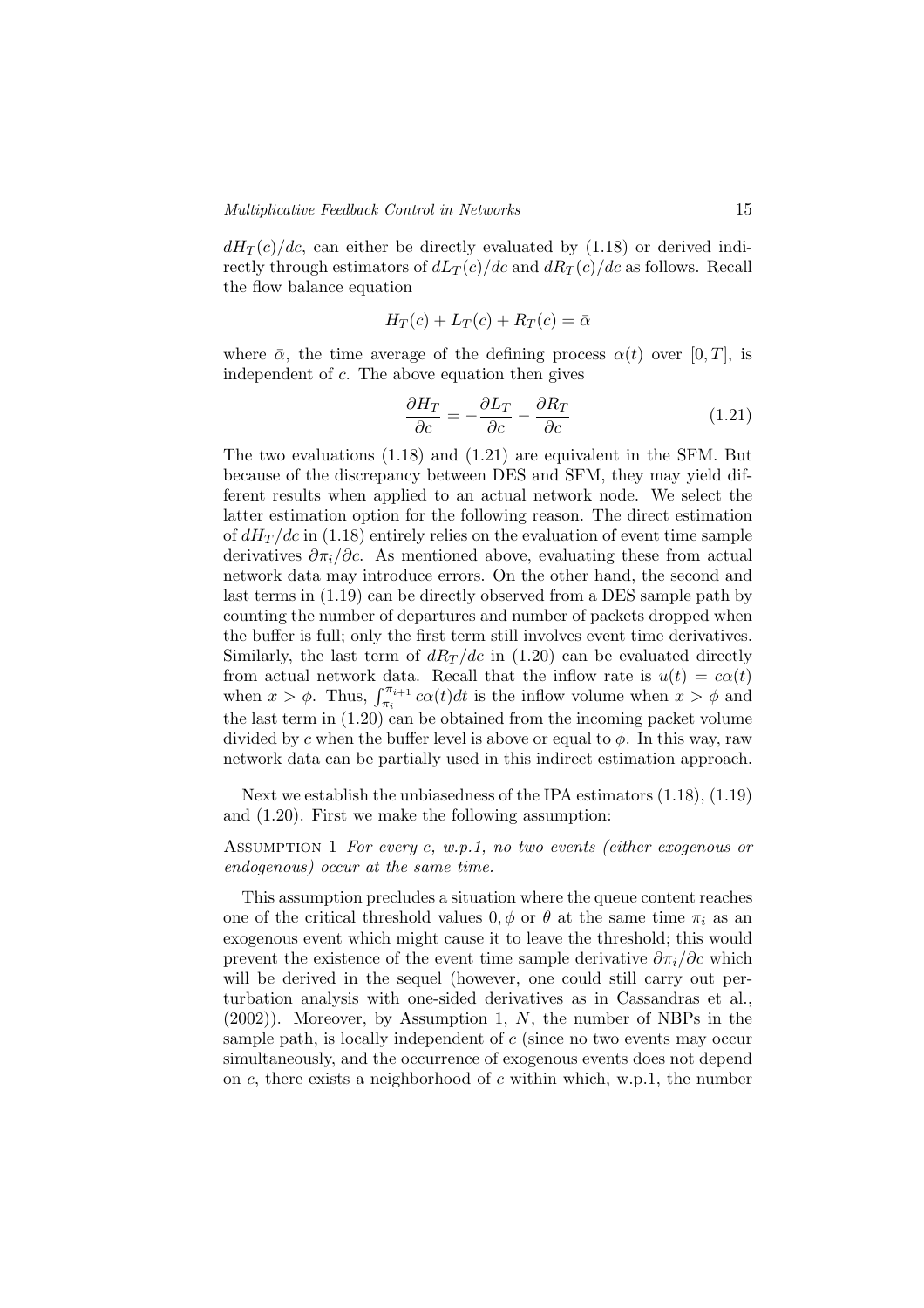of NBPs in  $[0, T]$  is constant). Hence, the random index set  $\Psi_F$  is also locally independent of c. Similarly, the decomposition of the sample path into modes is also locally independent of c.

Normally, the unbiasedness of an IPA derivative  $d\mathcal{L}(\theta)/d\theta$  for some performance metric  $\mathcal{L}(\theta)$  is ensured by the following two conditions (see Rubinstein and Shapiro (1993), Lemma A2, p.70): (i) For every  $\theta \in \Theta$ , the sample derivative exists w.p.1, and  $(ii)$  W.p.1, the random function  $\mathcal{L}(\theta)$  is Lipschitz continuous throughout  $\Theta$ , and the (generally random) Lipschitz constant has a finite first moment. Based on the monotonicity properties that will be established in Section 4.4, we can readily verify the two conditions and consequently establish the unbiasedness of the IPA estimators in the following theorem.

THEOREM 1.4 Under Assumption 1, the IPA estimators  $(1.18)$ ,  $(1.19)$ and (1.20) are unbiased, i.e.,

$$
\frac{\partial E[L_T(c)]}{\partial c} = E\left[\frac{\partial L_T(c)}{\partial c}\right], \quad \frac{\partial E[H_T(c)]}{\partial c} = E\left[\frac{\partial H_T(c)}{\partial c}\right]
$$

and

$$
\frac{\partial E[R_T(c)]}{\partial c} = E\left[\frac{\partial R_T(c)}{\partial c}\right]
$$

**Proof.** See Appendix. ■

# 4.3 Event Time Sample Derivatives

In this section, we derive sample derivatives for event times, which are necessary in the process of obtaining IPA estimators for performance metrics.

First we make the following additional assumptions:

ASSUMPTION 2  $\alpha(t)$  and  $\beta(t)$  are piecewise constant functions that can take a finite number of values.

This assumption can be regarded as an approximation of general timevarying processes. As we will see later, we do not set any upper bound on the numbers of values that  $\alpha(t)$  and  $\beta(t)$  can possibly take, essentially allowing the piecewise constant process to approximate a general timevarying process as close as possible. The assumption is brought in mostly for ease of analysis. Due to this assumption and recalling the dynamics in (1.11),  $x(t)$  has to be a piecewise linear function of time t, as shown in Fig. 1.4.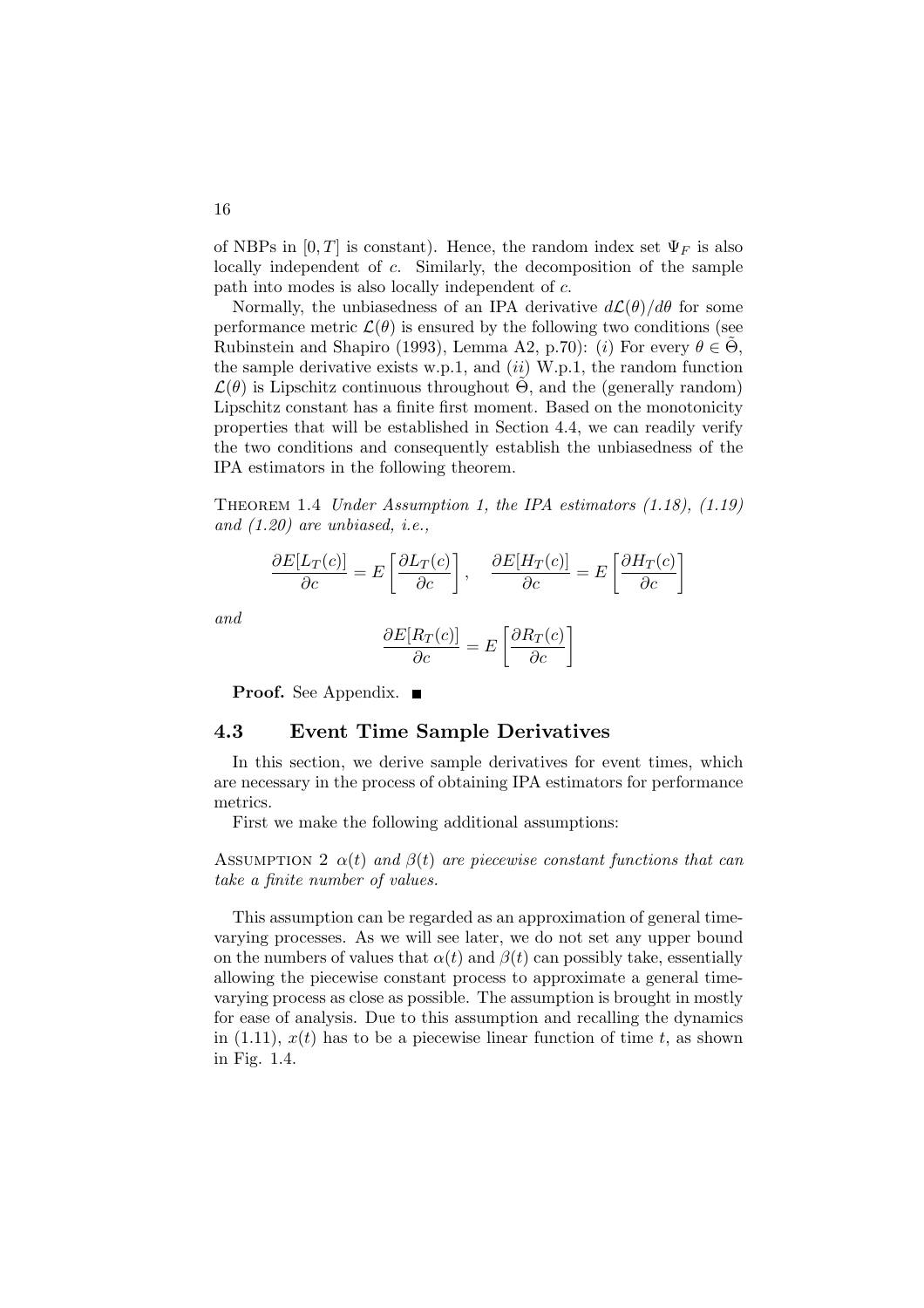Assumption 3 W.p.1, there exists an arbitrarily small positive constant  $\epsilon$  such that for all t,  $|\alpha(t) - \beta(t)| \geq \epsilon > 0$  and for a fixed c:

$$
|c\alpha(t) - \beta(t)| \ge \epsilon > 0
$$

Combining the above two assumptions, we obtain for every pair of possible values of  $\alpha(t)$  indexed by i and  $\beta(t)$  indexed by j:

$$
|c\alpha_i - \beta_j| \ge \epsilon
$$

which is equivalent to

$$
c\alpha_i - \beta_j \geq \epsilon
$$
 or  $c\alpha_i - \beta_j \leq -\epsilon$ 

Therefore we obtain

$$
c \ge \frac{\beta_j + \epsilon}{\alpha_i}
$$
 or  $c \le \frac{\beta_j - \epsilon}{\alpha_i}$ 

which implies an "invalid interval"  $\left(\frac{\beta_j-\epsilon}{\alpha}\right)$  $\frac{j-\epsilon}{\alpha_i}, \frac{\beta_j+\epsilon}{\alpha_i}$  $\overline{\alpha_i}$ ´ for c. According to Assumption 2, there are a finite number of such invalid intervals. We shall also refer to a valid interval as the maximal interval between two adjacent invalid intervals. In what follows, we shall concentrate on a typical NBP  $[\eta_n, \zeta_n(c)]$  and drop the index n from the event times  $\pi_{n,i}$ in order to simplify notation.

Assumptions 2-3 are needed to ensure the existence of the sample derivatives  $\partial \pi_i/\partial c$ , but they can be significantly weakened by simply assuming that w.p. 1 an event such that  $c\alpha(t) - \beta(t)$  changes sign cannot coincide with any endogenous event (e.g.,  $x(t)$  reaches the level  $\theta$ ). This weaker condition introduces some technical complications in the derivations that follow which we will choose to avoid here by restricting ourselves to piecewise constant rate processes satisfying the last two assumptions.

In the rest of this section, we derive the sample derivative  $\partial \pi_i/\partial c$ through a series of lemmas which cover all possible values that  $x(\pi_i; c)$ can take in an interval  $[\pi_i, \pi_{i+1}).$ 

LEMMA 1.5 Under Assumptions 4-6, if a FP ends at time  $\eta_n$ , i.e.,  $x(\eta_n; c) = \theta$ , then

$$
\frac{\partial \eta_n}{\partial c} = 0
$$

**Proof.** See Appendix. ■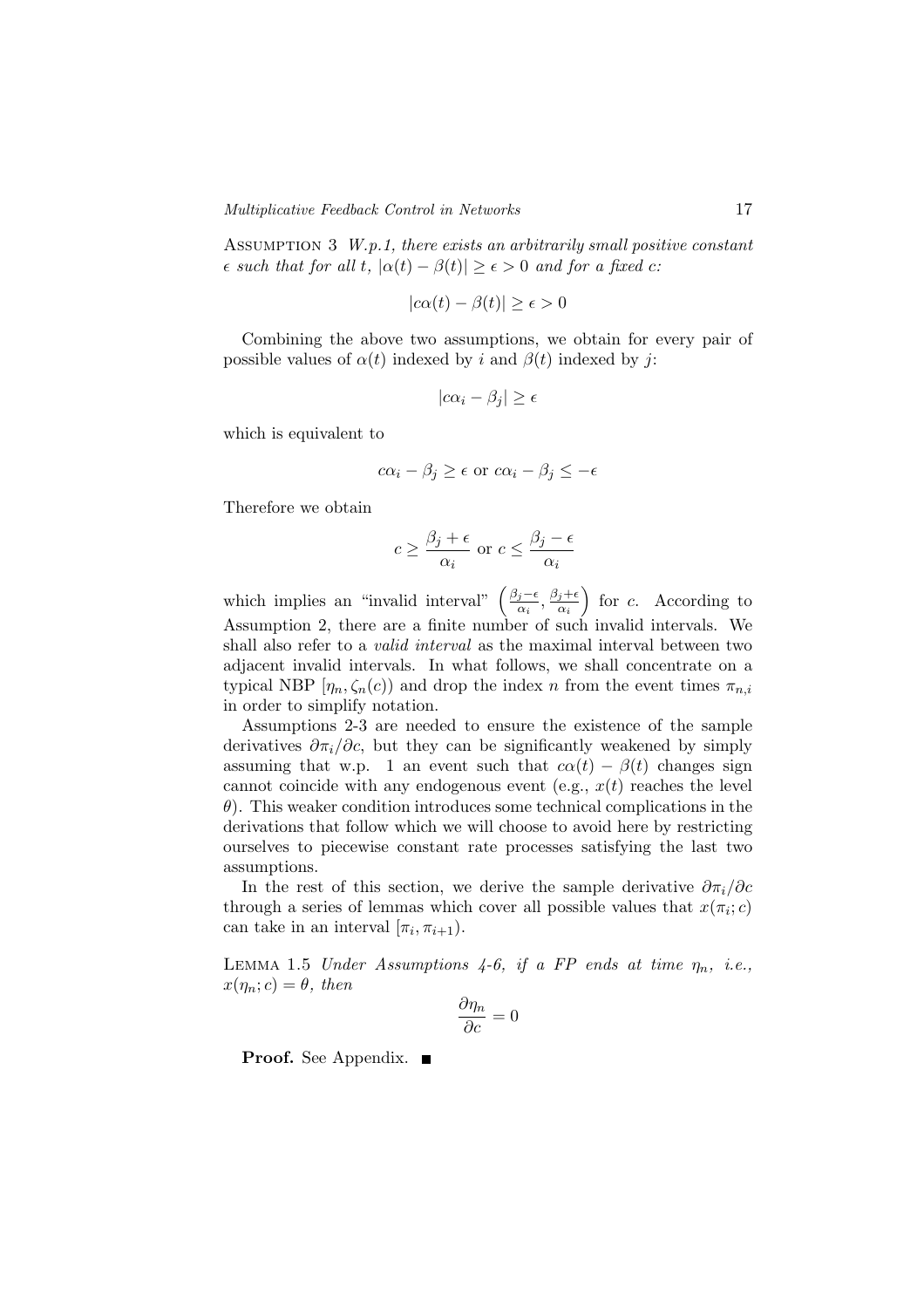LEMMA 1.6 Under Assumptions 4-6, if an EP ends at time  $\eta_n$ , i.e.,  $x(\eta_n; c) = 0$ , then

$$
\frac{\partial \eta_n}{\partial c} = 0
$$

Proof. See Appendix. ■

The above two lemmas show that an event time perturbation is always eliminated after a NBP ends. The following lemma further asserts that the same is true after a finite interval during which  $x(t; c) = \phi$ .

LEMMA 1.7 Under Assumptions 4-6, if an  $M_2$  interval ends at time  $\pi_i$ ,  $x(\pi_i; c) = \phi$ , then

$$
\frac{\partial \pi_i}{\partial c} = 0
$$

**Proof.** See Appendix. ■

Next, we define the following shorthand notation:

$$
A(t) = c\alpha(t) - \beta(t) \text{ and } B(t) = \alpha(t) - \beta(t)
$$

LEMMA 1.8 Under Assumptions  $\angle 4\text{-}6$ , if  $[\pi_i, \pi_{i+1}) \in M_3$ , then

$$
\frac{\partial \pi_{i+1}}{\partial c} = \frac{A(\pi_i^+)}{A(\pi_{i+1}^-)} \cdot \frac{\partial \pi_i}{\partial c} - \frac{1}{A(\pi_{i+1}^-)} \int_{\pi_i}^{\pi_{i+1}} \alpha(\tau) d\tau \tag{1.22}
$$

**Proof.** See Appendix. ■ Define

$$
H(\pi_i, t) = \int_{\pi_i}^t \delta(t)dt
$$
\n(1.23)

as the node throughput during time interval  $[\pi_i, t]$ . In addition, we have the following flow balance equation:

$$
\int_{\pi_i}^{\pi_{i+1}} c\alpha(t)dt - H(\pi_i, \pi_{i+1}) = x(\pi_{i+1}; c) - x(\pi_i; c)
$$

which gives

$$
\int_{\pi_i}^{\pi_{i+1}} \alpha(t)dt = \frac{x(\pi_{i+1};c) - x(\pi_i;c) + H(\pi_i, \pi_{i+1})}{c}.
$$
 (1.24)

Combining Lemma 1.8 and (1.24) gives

$$
\frac{\partial \pi_{i+1}}{\partial c} = \frac{A(\pi_i^+)}{A(\pi_{i+1}^-)} \cdot \frac{\partial \pi_i}{\partial c} - \frac{x(\pi_{i+1}; c) - x(\pi_i; c) + H(\pi_i, \pi_{i+1})}{cA(\pi_{i+1}^-)} \tag{1.25}
$$

where

$$
[x(\pi_{i+1};c) - x(\pi_i; c)] \in \{\phi - \theta, 0, \theta - \phi\}.
$$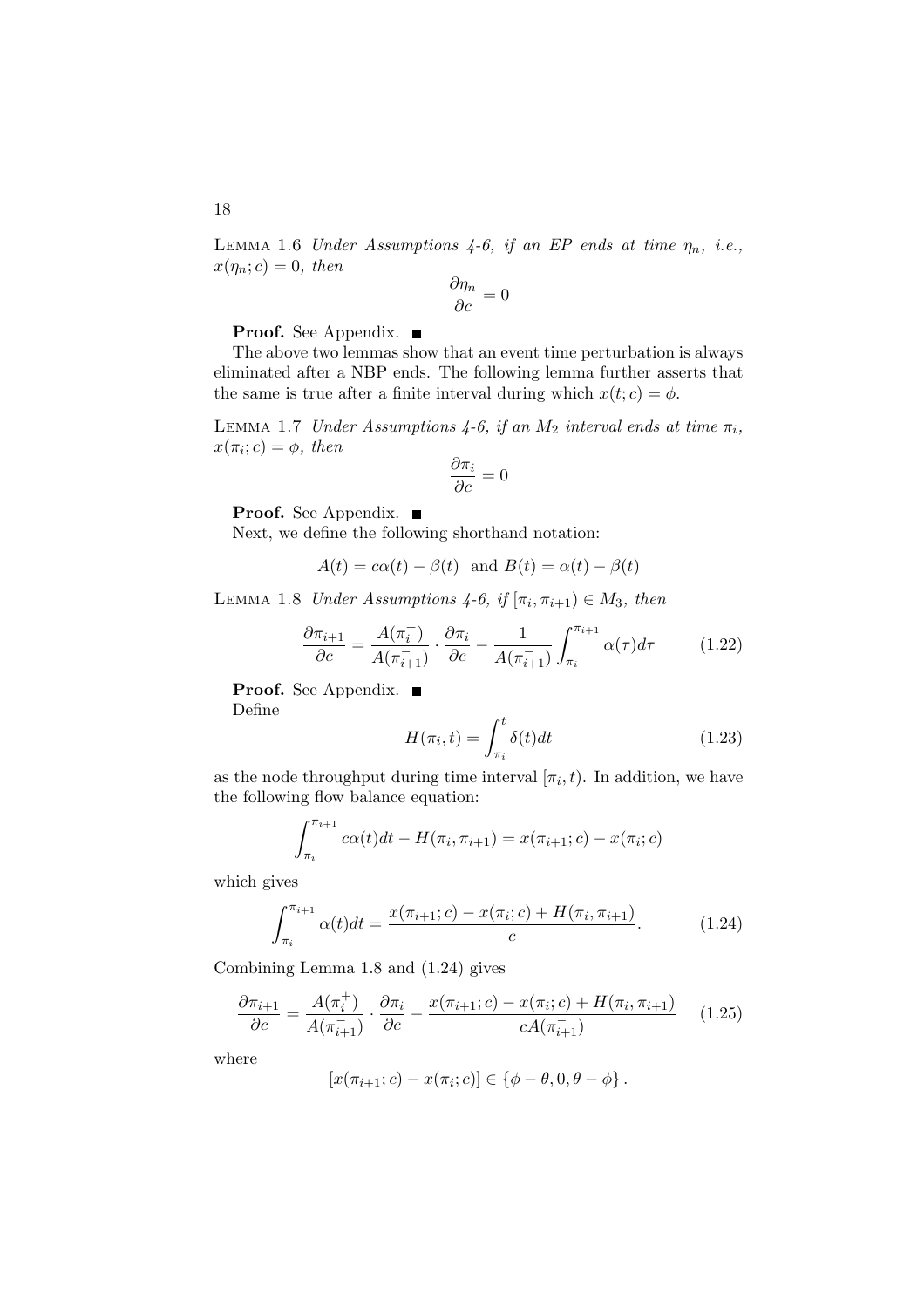

Figure 1.6. The Decomposition of an  $M_3$  Interval

According to Assumption 2,  $\alpha(t)$  and  $\beta(t)$  are piecewise constant functions. The interval  $[\pi_i, \pi_{i+1})$  can be then decomposed by exogenous events occurring when  $\alpha(t)$  jumps from one value to another.

As shown in Fig. 1.6, we use  $\sigma_{i,k}$ ,  $k = 1, \ldots S_i$  to denote the kth such exogenous event and let  $\pi_i = \sigma_{i,0}$  and  $\pi_{i+1} = \sigma_{i,S_i+1}$  in order to maintain notational consistency. Moreover we define the value of  $\alpha(t)$  in interval  $[\sigma_{i,k}, \sigma_{i,k+1}]$  as  $\alpha_{i,k}$ . It follows that

$$
\int_{\pi_i}^{\pi_{i+1}} \alpha(t)dt = \sum_{k=0}^{S_i} \alpha_{i,k} \left(\sigma_{i,k+1} - \sigma_{i,k}\right)
$$

If we use the following shorthand

$$
b_{i,k} = \sigma_{i,k+1} - \sigma_{i,k} \text{ for all } i,k,
$$
\n
$$
(1.26)
$$

to define the length of an interval between two exogenous  $\alpha(t)$  jump to define the length of an interval between two exogenous  $\alpha(t)$ <br>events, we get  $\int_{\pi_i}^{\pi_{i+1}} \alpha(t) dt = \sum_{k=0}^{S_i} \alpha_{i,k} b_{i,k}$ . Then, (1.22) becomes

$$
\frac{\partial \pi_{i+1}}{\partial c} = \frac{A(\pi_i^+)}{A(\pi_{i+1}^-)} \cdot \frac{\partial \pi_i}{\partial c} - \frac{\sum_{k=0}^{S_i} \alpha_{i,k} b_{i,k}}{A(\pi_{i+1}^-)}
$$
(1.27)

Similar to the work in Yu and Cassandras (2003), our ultimate purpose is to apply the IPA estimators (which we will derive in next section based on event time sample derivatives) to an actual underlying DES. The three expressions (1.22), (1.25) and (1.27) provide alternative ways to evaluate the event time sample derivative which are equivalent in the SFM context. In the discrete-event setting, however, some information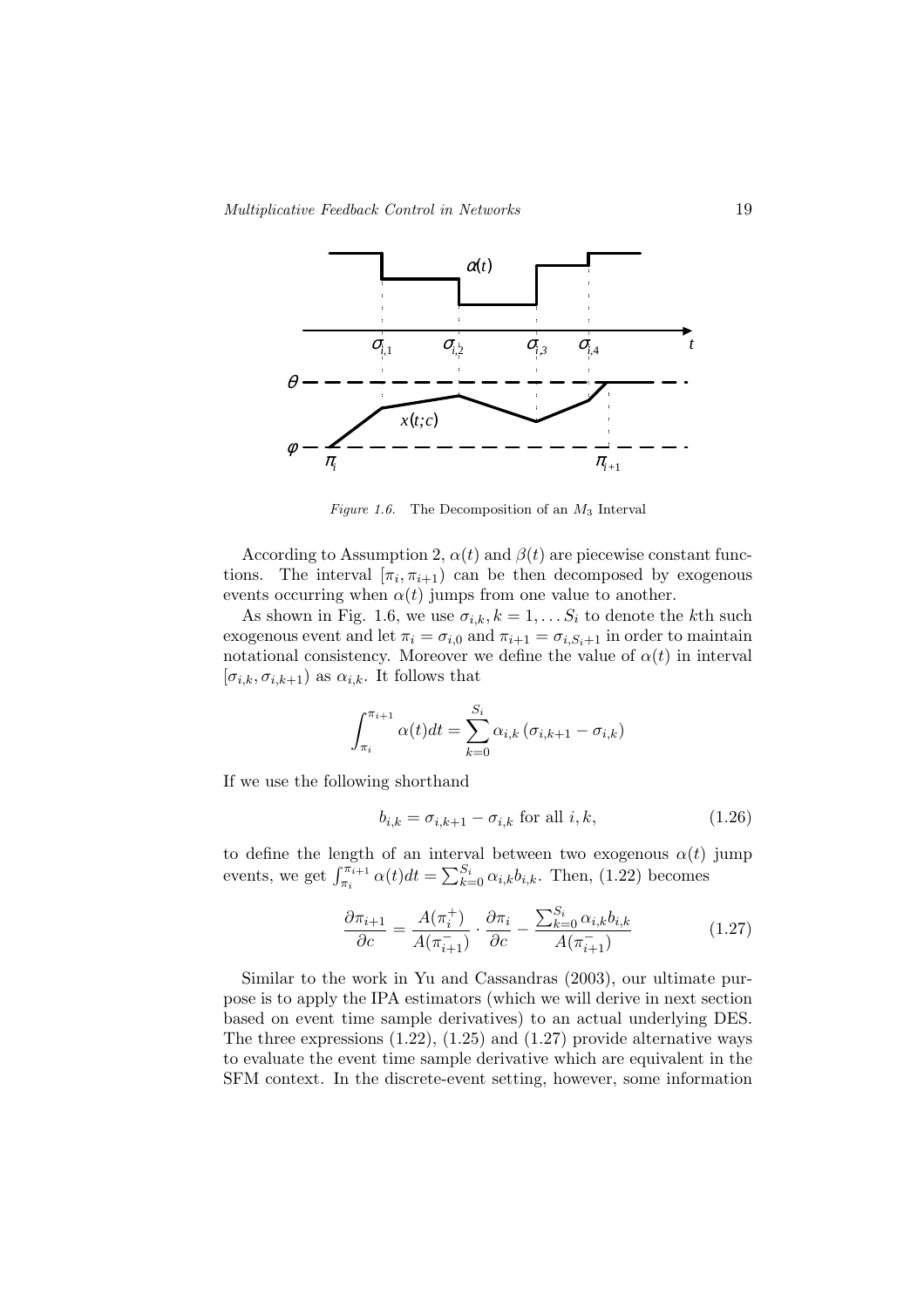required for IPA estimation may be more difficult to obtain than other. For example, (1.27) depends on the evaluation of  $\alpha_{i,k}$ , the maximal incoming rate and  $b_{i,k}$ , the length of intervals between two  $\alpha(t)$  jump events. This information may be difficult to acquire or measure if the source is remote. On the other hand, (1.25) requires a throughput evaluation during the time interval  $[\pi_i, \pi_{i+1})$ , which may be much easier to obtain, i.e., in an actual network node, it can be done by simply counting processed packets. In summary, we want to remind readers that different forms of IPA estimators exist and that one should select the appropriate one based on implementation considerations. We also point out that (1.22) can be further simplified when the service rate  $\beta(t) = \beta$ is constant:

$$
\frac{\partial \pi_{i+1}}{\partial c} = \frac{c\alpha(\pi_i^+) - \beta}{c\alpha(\pi_{i+1}^-) - \beta} \cdot \frac{\partial \pi_i}{\partial c} - \frac{[x(\pi_{i+1}; c) - x(\pi_i; c)] + \beta(\pi_{i+1} - \pi_i)}{c^2\alpha(\pi_{i+1}^-) - c\beta}
$$

In this case, only  $\pi_{i+1} - \pi_i$ , the length of the Mode 3 interval has to be evaluated.

LEMMA 1.9 If  $[\pi_i, \pi_{i+1}) \in M_1$ ,

$$
\frac{\partial \pi_{i+1}}{\partial c} = \frac{B(\pi_i^+)}{B(\pi_{i+1}^-)} \cdot \frac{\partial \pi_i}{\partial c}
$$
\n(1.28)

**Proof.** See Appendix. ■

The combination of Lemmas 1.5 through 1.9 provides a linear recursive relationship for obtaining the event time sample derivative  $\partial \pi_i/\partial c$ , and the coefficients involved are based on information directly available from a sample path of the SFM and the throughput given in (1.23). Moreover,  $\frac{\partial \zeta_n}{\partial c}$ , the event time sample derivatives for the end of a NBP  $[\eta_n, \zeta_n]$ , can also be derived by combining the above lemmas. Recall that  $\zeta_n = \pi_{n,I_n}$ . Using the previous lemmas, we can also obtain a recursive expression for  $\frac{\partial \zeta_n}{\partial c}$  as follows:

LEMMA 1.10 For a NBP  $[\eta_n, \zeta_n)$ ,

$$
\frac{\partial \zeta_n}{\partial c} = \begin{cases}\n\frac{B(\pi_{n, I_n-1}^+)}{B(\pi_{n, I_n}^-)} \cdot \frac{\partial \pi_{n, I_n-1}}{\partial c} & \text{if } x(\zeta_n; c) = 0 \\
-\frac{H(\pi_{n, I_n-1}, \pi_{n, I_n})}{cA(\pi_{n, I_n}^-)} & \text{if } x(\zeta_n; c) = \theta \text{ and} \\
\frac{A(\pi_{n, I_n-1}^+)}{A(\pi_{n, I_n}^-)} \cdot \frac{\partial \pi_{n, I_n-1}}{\partial c} - \frac{\theta - \phi + H(\pi_{n, I_n-1}, \pi_{n, I_n})}{cA(\pi_{n, I_n}^-)} & \text{if } x(\zeta_n; c) = \theta \text{ and} \\
\frac{A(\pi_{n, I_n}^+)}{A(\pi_{n, I_n}^-)} \cdot \frac{\partial \pi_{n, I_n-1}}{\partial c} - \frac{\theta - \phi + H(\pi_{n, I_n-1}, \pi_{n, I_n})}{cA(\pi_{n, I_n}^-)} & \text{if } x(\pi_{n, I_n-1}; c) = \phi \\
1.29\n\end{cases}
$$

Proof. See Appendix. ■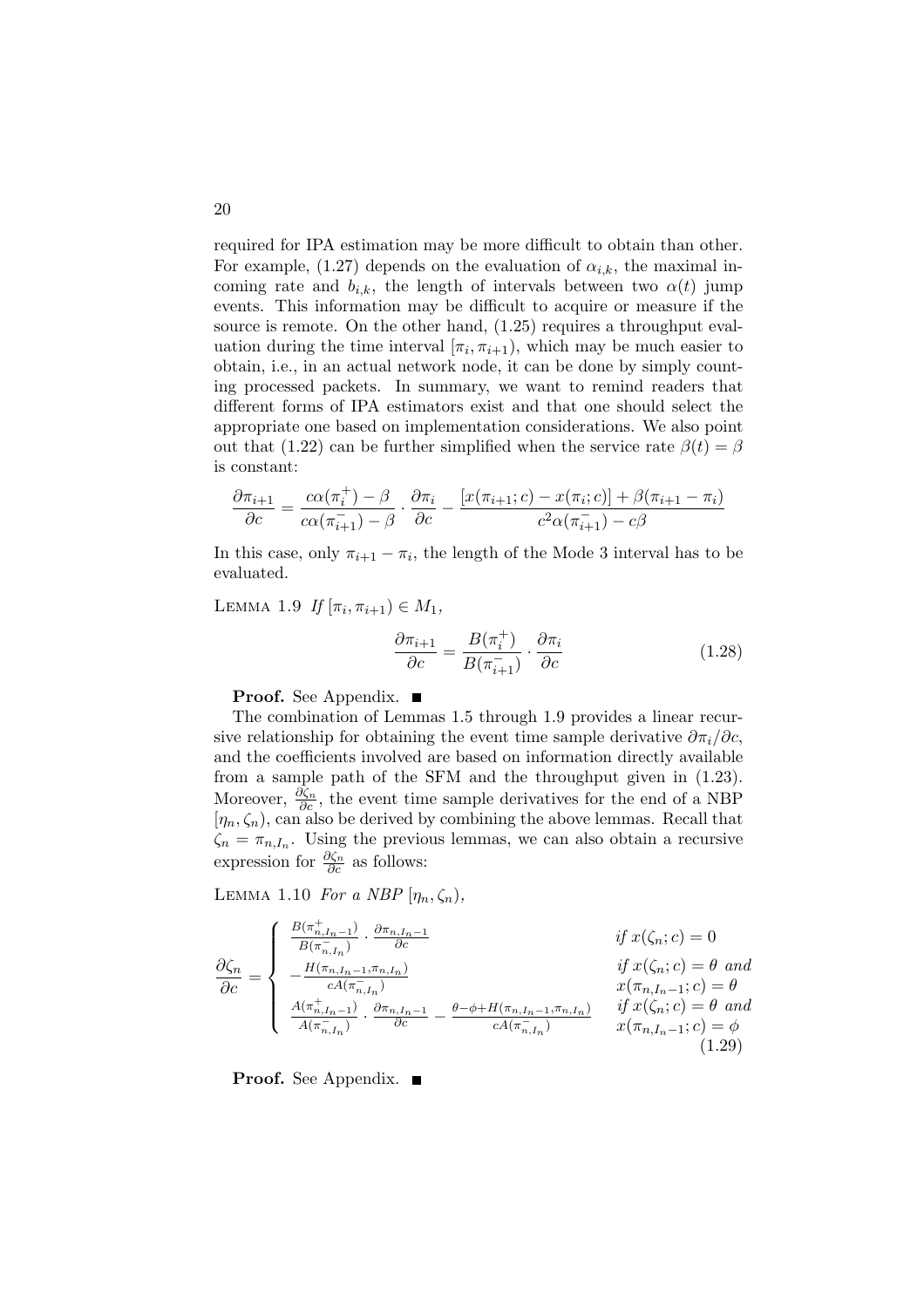To summarize, event time sensitivities  $\frac{\partial \pi_i}{\partial c}$  are triggered only in Mode 3 through the second term in  $(1.22)$ . The sensitivities are subsequently reset to zero after a Mode 0 (EP), Mode 2, or Mode 4 (FP) interval. With the help of the five lemmas derived above, we are now able to derivative IPA estimators for various performance metrics in the following section.

# 4.4 Monotonicity and Lipschitz Continuity of  $x(t; c)$  with respect to c

In this section we establish some monotonicity properties that are critical in the proof of unbiasedness (Theorem 1.4). As mentioned before, the buffer content is a function of c, i.e.,  $x(t) = x(t; c)$ . In this section we establish the monotonicity and Lipschitz continuity of the function  $x(t; c)$  with respect to the parameter c. As we will show later, this property is critical in proving unbiasedness of IPA estimators. We first establish this result for SFMs with the general feedback scheme introduced in Section 2, and verify its applicability to the specific multiplicative feedback mechanism of Section 3.

Consider a SFM with feedback defined in Section 2 where  $c$  is a generic controllable parameter of the traffic shaper. We assume that c and  $\theta$ are independent of each other. As mentioned before,  $u(t)$ , the actual inflow rate,  $\delta(t)$ , the outflow rate and  $\gamma(t)$  are all functions of some defining process  $\alpha(t)$ , queue content  $x(t)$ , thresholds  $\theta$ ,  $\phi$ , and c, the parameter of interest. But for notational simplicity we will suppress these dependencies unless it is necessary.

We make the following assumptions on the dependence of  $u(t)$  on  $x(t; c)$  and c. Based on these assumptions we can establish the monotonicity and Lipschitz continuity of  $x(t; c)$  for SFMs with general negative feedback. We will subsequently verify them for the multiplicative feedback mechanism introduced in Section 3.

ASSUMPTION 4 For any fixed t and c,  $u(t, x; c)$  is a monotonically noninceasing function of x, i.e., when  $x_1 > x_2$ ,  $u(t, x_1; c) \leq u(t, x_2; c)$  for all t and c.

ASSUMPTION 5 For any fixed t and x,  $u(t, x; c)$  is a monotonically nondecreasing function of c.

ASSUMPTION 6  $u(t, x; c)$  is Lipschitz continuous with respect to c, i.e.

$$
|u(t, x; c + \Delta c) - u(t, x; c)| \leq K \Delta c
$$

in which K is the Lipschitz constant.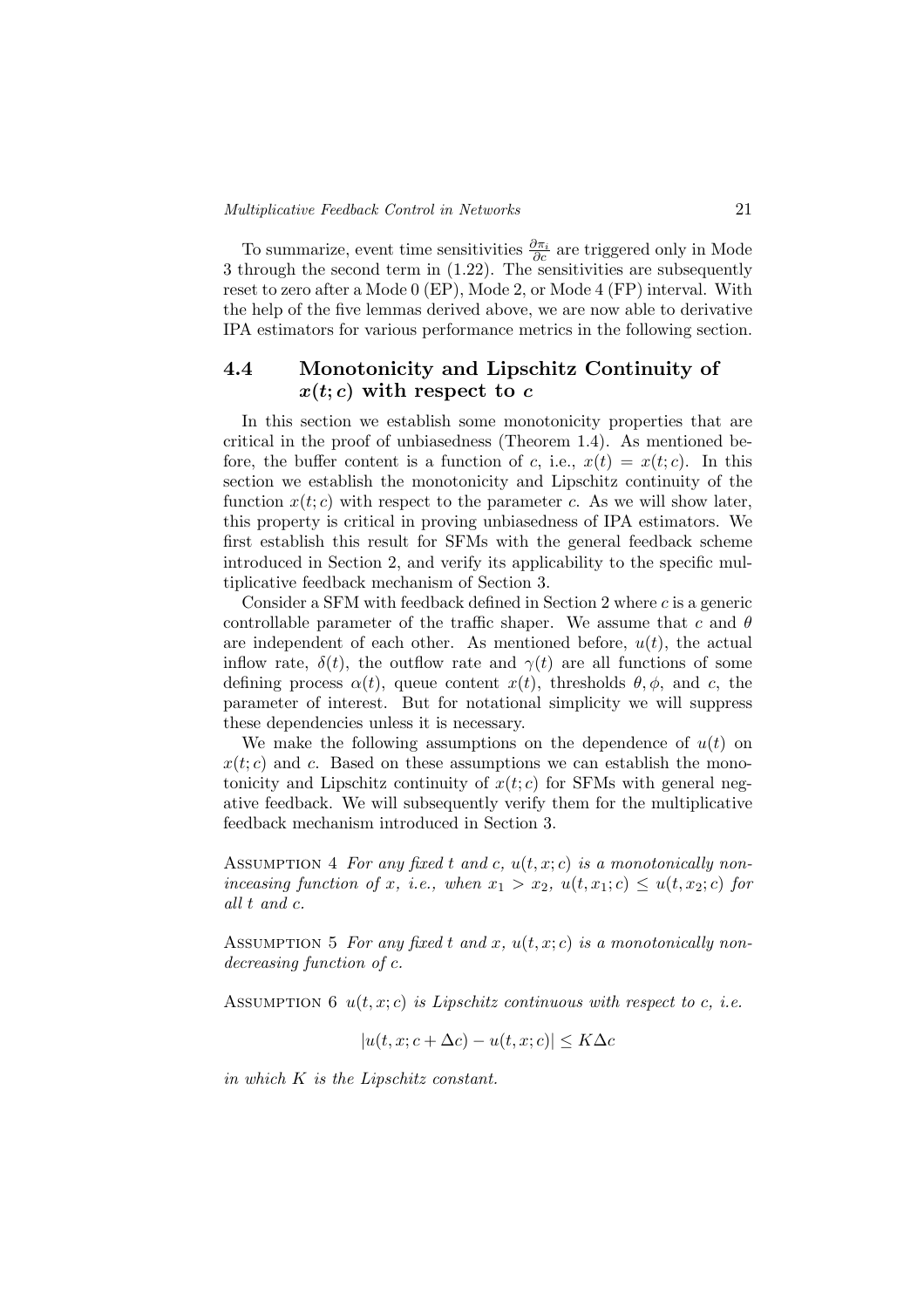We assume that for all  $c, x(t; c)$  is a continuous function with respect to t, and  $x(t; c) = 0$  when  $t = 0$ . For notational simplicity, we use  $SFM_N$ to denote the state trajectory of the nominal system under parameter c and  $SFM_P$  to denote its perturbed counterpart under parameter  $c+\Delta c$ . Throughout this section, for a function  $f(\cdot)$  we use  $f'(\cdot)$  to represent  $f(c + \Delta c)$ , the corresponding function in  $SFMp$ , while  $f(\cdot)$  represents  $f(c)$ , the corresponding function in  $SFM_N$ . Thus, the buffer level is denoted by  $x(t)$  in  $SFM_N$  and  $x'(t)$  in  $SFM_P$ .

Define buffer level perturbations as

$$
\Delta x(t) = x(t; c + \Delta c) - x(t; c) = x'(t) - x(t)
$$

with respect to a perturbation  $\Delta c$ . The following lemma establishes monotonicity:

LEMMA 1.11 Under Assumption 5, for any  $\Delta c > 0$ ,

$$
\Delta x(t) \ge 0 \text{ For all } t \ge 0 \tag{1.30}
$$

Proof. See Appendix. ■

In order to establish the Lipschitz continuity, first we present the following lemma leading to Theorem 1.13:

Lemma 1.12 Define

$$
\Delta\delta(t) = \delta(t, x'(t); c + \Delta c) - \delta(t, x(t); c) = \delta'(t) - \delta(t)
$$

and

$$
\Delta \gamma(t) = \gamma(t, x'(t); c + \Delta c) - \gamma(t, x(t); c) = \gamma'(t) - \gamma(t).
$$

Then under Assumption 5, for any  $\Delta c > 0$ ,

$$
\Delta \delta(t) \ge 0, \ \Delta \gamma(t) \ge 0
$$

**Proof.** See Appendix. ■

THEOREM 1.13 Under Assumptions  $4-6$ ,

$$
\Delta x(t) \leq KT\Delta c
$$

**Proof.** See Appendix. ■

It is also easy to verify the above results for  $\Delta c < 0$ .

In order to establish that the general results in this section cover the feedback mechanism defined in (1.12), i.e., to prove that Lemma 1.11 and Theorem 1.13 hold for  $u(t)$  in (1.12), we need to verify Assumptions 4-6.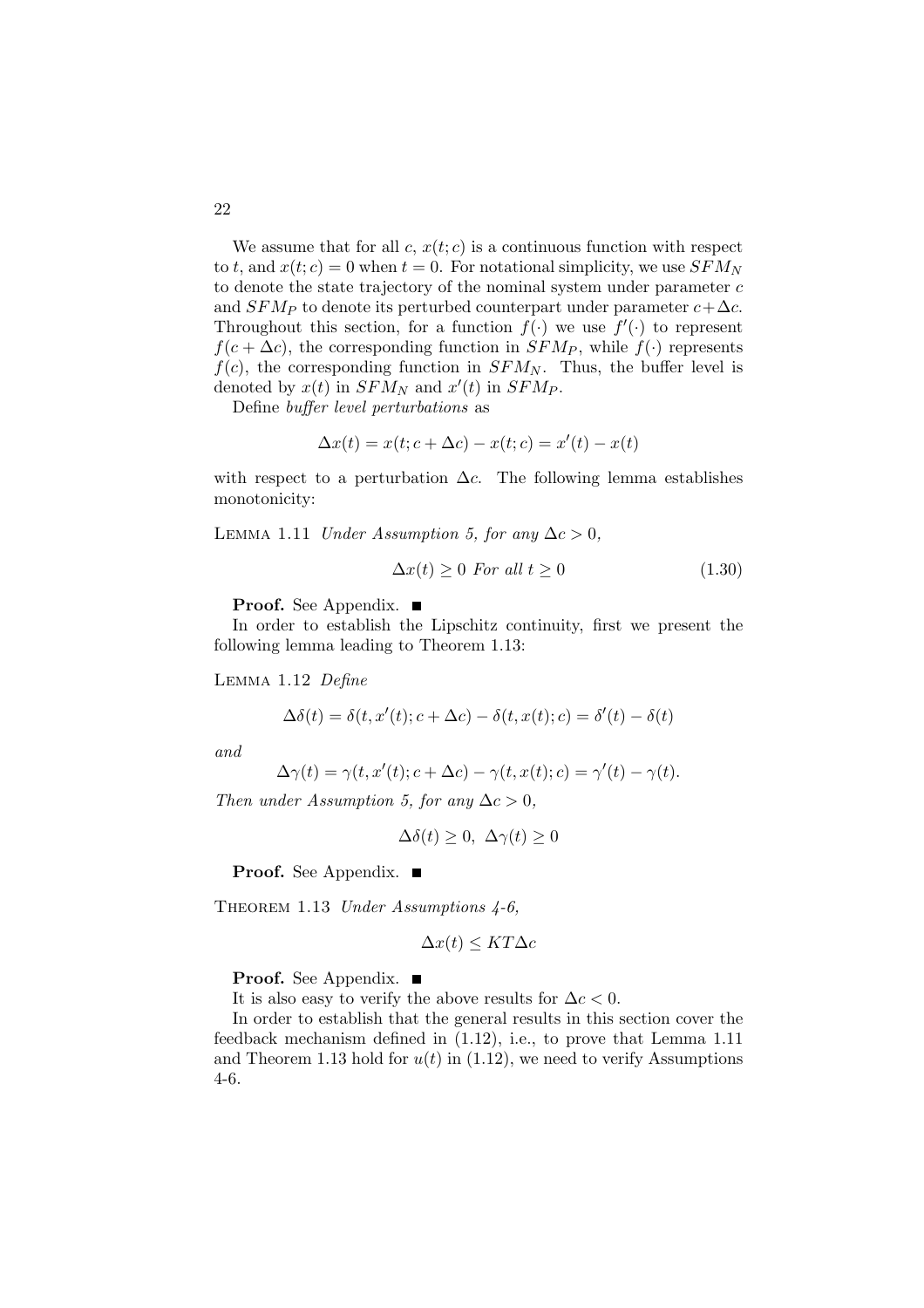For Assumption 4, assume  $x_1 < x_2$ . There are three possible cases: (i) if  $x_1 < \phi$ ,  $u(t, x_1; c) = \alpha(t) \ge u(t, x_2; c)$ ; (ii) if  $x_1 = \phi < x_2$ ,  $u(t, x_2; c) =$  $c\alpha(t) \le u(t, x_1; c)$ ; (iii) if  $\phi < x_1 < x_2$ ,  $u(t, x_1; c) = u(t, x_2; c) = c\alpha(t)$ . Therefore, for any  $x_1, x_2$ , if  $x_1 < x_2$ ,  $u(t; x_1; c) \geq u(t; x_2; c)$  and the assumption is verified.

For Assumptions 5 and 6, there are again three possible cases:

Case 1. if  $x < \phi$ ,  $u(t, x; c) = u(t, x; c + \Delta c) = \alpha(t)$ , which gives  $u(t, x; c + \Delta c) - u(t, x; c) = 0;$ 

Case 2. if  $x > \phi$ ,  $u(t, x; c) = c\alpha(t)$ ,  $u(t, x; c + \Delta c) = (c + \Delta c)\alpha(t)$ , which gives  $u(t, x; c + \Delta c) - u(t, x; c) = \alpha(t) \cdot \Delta c \geq 0;$ 

Case 3. if  $x = \phi$ , since  $c\alpha(t) \leq (c + \Delta c)\alpha(t) \leq \alpha(t)$ , there are four cases to consider regarding the relative values of  $c\alpha(t)$ ,  $(c+\Delta c)\alpha(t)$ ,  $\alpha(t)$ and  $\beta(t)$ :

Case 3.1.  $c\alpha(t) \leq (c + \Delta c)\alpha(t) \leq \alpha(t) \leq \beta(t), u(t, x; c) = u(t, x; c +$  $\Delta c$ ) =  $\alpha(t)$ . It follows that  $u(t, x; c + \Delta c) - u(c; t, x) = 0;$ 

Case 3.2.  $c\alpha(t) \leq (c + \Delta c)\alpha(t) \leq \beta(t) \leq \alpha(t), u(t, x; c) = u(t, x; c +$  $\Delta c = \beta(t)$ . It follows that  $u(t, x; c + \Delta c) - u(c; t, x) = 0;$ 

Case 3.3.  $c\alpha(t) \leq \beta(t) \leq (c + \Delta c)\alpha(t) \leq \alpha(t), u(t, x; c) = \beta(t)$  and  $u(c + \Delta c; t, x'(t)) = (c + \Delta c)\alpha(t)$ , so that  $u(t, x; c + \Delta c) \geq u(t, x; c)$ . Moreover, it follows that

$$
u(t, x; c + \Delta c) - u(t, x; c) = (c + \Delta c)\alpha(t) - \beta(t)
$$
  
\n
$$
\leq (c + \Delta c)\alpha(t) - c\alpha(t)
$$
  
\n
$$
= \alpha(t) \cdot \Delta c
$$

Case 3.4.  $\beta(t) \leq c\alpha(t) \leq (c + \Delta c)\alpha(t) \leq \alpha(t), u(t, x; c) = u(t, x; c +$  $\Delta c$  = c $\alpha(t)$ . It follows that  $u(t, x; c + \Delta c) - u(t, x; c) = 0$ .

Combining all of the above cases verifies Assumption 5. In order to verify Assumption 6, note that  $u(t, x; c+\Delta c) - u(t, x; c) \leq \alpha(t) \cdot \Delta c$  from the above cases. Recalling that we have assumed the process  $\{\alpha(t)\}\)$  to be such that w.p.  $1 \alpha(t) \leq \alpha_{\text{max}} < \infty$ , it follows that

$$
u(t, x; c + \Delta c) - u(t, x; c) \le \alpha(t) \cdot \Delta c \le \alpha_{\text{max}} \cdot \Delta c \tag{1.31}
$$

Hence Assumption 6 is also verified with the Lipschitz constant  $K =$  $\alpha_{\text{max}}$ . Therefore, Lemma 1.11 and Theorem 1.13 hold for the feedback mechanism (1.10).

#### 5. Optimization Examples

In this section we present some numerical examples to illustrate how the IPA estimators we have developed are used in optimization problems. As suggested before, the solution to an optimization problem defined for an actual queueing system may be approximated by the solution to the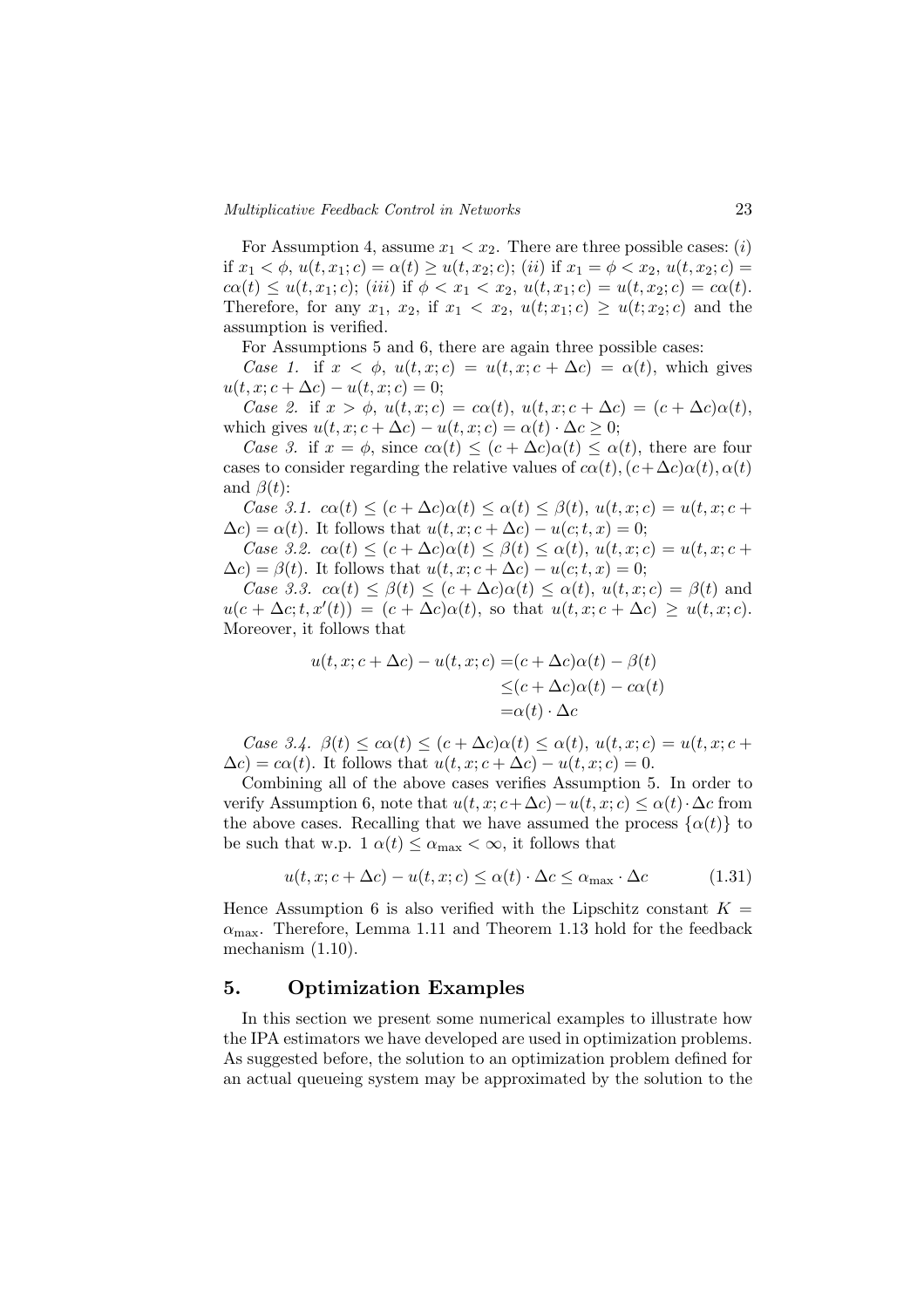same problem based on a SFM of the system. Let us now consider the feedback-based buffer control problem defined in Section 3 with cost function  $(1.15)$ :

$$
J_T^{DES}(c) = E[H_T^{DES}(c)] - \lambda \cdot E[L_T^{DES}(c)]
$$

The optimal value of c which maximizes  $J_T^{DES}(c)$  above may be determined through a standard stochastic approximation algorithm (details on such algorithms, including conditions required for convergence to an optimum may be found, for instance, in Kushner and Yin (1997)):

$$
c_{n+1} = c_n + \nu_n \mathcal{H}_n(c_n, \omega_n^{DES}), \qquad n = 0, 1, ... \qquad (1.32)
$$

where  $\mathcal{H}_n(c_n,\omega_n^{DES})$  is an estimate of  $dJ_T/dc$  evaluated at  $c=c_n$  and  $\{\nu_n\}$  is a step size sequence.  $\mathcal{H}_n(\cdot)$ , the form of the estimator, comes from SFM-based IPA analysis, i.e., from (1.18) and (1.19), but the data input to the estimator are based on a DES sample path denoted by  $\omega_n^{DES}$ . Obviously, the resulting gradient estimator  $\mathcal{H}_n(c_n,\omega_n^{DES})$  is now an approximation leading to a sub-optimal solution of the above optimization problem.

Note that, after a control update, the state must be reset to zero, in accordance with our convention that all performance metrics are defined over an interval with an initially empty buffer. In the case of off-line control (as in the numerical examples we present), this simply amounts to simulating the system after resetting its state to 0. In the more interesting case of on-line control, we proceed as follows. Suppose that the *n*th iteration ends at time  $\tau_n$  and the state is  $x(c_n; \tau_n)$  [in general,  $x(c_n; \tau_n) > 0$ . At this point, the threshold is updated and its new value is  $c_{n+1}$ . Let  $\tau_n^0$  be the next time that the buffer is empty, i.e.,  $x(c_{n+1}; \tau_n^0) = 0$ . At this point, the  $(n+1)$ th iteration starts and the next gradient estimate is obtained over the interval  $[\tau_n^0, \tau_n^0 + T]$ , so that  $\tau_{n+1} = \tau_n^0 + T$  and the process repeats. The implication is that over the interval no estimation is carried out while the controller waits for the system to be reset to its proper initial state; therefore, sample path information available over  $[\tau_n, \tau_n^0]$  is effectively wasted as far as gradient estimation is concerned.

Figure 1.7 shows examples of the application of (1.32) to a network node modeled as in Fig. 1.3 under two different parameter settings (scenarios). The service rate  $\beta(t)$  remains constant throughout the simulation but  $\alpha(t)$  is piecewise constant: it remains constant for an exponentially distributed period of time and when it switches the next value of  $\alpha(t)$  is generated according to a transition probability matrix. For simplicity, we assume that all elements of the transition probability matrix are equal and the only feasible value of these elements is  $q = 1/m$ , in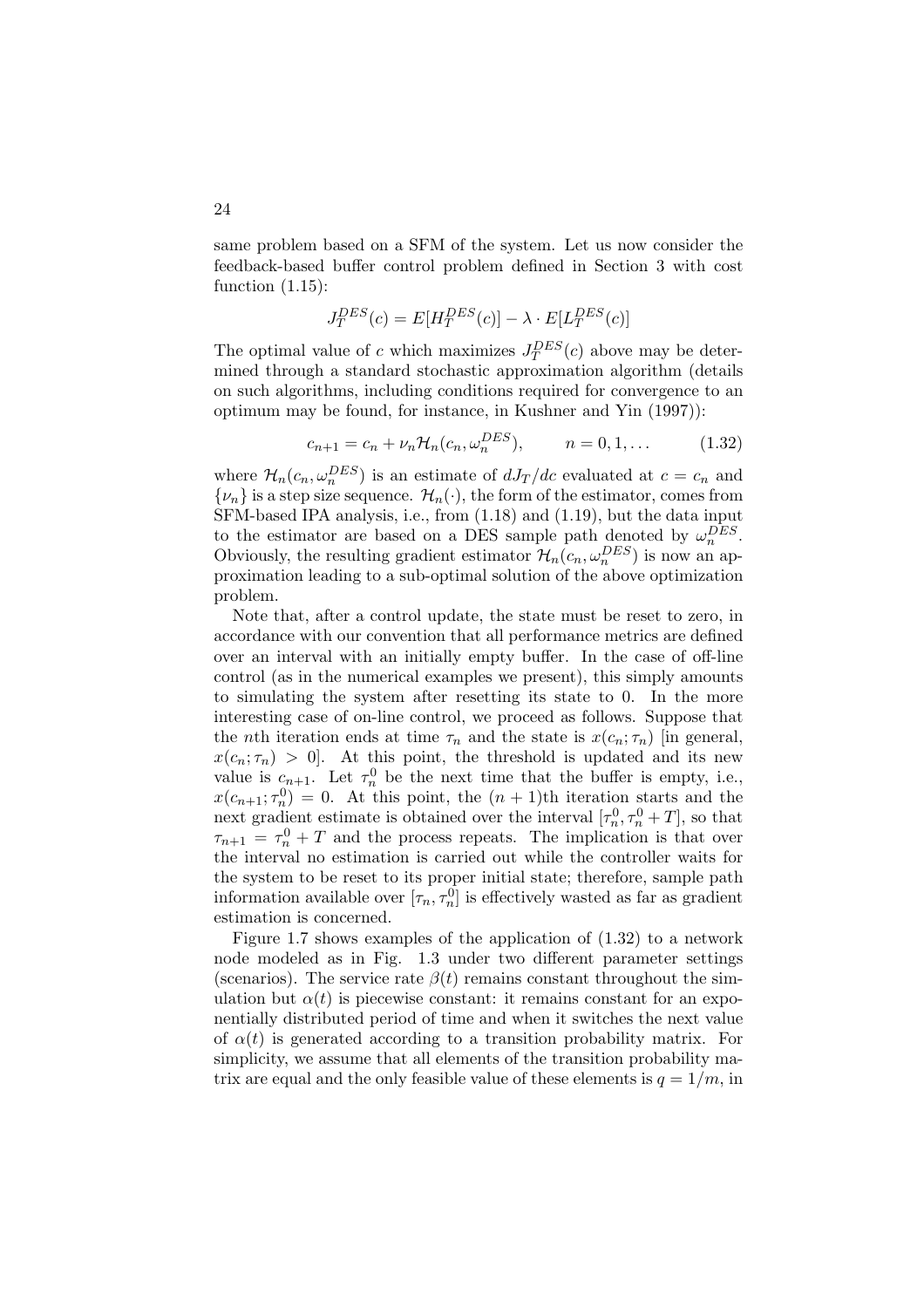

Scenario 1





Figure 1.7. Numerical results for SFM-based gradient optimization of an actual network node

which m is the number of values  $\alpha(t)$  can take. For different scenarios,  $\alpha(t)$  value sets, the value of  $\beta$ , the initial value of feedback gain  $c_0$  and overflow penalty  $\lambda$  also vary. Table 1 summarizes the settings for both scenarios. Also shown in the table are  $c_0$ , the initial feedback gain value, and  $c^*$ , the value obtained through  $(1.32)$ . In Fig. 1.7, the curve "DES"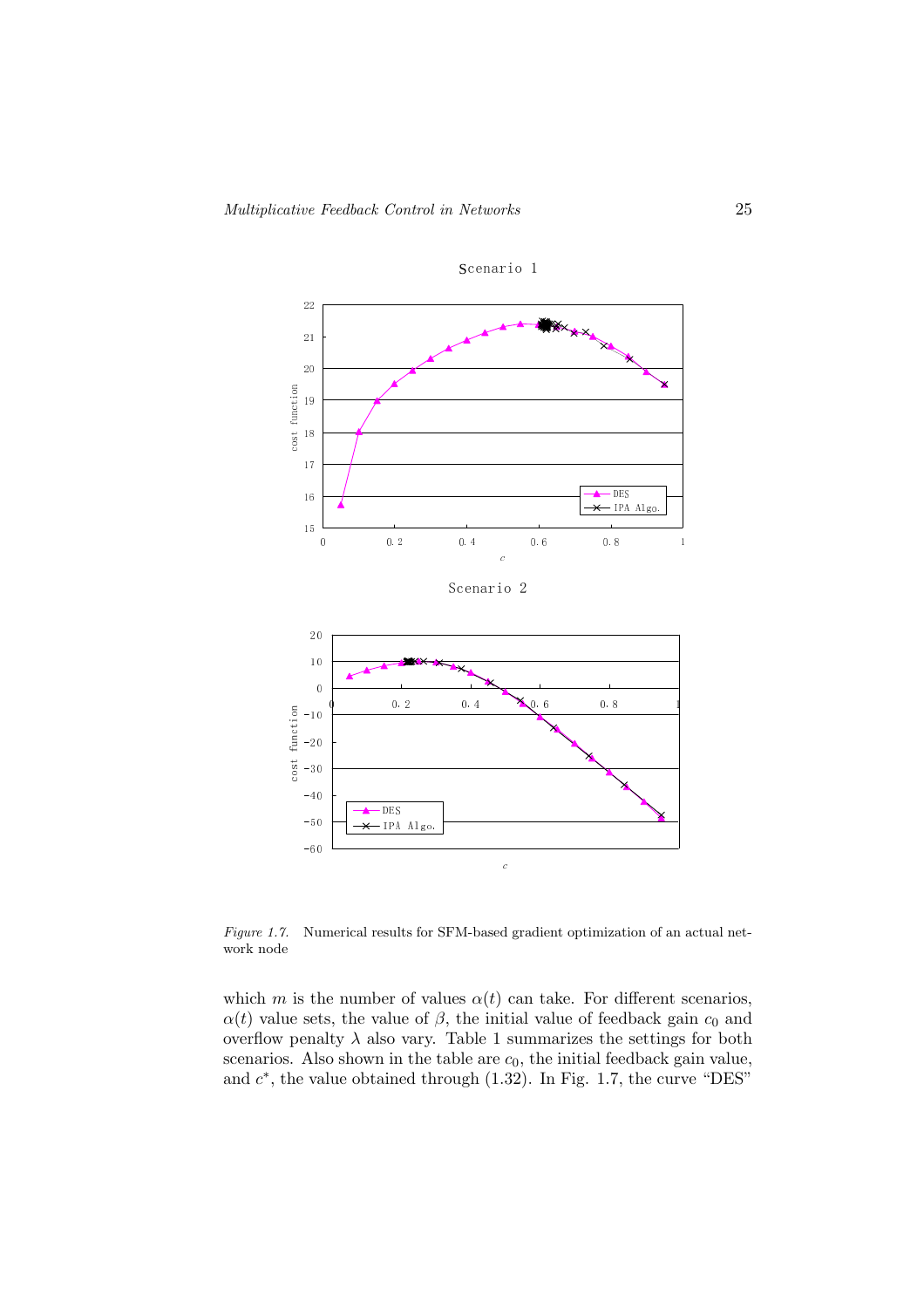| Scenario |                                     | Φ             | $\overline{\phantom{a}}$ | $\boldsymbol{m}$ | value set<br>$\alpha$  |    | $c_0$ |              |
|----------|-------------------------------------|---------------|--------------------------|------------------|------------------------|----|-------|--------------|
|          | $\overline{\phantom{0}}$<br>15      | ۔<br>υ        | ົ<br>↵                   | 0.125            | 24, 21, 20, 14, 9<br>m | 30 | 0.95  | $_{0.62}$    |
|          | $\overline{\phantom{0}}$<br>h<br>ŦΩ | $\Omega$<br>↵ | $\Omega$<br>∠            | U.∠∪             | 150,60,30,8            | ΠO | 0.95  | . ດ∗<br>U.∠⊥ |

Table 1.1. Summary of parameter settings for two scenarios

denotes the cost function  $J_T(c)$  obtained through exhaustive simulation for different (discrete) values of c with  $T = 100000$ ; the curve "IPA Algo." represents the optimization process (1.32) with the simulation time horizon for each step of  $(1.32)$  set to  $T' = 10000$ , and with constant step size  $\nu = 0.01$ . As shown in Fig. 1.7, the gradient-based algorithm (1.32) converges to the neighborhood of the optimal feedback gain.

# 6. Conclusions and Future Directions

SFMs have recently been used to capture the dynamics of complex stochastic discrete event systems, such as computer networks, and to implement control and optimization methods based on gradient estimates of performance metrics obtained through IPA. In Yu and Cassandras (2003) we showed that IPA can be used in SFMs with additive feedback and here we have further explored the effect of feedback by considering a single-node SFM with a controllable inflow rate as a multiplicative function of the state (i.e., queue level) feedback parameterized by a feedback gain c and a threshold  $\phi$  (capturing a quantization in the state feedback). We have developed IPA estimators for the loss volume and average workload with respect to the feedback gain parameter  $c$  and shown their unbiasedness, despite the complications brought about by the presence of feedback. This scheme bypasses the need for continuous state information seen in additive mechanisms and involves only knowledge of a single event representing the queue level crossing the threshold  $\phi$ . Moreover, even if this state information is not instantaneously supplied, the delays involved are naturally built into the IPA estimator, based on which appropriate control parameters can be selected.

This work opens up a variety of possible extensions. First, looking at the feedback mechanism  $(1.12)$ , note that c represents the feedback gain and  $\phi$  represents the range. Instead of controlling c or  $\phi$  separately (along the lines of previous work in Yu and Cassandras (2002)), it may be more effective to control the  $(c, \phi)$  pair jointly. Next, noticing that probabilistic dropping/marking mechanisms are widely adopted in computer networks (e.g., in Random Early Detection or Random Early Marking), it is appealing to apply IPA specifically to these algorithms.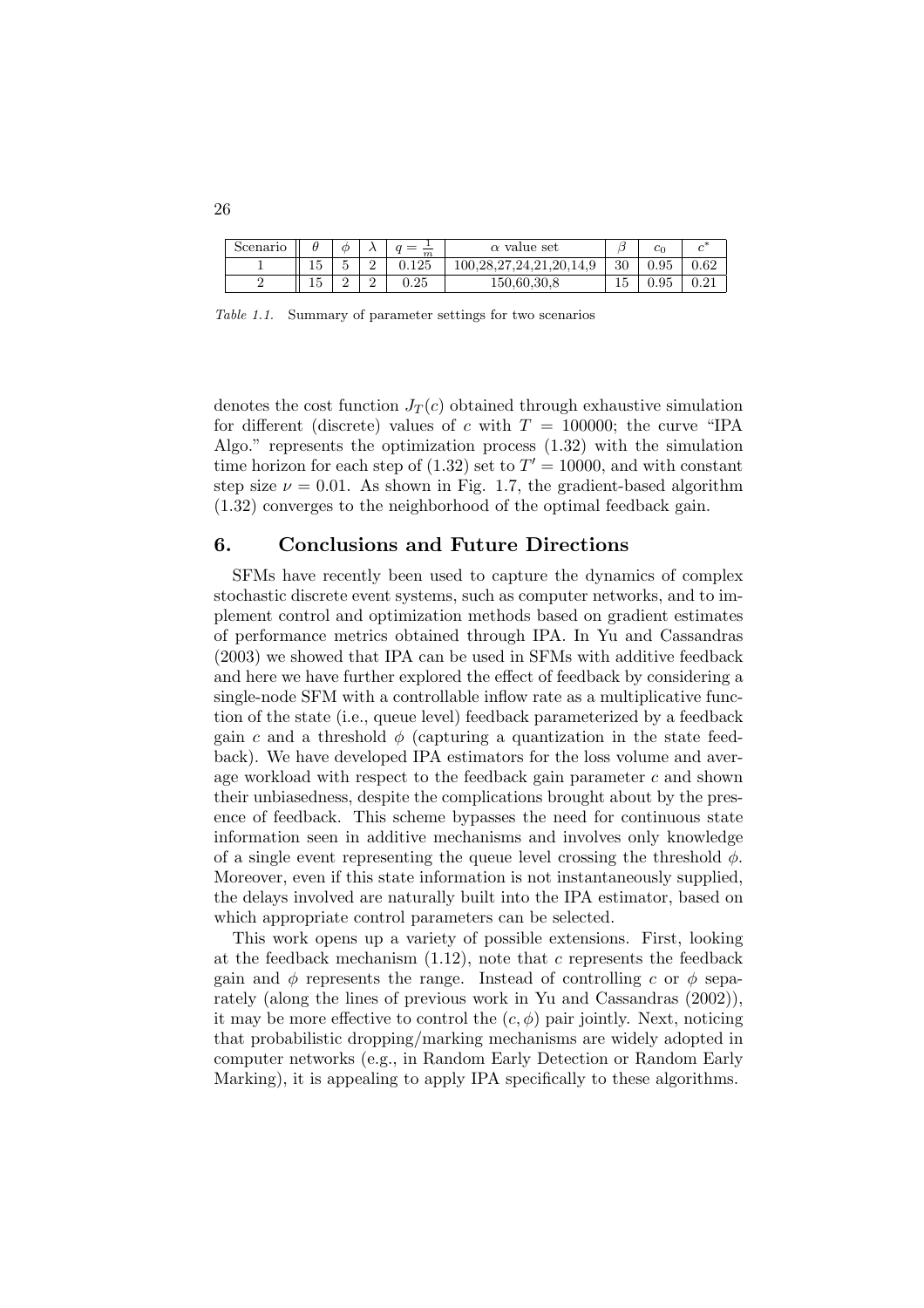Finally, of obvious interest is the application of our SFM-based IPA estimators to an actual underlying DES such as the internet, i.e., to determine the value of c that minimizes a weighted sum of loss volume and average workload, as we have done in Cassandras et al., (2002) and Yu and Cassandras (2003). As mentioned earlier, one advantage of IPA is that the estimators depend only on data directly observable along a sample path of the actual DES (not just the SFM which is an abstraction of the system); see, for example, Cassandras et al., (2002) and Yu and Cassandras (2003). Here, however, we have seen that this direct connection to the DES no longer holds because the estimators rely on the identification of "modes" whose definition does not always have a direct correspondence to a DES. As a result, in order to successfully apply the SFM-based IPA estimators to an actual DES, we need to carefully select and interpret an appropriate abstraction of the underlying DES.

#### Acknowledgments

The authors' work is supported in part by the National Science Foundation under Grants EEC-0088073 and DMI-0330171, by AFOSR under contract F49620-01-0056, and by ARO under under grant DAAD19-01- 0610.

# Appendix

 $\overline{a}$ 

Proof of Theorem 1.1. Recall the definition of throughput:

$$
H_T = \frac{1}{T} \int_0^T \delta(t) dt.
$$

 $\ddot{\phantom{a}}$ 

Using (1.8), we can rewrite this equation as follows:

$$
H_T = \frac{1}{T} \left\{ \sum_{i \in M_0} \int_{\pi_i}^{\pi_{i+1}} \alpha(t)dt + \sum_{i \notin M_0} \int_{\pi_i}^{\pi_{i+1}} \beta(t)dt \right\}
$$
  
\n
$$
= \frac{1}{T} \left\{ \sum_{i \in M_0} \int_{\pi_i}^{\pi_{i+1}} [\alpha(t) - \beta(t)] dt + \sum_{i \notin M_0} \int_{\pi_i}^{\pi_{i+1}} \beta(t)dt + \sum_{i \in M_0} \int_{\pi_i}^{\pi_{i+1}} \beta(t)dt \right\}
$$
  
\n
$$
= \frac{1}{T} \left\{ \sum_{i \in M_0} \int_{\pi_i}^{\pi_{i+1}} [\alpha(t) - \beta(t)] dt + \int_0^T \beta(t)dt \right\}
$$

Differentiating with respect to  $c$  we obtain:

$$
\frac{\partial H_T}{\partial c} = \frac{1}{T} \sum_{i \in M_0} \left\{ \left[ \alpha(\pi_{i+1}) - \beta(\pi_{i+1}) \right] \frac{\partial \pi_{i+1}}{\partial c} + \left[ \beta(\pi_i) - \alpha(\pi_i) \right] \frac{\partial \pi_i}{\partial c} \right\}
$$

Note that, if  $[\pi_i, \pi_{i+1}) \in M_0$ ,  $\pi_i$  is the start of an EP. Hence it is also the end of some NBP, i.e.,  $\pi_i = \zeta_{n-1}$  and  $\pi_{i+1} = \eta_n$  for some  $n \in \Psi_E$ . Combining this with Lemma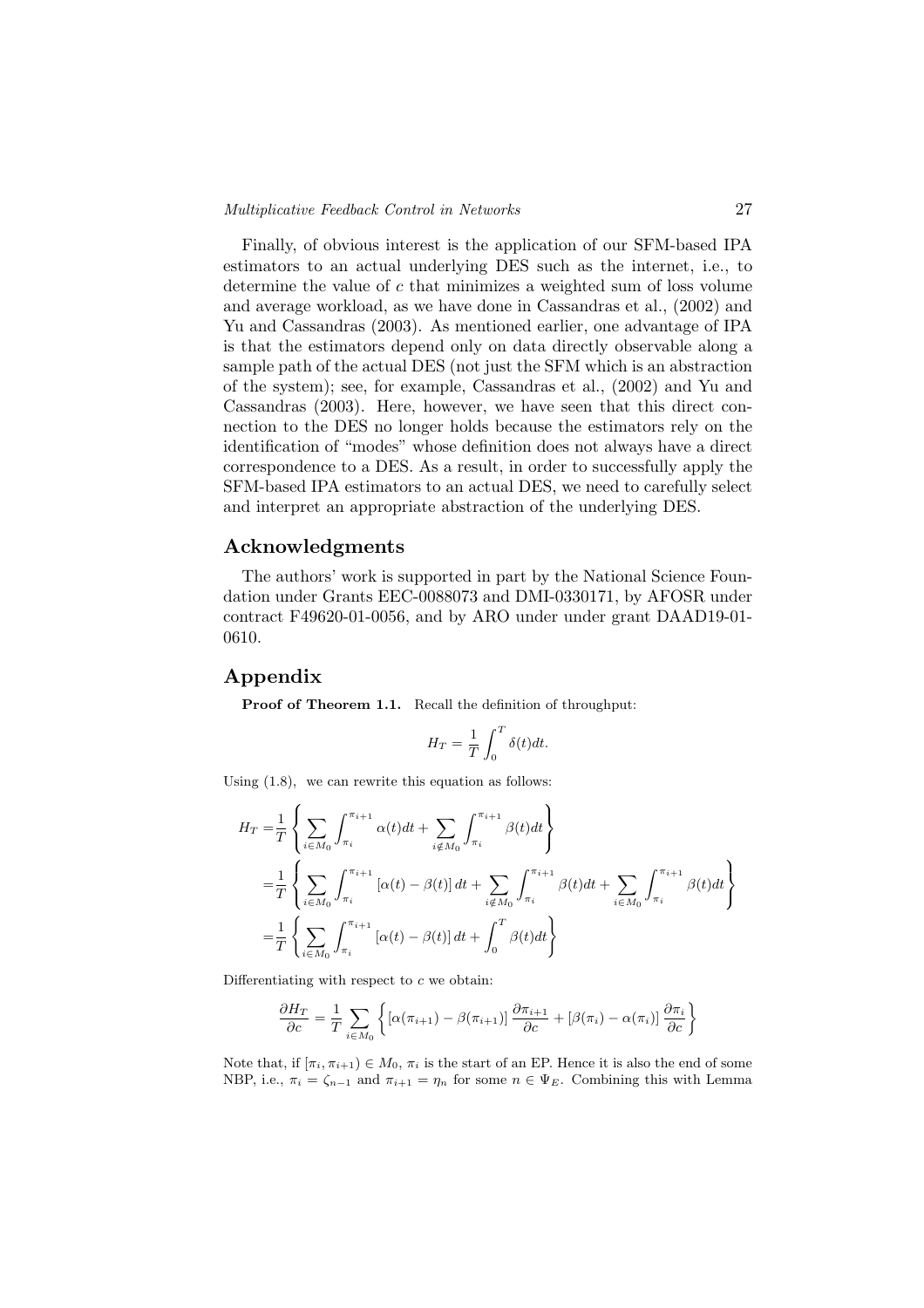1.6, we get  $\partial \pi_{i+1}/\partial c = 0$ . The above equation then becomes:

$$
\frac{\partial H_T}{\partial c} = \frac{1}{T} \sum_{i \in M_0} \left[ \beta(\pi_i) - \alpha(\pi_i) \right] \frac{\partial \pi_i}{\partial c}
$$

$$
= \frac{1}{T} \sum_{n \in \Psi_E} \left[ \beta(\zeta_{n-1}) - \alpha(\zeta_{n-1}) \right] \frac{\partial \zeta_{n-1}}{\partial c}
$$

л

**Proof of Theorem 1.2.** If  $(\zeta_{n-1}, \eta_n)$  is a FP, we have  $x(t) = \theta$  for all  $t \in$  $[\zeta_{n-1}, \eta_n]$ . Recalling that  $\Psi_F$  is locally independent of c, it follows from (1.14) that

$$
\frac{dL_T(c)}{dc} = \frac{1}{T} \sum_{n \in \Psi_F} \left\{ \left[ c\alpha(\eta_n) - \beta(\eta_n) \right] \frac{\partial \eta_n}{\partial c} - \left[ c\alpha(\zeta_{n-1}) - \beta(\zeta_{n-1}) \right] \frac{\partial \zeta_{n-1}}{\partial c} + \int_{\zeta_{n-1}}^{\eta_n} \alpha(t) dt \right\}
$$

Combining the above equation with Lemma 1.5 it follows that

$$
\frac{dL_T(c)}{dc} = \frac{1}{T} \sum_{n \in \Psi_F} \left\{ - \left[ c\alpha(\zeta_{n-1}) - \beta(\zeta_{n-1}) \right] \frac{\partial \zeta_{n-1}}{\partial c} + \int_{\zeta_{n-1}}^{\eta_n} \alpha(t) dt \right\}
$$

Moreover, we have the flow balance equation

$$
c\int_{\zeta_{n-1}}^{\eta_n} \alpha(t)dt = \int_{\zeta_{n-1}}^{\eta_n} \beta(t)dt + L_n + x(\eta_n; c) - x(\zeta_{n-1}; c)
$$

in which  $L_n$  is the lost volume because of overflow in the FP  $[\zeta_{n-1}, \eta_n]$ . Noticing that  $x(\eta_n; c) = x(\zeta_{n-1}; c) = \theta$ , we obtain:

$$
\frac{dL_T(c)}{dc} = \frac{1}{T} \sum_{n \in \Psi_F} \left\{ - \left[ c\alpha(\zeta_{n-1}) - \beta(\zeta_{n-1}) \right] \frac{\partial \zeta_{n-1}}{\partial c} + \frac{1}{c} \left[ \int_{\zeta_{n-1}}^{\eta_n} \beta(t) dt + L_n \right] \right\}
$$

Since

$$
\sum_{n\in\Psi_F}L_n=T\cdot L_T,
$$

we obtain:

$$
\frac{dL_T(c)}{dc} = \frac{1}{T} \sum_{n \in \Psi_F} \left\{ -\left[ c\alpha(\zeta_{n-1}) - \beta(\zeta_{n-1}) \right] \frac{\partial \zeta_{n-1}}{\partial c} + \frac{1}{c} \int_{\zeta_{n-1}}^{\eta_n} \beta(t) dt \right\} + \frac{L_T}{c}
$$

$$
= \frac{1}{T} \sum_{n \in \Psi_F} \left\{ -\left[ c\alpha(\zeta_{n-1}) - \beta(\zeta_{n-1}) \right] \frac{\partial \zeta_{n-1}}{\partial c} + \frac{1}{c} H(\zeta_{n-1}, \eta_n) \right\} + \frac{L_T}{c}
$$

п

Proof of Theorem 1.3. According to  $(1.11)$  and  $(1.12)$ , when the system is in Mode 2, the suppressed flow rate is  $\alpha(t) - \beta(t)$ ; when the system is in Mode 3 or 4, the suppressed flow rate is  $(1 - c) \alpha(t)$ . Therefore

$$
R_T = \frac{1}{T} \left\{ \sum_{i \in M_2} \int_{\pi_i}^{\pi_{i+1}} \left[ \alpha(t) - \beta(t) \right] dt + \sum_{i \in M_3 \cup M_4} \int_{\pi_i}^{\pi_{i+1}} (1 - c) \, \alpha(t) dt \right\}
$$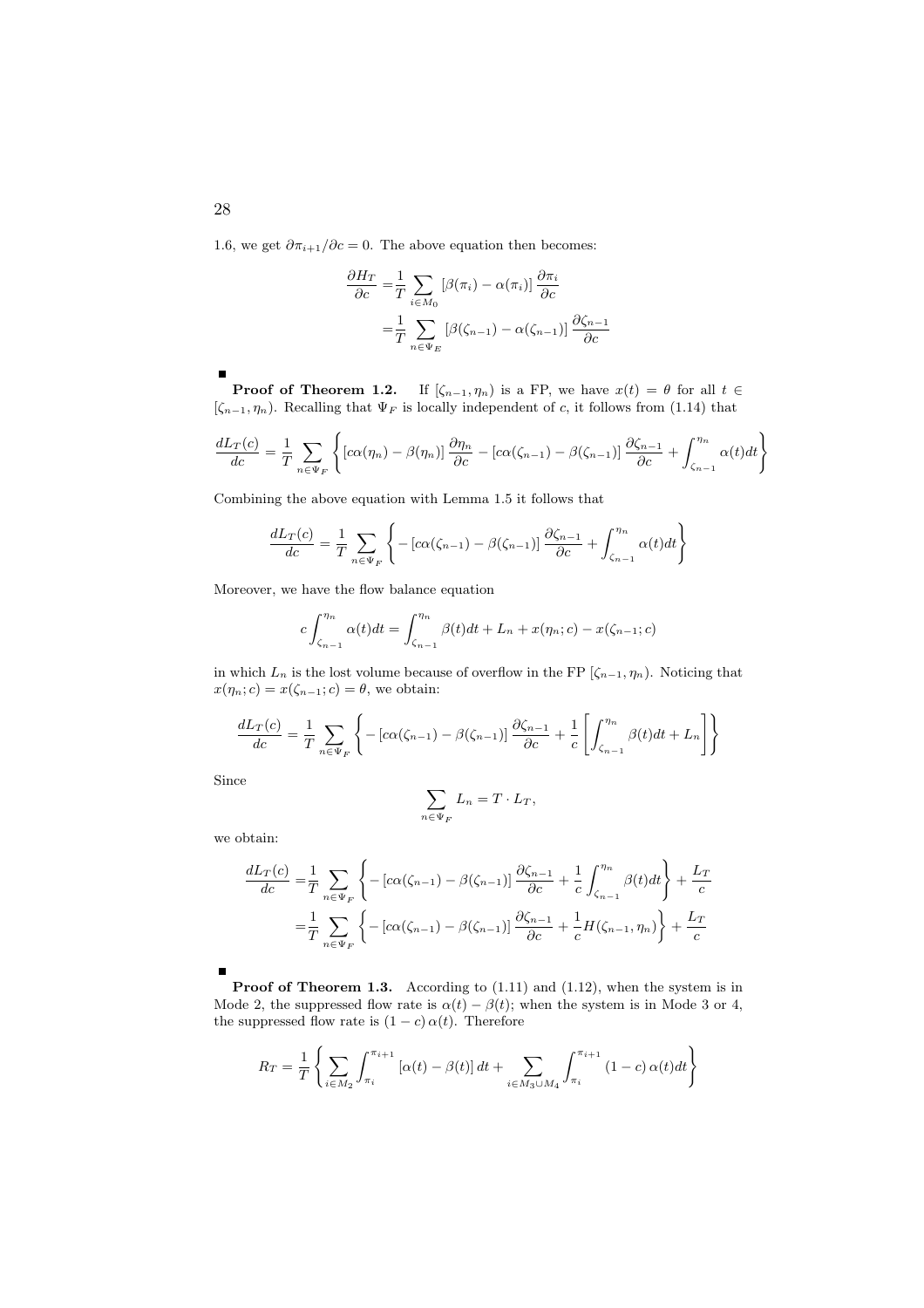Differentiating with respect to  $c$  we obtain:

$$
\frac{\partial R_T}{\partial c} = \frac{1}{T} \left\{ \sum_{i \in M_2} \left\{ \left[ \alpha(\pi_{i+1}) - \beta(\pi_{i+1}) \right] \frac{\partial \pi_{i+1}}{\partial c} - \left[ \alpha(\pi_i) - \beta(\pi_i) \right] \frac{\partial \pi_i}{\partial c} \right\} + \sum_{i \in M_3 \cup M_4} \left[ (1 - c)\alpha(\pi_{i+1}) \frac{\partial \pi_{i+1}}{\partial c} - (1 - c)\alpha(\pi_i) \frac{\partial \pi_i}{\partial c} - \int_{\pi_i}^{\pi_{i+1}} \alpha(t) dt \right] \right\}
$$
\n(1.A.1)

According to Lemma 1.7,  $\frac{\partial \pi_{i+1}}{\partial c} = 0$  if  $i \in M_2$ . Thus we get (1.20).

**Proof of Theorem 1.4.** We prove the unbiasedness of the IPA derivatives by establishing that the unbiasedness Conditions  $(i)$  and  $(ii)$  are satisfied for the random functions  $L_T(c)$ ,  $H_T(c)$  and  $R_T(c)$ . Condition (i) is in force by Assumptions 4-6. Regarding Condition (ii), we have the following flow balance equations for  $SFM_N$ and  $SFM_P$  respectively:

$$
x(T) - x(0) = \int_0^T u(t)dt - \int_0^T \delta(t)d\tau - \int_0^T \gamma(t)dt
$$

and

$$
x'(T) - x'(0) = \int_0^T u'(t)dt - \int_0^T \delta'(t)dt - \int_0^T \gamma'(t)dt
$$

Combining the above equations and recalling the assumption that  $x'(0) = x(0) = 0$ , we obtain:  $\overline{r}$  $\overline{r}$ 

$$
\int_0^T \Delta u(t)dt = \Delta x(T) + \int_0^T \Delta \delta(t)dt + \int_0^T \Delta \gamma(t)dt
$$
\n(1.A.2)

According to Lemma 1.11,  $\Delta x(T) \geq 0$ . According to Lemma 1.12,  $\Delta \delta(t) \geq 0$ ,  $\Delta \gamma(t) \geq 0$ 0. Therefore,  $\overline{r}$ 

$$
\int_0^T \Delta u(t)dt \ge 0.
$$

Moreover,

$$
\int_0^T \Delta \delta(t) dt \le \int_0^T \Delta u(t) dt, \quad \int_0^T \Delta \gamma(t) dt \le \int_0^T \Delta u(t) dt \tag{1.A.3}
$$

Recall that

$$
\Delta u(t) = u(t, x'(t); c + \Delta c) - u(t, x(t); c)
$$

According to Assumption 5,  $u(t, x'(t); c + \Delta c) \leq u(t, x(t); c + \Delta c)$ . Thus,

$$
\Delta u(t) \le u(t, x(t); c + \Delta c) - u(t, x(t); c)
$$

According to (1.31),  $u(t, x(t); c + \Delta c) - u(t, x(t); c) \leq \alpha_{\text{max}} \cdot \Delta c$ . Hence,

$$
\Delta u(t) \leq \alpha_{\max} \cdot \Delta c
$$

which gives

$$
\int_0^T \Delta u(t)dt \le \alpha_{\text{max}} T \cdot \Delta c
$$

Therefore, from (1.A.3) we get

$$
\int_0^T \Delta \gamma(t) dt \le \int_0^T \Delta u(t) dt \le \alpha_{\text{max}} T \cdot \Delta c
$$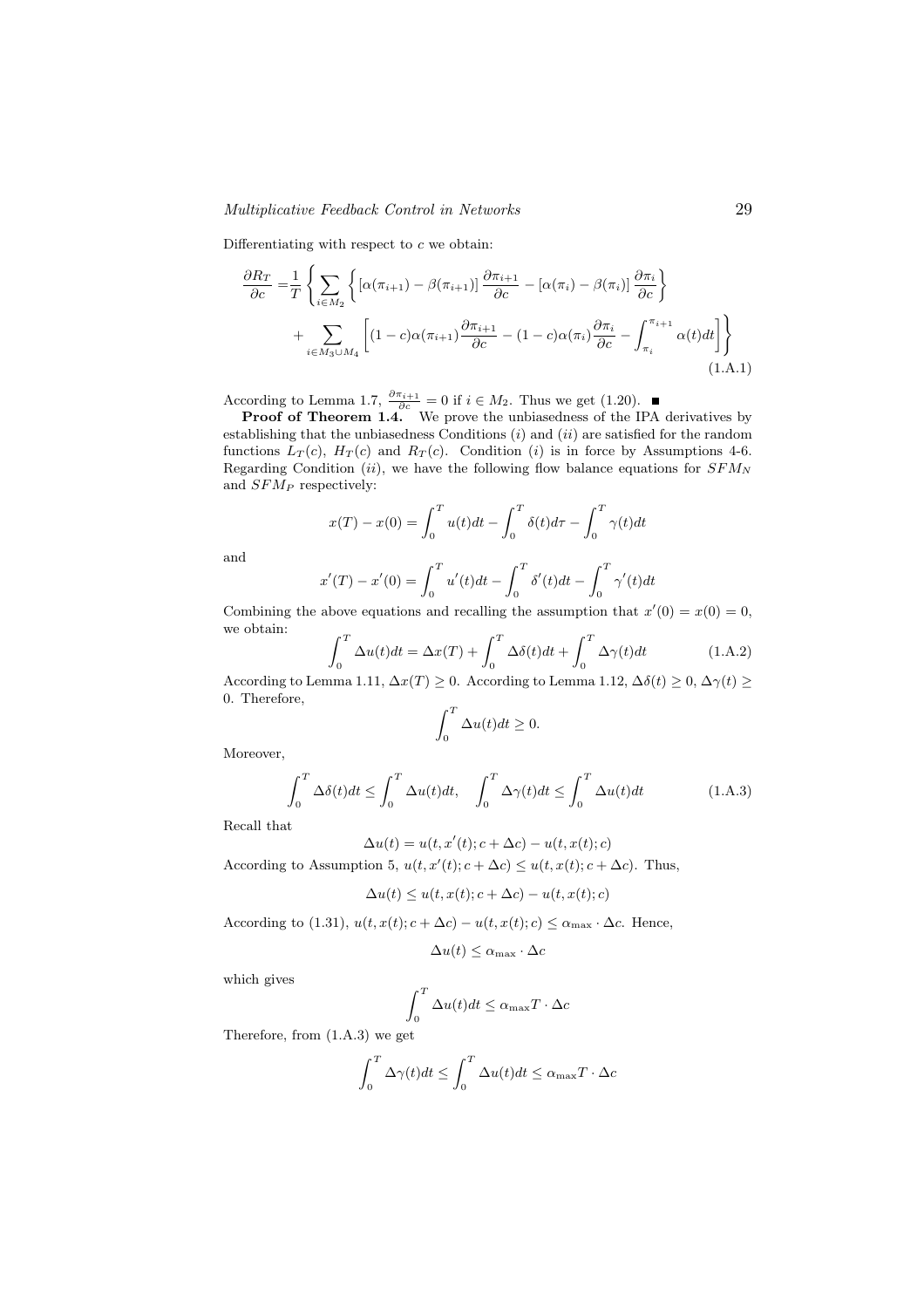$$
\int_0^T \Delta \delta(t) dt \le \int_0^T \Delta u(t) dt \le \alpha_{\text{max}} T \cdot \Delta c
$$

In other words, both  $L_T(c)$  and  $H_T(c)$  are Lipschitz continuous. For  $R_T(c)$ , recall the flow balance equation

$$
\bar{\alpha} = L_T(c) + H_T(c) + R_T(c),
$$

where

$$
\bar{\alpha} = \frac{1}{T} \int_0^T \alpha(t) dt,
$$

is the time average of  $\alpha(t)$ , independent of c. Hence

$$
R_T(c) = \bar{\alpha} - L_T(c) - H_T(c)
$$

is also Lipschitz continuous. This completes the proof.

**Proof of Lemma 1.5.** If  $x(t)$  decreases from  $\theta$  at time  $\eta_n$ , this defines the start of a NBP. From (1.11) and (1.12) we must have  $c\alpha(\eta_n^-) - \beta(\eta_n^-) \ge 0$  and  $c\alpha(\eta_n^+) - \beta(\eta_n^+) <$ 0. From Assumption 3 we know that  $c\alpha(\eta_n^-) - \beta(\eta_n^-) > \epsilon$ ,  $c\alpha(\eta_n^+) - \beta(\eta_n^+) < \epsilon$ . Recalling Assumption 2, we conclude that a jump in  $\alpha(t)$  or  $\beta(t)$  occurs at time  $\eta_n$ . Since  $\alpha(t)$  or  $\beta(t)$  are independent of c, Assumption 1 implies that there exists a neighborhood of c within which a change of c does not affect  $\eta_n$ . This implies that  $\eta_n$  is locally independent of c and the result follows.  $\blacksquare$ 

Proof of Lemma 1.6. The proof is similar to that of the previous lemma, with  $\alpha(\eta_n^-) - \beta(\eta_n^-) \ge 0$  and  $\alpha(\eta_n^+) - \beta(\eta_n^+) < 0$ .

**Proof of Lemma 1.7.** At the end of an  $M_2$  interval,  $x(t)$  may either increase or decrease from  $\phi$ . On one hand,  $x(t)$  increasing from  $\phi$  at time  $\pi_i$  defines the start of a  $M_3$  interval. Specifically, from (1.11) and (1.12) we have  $c\alpha(\pi_i^-) \leq \beta(\pi_i^-) \leq \alpha(\pi_i^-)$ and  $c\alpha(\pi_i^+) > \beta(\pi_i^+)$ . Since  $\alpha(t)$  and  $\beta(t)$  are independent of c, we conclude that an exogenous event occurs at time  $\pi_i$ . Moreover, from Assumption 3 we know that there exists a neighborhood of c within which a change of c does not affect  $\pi_i$ . This implies that  $\pi_i$  is locally independent of c. On the other hand,  $x(t)$  decreasing from  $\phi$  at time  $\pi_i$  defines the start of a  $M_1$  interval. Specifically from  $(1.11)$  we have  $c\alpha(\pi_i^-) \leq$  $\beta(\pi_i^-) \leq \alpha(\pi_i^-)$  and  $c\alpha(\pi_i^+) > \beta(\pi_i^+)$ , which implies that  $\pi_i$  is the occurrence time of an exogenous event and therefore locally independent of c. The result follows when we combine the above arguments.

**Proof of Lemma 1.8.** If  $[\pi_i, \pi_{i+1}) \in M_3$ , from (1.11) and (1.12) we have

$$
\int_{\pi_i}^{\pi_{i+1}} \left[ c\alpha(t) - \beta(t) \right] dt = x(\pi_{i+1}; c) - x(\pi_i; c)
$$
\n(1.A.4)

Note that  $x(\pi_i; c)$  and  $x(\pi_{i+1}; c)$  can only take values from the set  $\{\theta, \phi\}$ . Therefore, differentiating with respect to  $c$  we obtain:

$$
\left[c\alpha(\pi_{i+1}^-) - \beta(\pi_{i+1}^-)\right] \frac{\partial \pi_{i+1}}{\partial c} - \left[c\alpha(\pi_i^+) - \beta(\pi_i^+)\right] \frac{\partial \pi_i}{\partial c} + \int_{\pi_i}^{\pi_{i+1}} \alpha(t)dt = 0
$$

which gives

П

$$
\frac{\partial \pi_{i+1}}{\partial c} = \frac{c\alpha(\pi_i^+) - \beta(\pi_i^+)}{c\alpha(\pi_{i+1}^-) - \beta(\pi_{i+1}^-)} \frac{\partial \pi_i}{\partial c} - \frac{1}{c\alpha(\pi_{i+1}^-) - \beta(\pi_{i+1}^-)} \int_{\pi_i}^{\pi_{i+1}} \alpha(t) dt
$$

30 and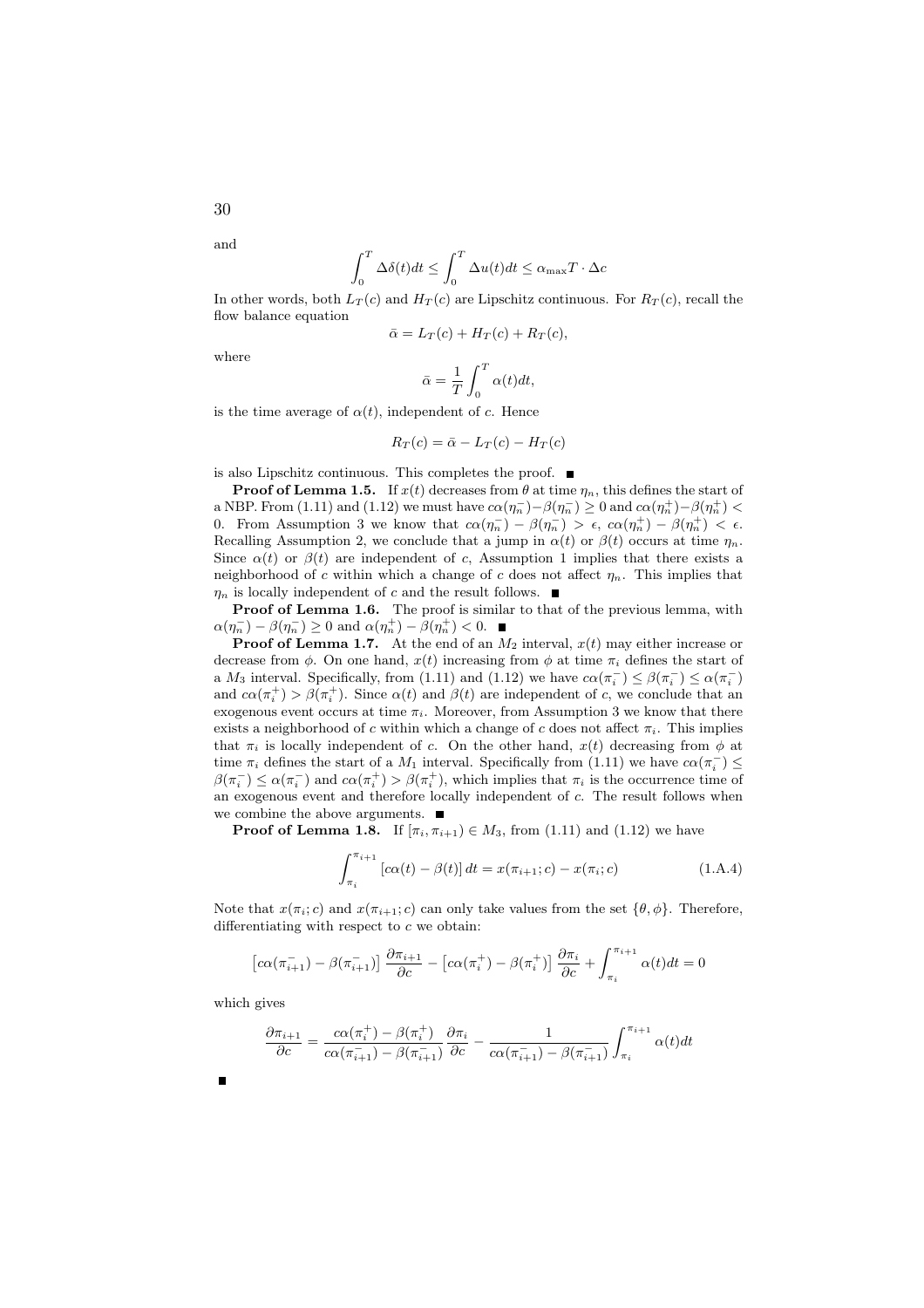Multiplicative Feedback Control in Networks 31

**Proof of Lemma 1.9.** If  $[\pi_i, \pi_{i+1}) \in M_1$ , from (1.11) and (1.12) we obtain:

$$
x(\pi_{i+1}; c) - x(\pi_i; c) = \int_{\pi_i}^{\pi_{i+1}} [\alpha(t) - \beta(t)] dt
$$

Note that  $x(\pi_i; c)$  and  $x(\pi_{i+1}; c)$  can only take values from the set  $\{0, \phi\}$ . Therefore, differentiating with respect to  $c$  we obtain:

$$
\left[\alpha(\pi_{i+1}^-) - \beta(\pi_{i+1}^-)\right] \frac{\partial \pi_{i+1}}{\partial c} - \left[\alpha(\pi_i^+) - \beta(\pi_i^+)\right] \frac{\partial \pi_i}{\partial c} = 0
$$

which gives

$$
\frac{\partial\pi_{i+1}}{\partial c}=\frac{\alpha(\pi_i^+)-\beta(\pi_i^+)}{\alpha(\pi_{i+1}^-)-\beta(\pi_{i+1}^-)}\cdot\frac{\partial\pi_i}{\partial c}
$$

 $\blacksquare$ 

**Proof of Lemma 1.10.** Recall that  $\zeta_n = \pi_{n,I_n}$  is the end of a NBP and  $x(\zeta_n; c) = \theta$  or 0. Therefore  $[\pi_{n,I_n-1}, \pi_{n,I_n})$ , the last interval in the NBP, is either an  $M_1$  or an  $M_3$  interval.

Case 1: If it is an  $M_1$  interval, according to Lemma 1.9 we obtain:

$$
\frac{\partial \zeta_n}{\partial c} = \frac{B(\pi^+_{n,I_n-1})}{B(\pi^-_{n,I_n})} \cdot \frac{\partial \pi_{n,I_n-1}}{\partial c}
$$

Case 2: If it is an  $M_3$  interval, according to Lemma 1.8 we obtain:

$$
\frac{\partial \zeta_n}{\partial c} = \frac{A(\pi^+_{n,I_n-1})}{A(\pi^-_{n,I_n})} \cdot \frac{\partial \pi_{n,I_n-1}}{\partial c} - \frac{x(\pi_{n,I_n}) - x(\pi_{n,I_n-1}) + H(\pi_{n,I_n-1}, \pi_{n,I_n})}{cA(\pi^-_{n,I_n})}
$$

Since  $x(\zeta_n; c) = \theta$ , the above equation becomes

$$
\frac{\partial \zeta_n}{\partial c} = \frac{A(\pi_{n,I_n-1}^+)}{A(\pi_{n,I_n}^-)} \cdot \frac{\partial \pi_{n,I_n-1}}{\partial c} - \frac{\theta - x(\pi_{n,I_n-1}) + H(\pi_{n,I_n-1}, \pi_{n,I_n})}{cA(\pi_{n,I_n}^-)} \tag{1.A.5}
$$

Moreover because  $[\pi_{n,I_n-1}, \pi_{n,I_n})$  is an  $M_3$  interval,  $x(\pi_{n,I_n-1}; c) = \theta$  or  $\phi$ . If  $x(\pi_{n,I_n-1}; c) = \theta = x(\pi_{n,I_n}; c)$ , the interval  $[\pi_{n,I_n-1}, \pi_{n,I_n})$  forms a NBP itself and from Lemma 1.8 we have:

$$
\frac{\partial \zeta_n}{\partial c} = \frac{A(\pi^+_{n,I_n-1})}{A(\pi^-_{n,I_n})} \cdot \frac{\partial \pi_{n,I_n-1}}{\partial c} - \frac{H(\pi_{n,I_n-1},\pi_{n,I_n})}{cA(\pi^-_{n,I_n})}.
$$

In addition, from Lemmas 1.5 and 1.6 it follows that

$$
\frac{\partial \pi_{n,I_n-1}}{\partial c} = \frac{\partial \eta_n}{\partial c} = 0.
$$

We then obtain:

$$
\frac{\partial \zeta_n}{\partial c} = -\frac{H(\pi_{n,I_n-1}, \pi_{n,I_n})}{cA(\pi_{n,I_n}^-)}\tag{1.A.6}
$$

Similarly, if  $x(\pi_{n,I_n-1}; c) = \phi$ , it follows that

$$
\frac{\partial \zeta_n}{\partial c} = \frac{A(\pi^+_{n,I_n-1})}{A(\pi^-_{n,I_n})} \cdot \frac{\partial \pi_{n,I_n-1}}{\partial c} - \frac{\theta - \phi + H(\pi_{n,I_n-1}, \pi_{n,I_n})}{cA(\pi^-_{n,I_n})}
$$
(1.A.7)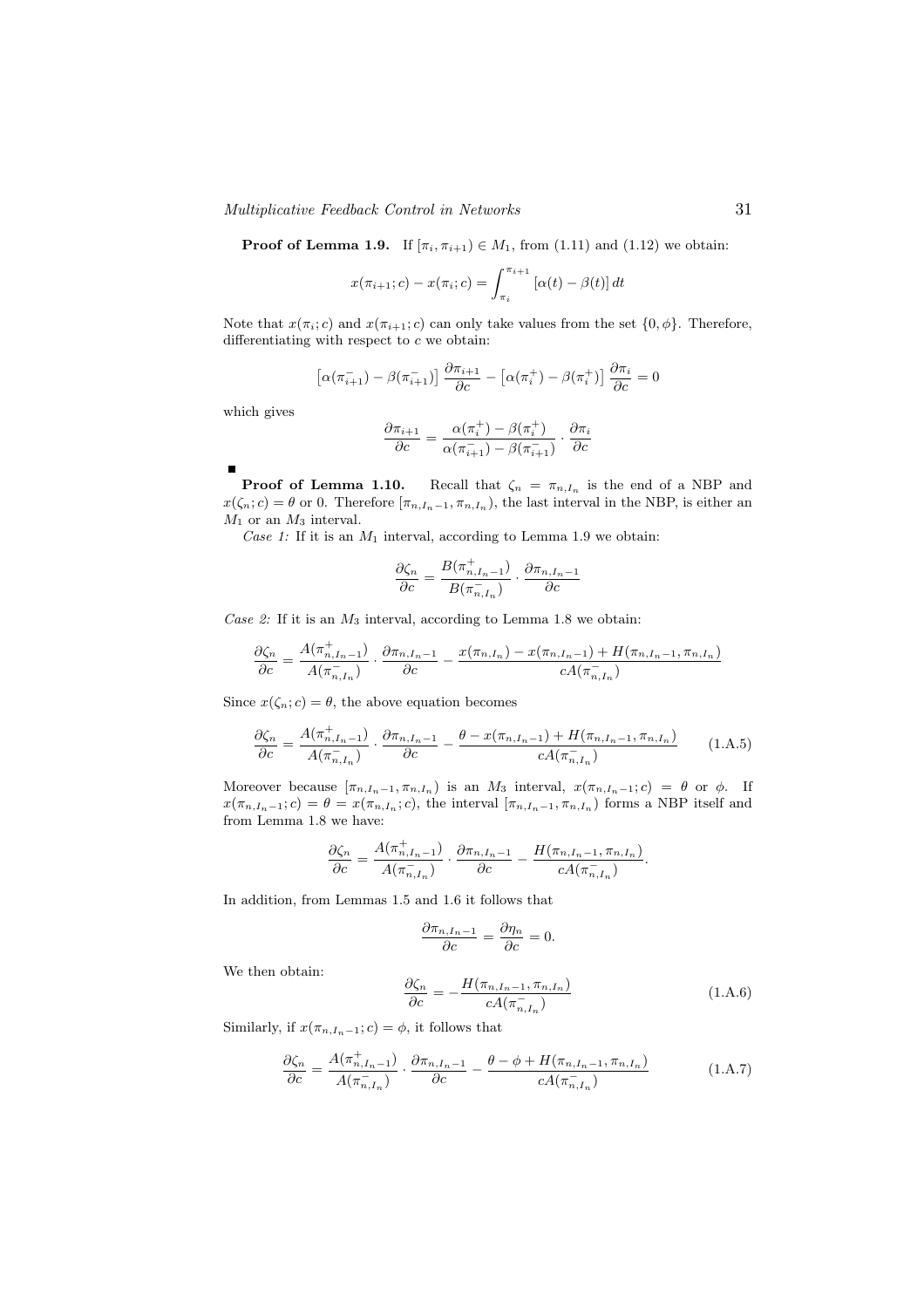Combining (1.A.5), (1.A.6) and (1.A.7) we get (1.29).  $\blacksquare$ 

Proof of Lemma 1.11. The proof has two steps. First we show that, if  $x'(t) = x(t),$ 

$$
\frac{dx'(t^+)}{dt} \ge \frac{dx(t^+)}{dt}
$$
\n(1.A.8)

Before proceeding we point out that according to Assumption 5,  $u(t, x; c)$  is a monotonically nondecreasing function of c for any fixed t and x, i.e.,  $u(t, x; c) \leq$  $u(t, x; c + \Delta c)$ .

Assume  $x'(t) = x(t) = x_0$ . The value of  $x_0$  can be classified as follows:

Case 1.  $x_0 = 0$ : In view of Assumption 5,  $u(t, x_0; c) \leq u(t, x_0; c + \Delta c)$ . Thus, there are three cases to consider regarding the relative values of  $u(t, 0; c)$ ,  $u(t, 0; c + \Delta c)$  and  $\beta(t)$ .

Case 1.1.  $u(t, 0; c) \leq u(t, 0; c + \Delta c) \leq \beta(t)$ : The buffer content will remain empty for both sample paths:

$$
\frac{\partial x'(t^+)}{\partial t} = \frac{\partial x(t^+)}{\partial t} = 0
$$

*Case 1.2.*  $u(t, 0; c) \leq \beta(t) \leq u(t, 0; c + \Delta c)$ : According to (1.11),

$$
\frac{\partial x'(t^+)}{\partial t} = u(t, 0; c + \Delta c) - \beta(t) \ge \frac{\partial x(t^+)}{\partial t} = 0
$$

*Case 1.3.*  $\beta(t) \le u(t, 0; c) \le u(t, 0; c + \Delta c)$ : According to (1.11),

$$
\frac{\partial x'(t^+)}{\partial t} = u(t, 0; c + \Delta c) - \beta(t) \ge u(t, 0; c) - \beta(t) = \frac{\partial x(t^+)}{\partial t}
$$

Case 2.  $0 < x_0 < \theta$ : In this case, (1.11) gives

$$
\frac{\partial x(t^+)}{\partial t} = u(t, x_0; c) - \beta(t)
$$

and

$$
\frac{\partial x'(t^+)}{\partial t} = u(t, x_0; c + \Delta c) - \beta(t)
$$

which implies

$$
\frac{\partial x'(t^+)}{\partial t} \ge \frac{\partial x(t^+)}{\partial t}
$$

according to Assumption 5.

Case 3.  $x_0 = \theta$ : There are three sub-cases to consider:

Case 3.1.  $u(t, \theta; c) \leq u(t, \theta; c + \Delta c) \leq \beta(t)$ : According to (1.11) and Assumption 5,

$$
\frac{\partial x'(t^+)}{\partial t} = u(t, 0; c + \Delta c) - \beta(t) \ge u(t, 0; c) - \beta(t) = \frac{\partial x(t^+)}{\partial t}
$$

Case 3.2.  $u(t, \theta; c) \leq \beta(t) \leq u(t, \theta; c + \Delta c)$ : According to (1.11), SFM<sub>P</sub> will stay at  $\theta$  so that

$$
\frac{\partial x'(t^+)}{\partial t} = 0
$$

 $SFM_N$  will drop from  $\theta$  so that

$$
\frac{\partial x(t^+)}{\partial t}=u(t,\theta;c)-\beta(t)<0
$$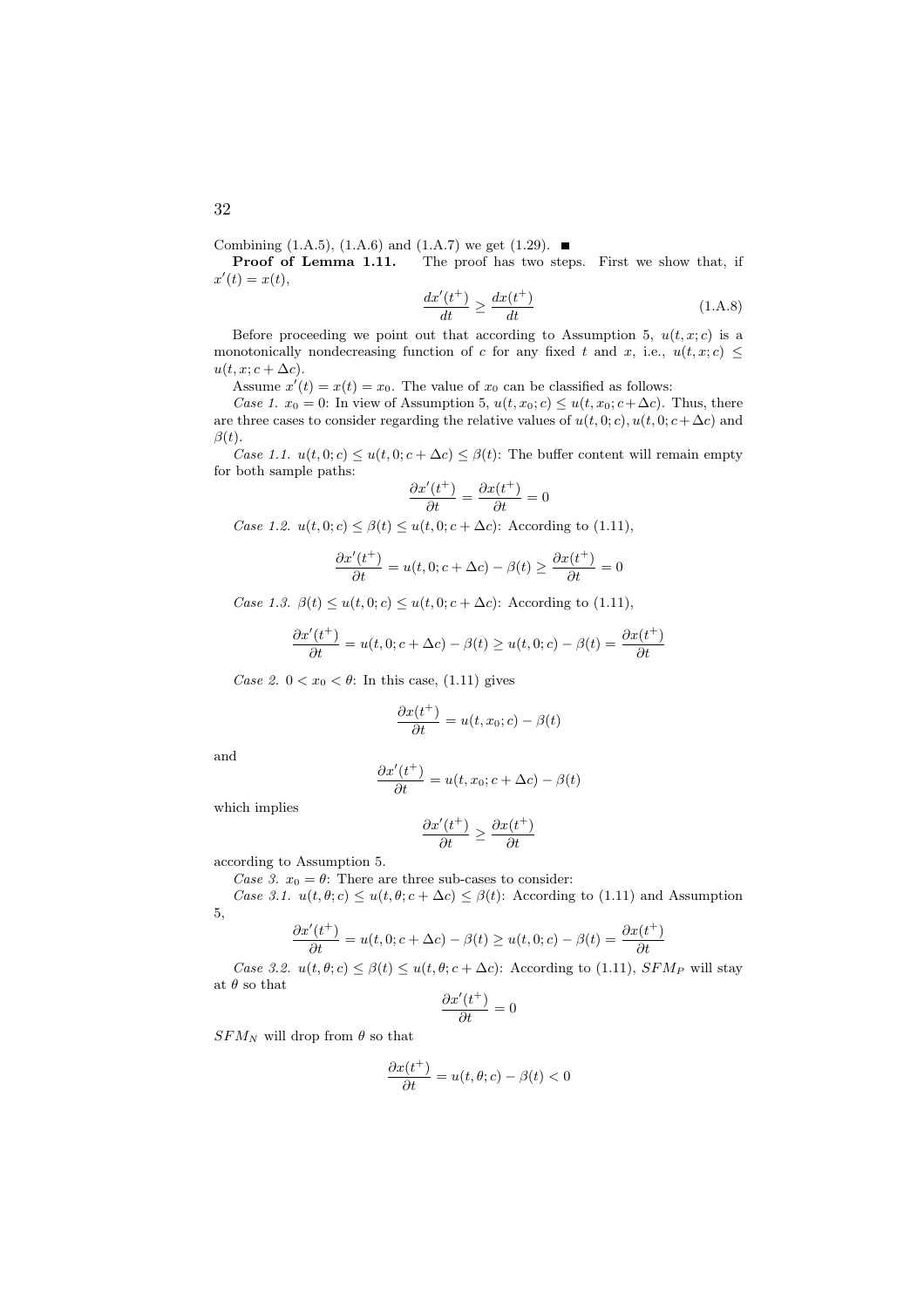Combining the above two equations gives

$$
\frac{\partial x'(t^+)}{\partial t}\geq \frac{\partial x(t^+)}{\partial t}
$$

Case 3.3.  $\beta(t) \leq u(t, \theta; c) \leq u(t, \theta; c + \Delta c)$ : According to (1.11), both sample paths will stay at  $\theta$ , i.e.,

$$
\frac{\partial x'(t^+)}{\partial t} = \frac{\partial x(t^+)}{\partial t} = 0
$$

Combining all of the above cases, we conclude that

$$
\frac{\partial x'(t^+)}{\partial t} \ge \frac{\partial x(t^+)}{\partial t}
$$

which implies that  $SFM_P$  will never go below  $SFM_N$  for any  $t > \tau$  when  $x(\tau) = x'(\tau)$ . Moreover when  $t = 0$ ,  $x'(0) = x(0) = 0$ . It follows that  $\Delta x(t) \geq 0$ , for all  $t \geq 0$ .

**Proof of Lemma 1.12.** For  $\Delta\delta(t)$ , regarding all possible value combinations of  $x(t)$  and  $x'(t)$  we have the following cases:

*Case 1.*  $x'(t) > x(t) > 0$ : According to (1.8),  $\delta'(t) = \delta(t) = \beta(t)$ ;

Case 2.  $x'(t) > 0$ ,  $x(t) = 0$ : According to (1.8),  $\delta(t) = \min(u(t), \beta(t)) \leq \beta(t)$  $\delta'(t);$ 

Case 3.  $x'(t) = 0$ ,  $x(t) > 0$ : According to Lemma 1.11, this case is impossible;

Case 4.  $x'(t) = 0$ ,  $x(t) = 0$ : According to (1.8),  $\delta(t) = \min(u(t), \beta(t))$ ,  $\delta'(t) =$ min  $(u'(t), \beta(t))$ . Moreover Assumption 5 gives  $u(t) = u(t, 0; c) \leq u(t, 0; c + \Delta c)$  $u'(t)$ , so  $\delta(t) \leq \delta'(t)$ .

Combining the above four cases gives  $\Delta \delta(t) \geq 0$ .

Similarly for  $\Delta \gamma(t)$ , regarding all the possible value combinations of  $x(t)$  and  $x'(t)$ we have the following cases:

Case 1.  $x(t) \leq x'(t) < \theta$ : According to (1.9),  $\gamma(t) = \gamma'(t) = 0$ ;

Case 2.  $x(t) < x'(t) = \theta$ : According to (1.9),  $\gamma(t) = 0 \leq \gamma'(t)$ ;

Case 3.  $x(t) = x'(t) = \theta$ : According to (1.9),  $\gamma(t) = \max(u(t) - \beta(t), 0)$  and

 $\gamma'(t) = \max(u'(c + \Delta c; t, \theta) - \beta(t), 0)$ . Moreover, Assumption 5 gives  $u(t) =$  $u(t,0;c) \leq u'(t) = u(t,0;c+\Delta c)$ , so  $\gamma(t) \leq \gamma'(t)$ .

Case 4.  $x(t) = \theta, x'(t) < \theta$ : This case is impossible according to Lemma 1.11.

Combining the above cases gives  $\Delta \gamma(t) \geq 0$ .

Proof of Theorem 1.13. We have the following flow balance equations for  $SFM_N$  and  $SFM_P$  respectively:

$$
x(t) - x(0) = \int_0^t u'(\tau)d\tau - \int_0^t \delta(\tau)d\tau - \int_0^t \gamma(\tau)d\tau, \text{ for all } t \ge 0
$$

and

$$
x'(t) - x'(0) = \int_0^t u'(\tau) d\tau - \int_0^t \delta'(\tau) d\tau - \int_0^t \gamma'(\tau) d\tau
$$
, for all  $t \ge 0$ 

Combining the above equations and recalling that  $x'(0) = x(0) = 0$ , we obtain:

$$
\Delta x(t) = \int_0^t \Delta u(\tau) d\tau - \int_0^t \Delta \delta(\tau) d\tau - \int_0^t \Delta \gamma(\tau) d\tau \tag{1.A.9}
$$

Recalling Lemma 1.12,  $\Delta\delta(\tau) \geq 0$  and  $\Delta\gamma(\tau) \geq 0$  for all  $\tau$ ,  $0 < \tau < t$ . Then, (1.A.9) implies  $\overline{t}$ 

$$
\Delta x(t) \le \int_0^t \Delta u(\tau) d\tau \tag{1.A.10}
$$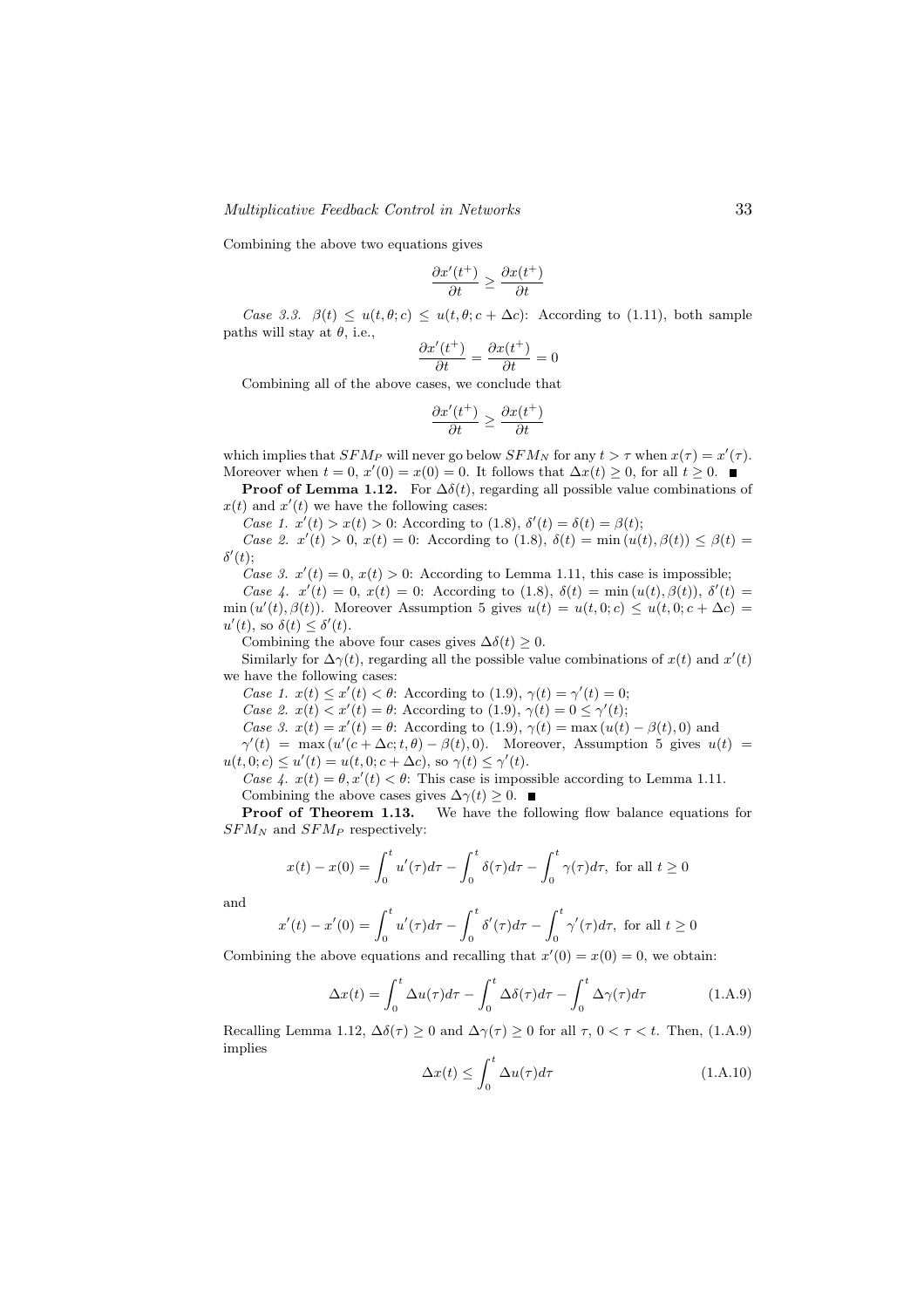On the other hand,

$$
\Delta u(\tau) = u(\tau, x'(\tau); c + \Delta c) - u(\tau, x(\tau); c)
$$
\n(1.A.11)

Lemma 1.11 gives  $x'(\tau) \geq x(\tau)$ , from which we obtain

$$
u(\tau, x'(\tau); c + \Delta c) \le u(\tau, x(\tau); c + \Delta c)
$$

according to Assumption 4. Combining the above inequality with (1.A.11) gives

$$
\Delta u(\tau) \le u(\tau, x(\tau); c + \Delta c) - u(\tau, x(\tau); c)
$$
\n(1.A.12)

According to Assumption 6,

$$
u(\tau, x(\tau); c + \Delta c) - u(\tau, x(\tau); c) \le K\Delta c \tag{1.A.13}
$$

Combining  $(1.A.12)$  and  $(1.A.13)$  we get:

$$
\Delta u(\tau) \le K \Delta c \tag{1.A.14}
$$

Thus, from (1.A.10) and (1.A.14) we obtain:

$$
\Delta x(t) \le \int_0^t \Delta u(\tau) d\tau \le Kt \Delta c \le KT \Delta c \qquad \text{for all } t, \ \ 0 \le t \le T
$$

$$
\blacksquare
$$

# References

- L. Kleinrock, Queueing Systems, vol. I: Theory. Wile-Interscience, 1975.
- W. E. Leland, M. S. Taqq, W. Willinger, and D. V. Wilson, "On the selfsimilar nature of ethernet traffic," in ACM SIGCOMM, pp. 183-193, 1993.
- V. Paxson and S. Floyd, "Wide-area traffic: The failure of poisson modeling," IEEE/ACM Transactions on Networking, vol. 3, pp. 226–244, June 1995.
- D. Anick, D. Mitra, and M. Sondhi, "Stochastic theory of a data-handling system with multiple sources," The Bell System Technical Journal, vol. Vol. 61, pp. 1871–1894, 1982.
- H. Kobayashi and Q. Ren, "A mathematical theory for transient analysis of communications networks," IEICE Transactions on Communications, vol. E75-B, pp. 1266–1276, 1992.
- R. Cruz, "A calculus for network delay, Part I: Network elements in isolation," IEEE Transactions on Information Theory, 1991.
- G. Kesidis, A. Singh, D. Cheung, and W. Kwok, "Feasibility of fluiddriven simulation for ATM network," in *Proc. IEEE Globecom*, vol. 3, pp. 2013–2017, 1996.
- K. Kumaran and D. Mitra, "Performance and fluid simulations of a novel shared buffer management system," in *Proceedings of IEEE IN*-FOCOM, March 1998.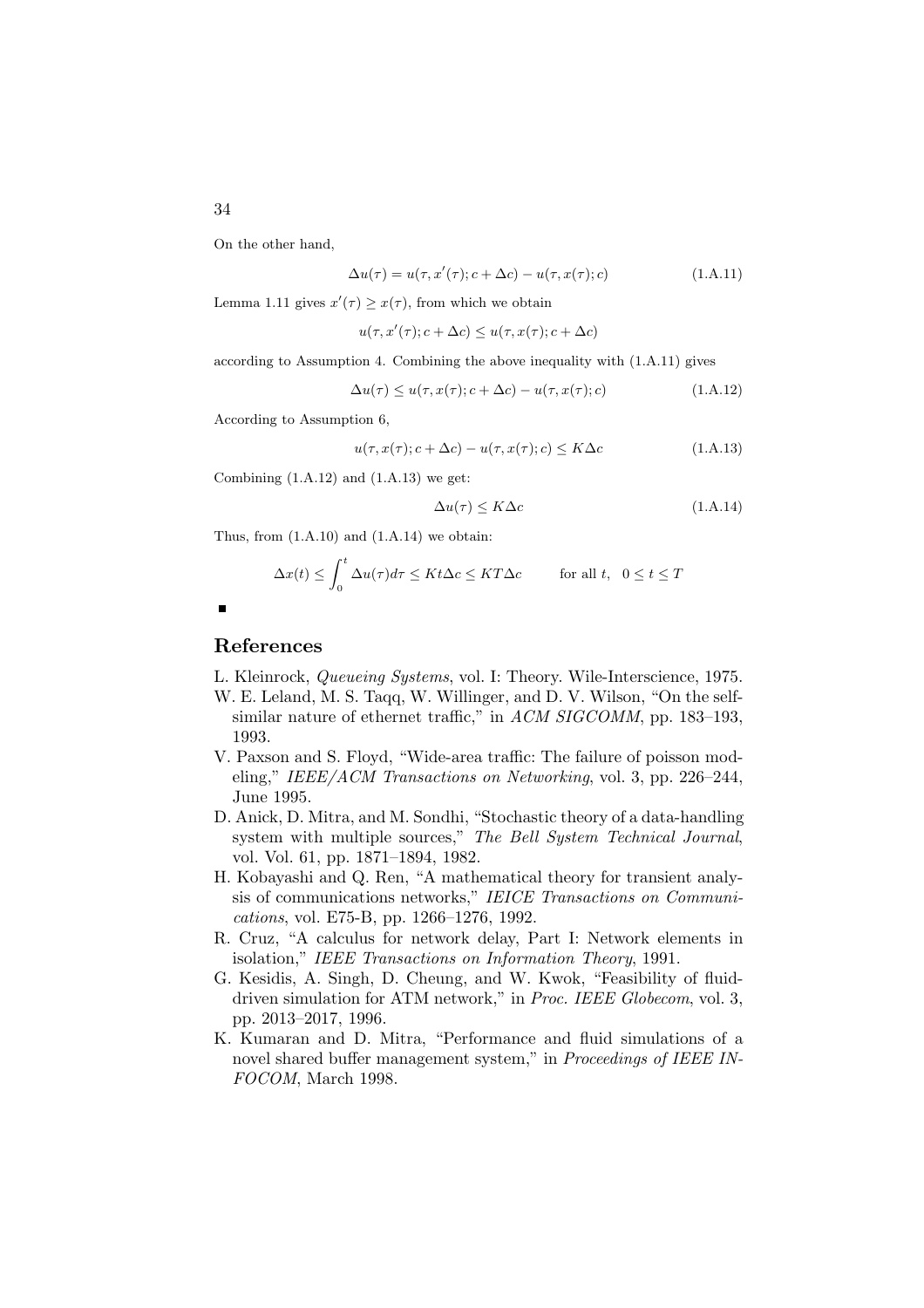- B. Liu, Y. Guo, J. Kurose, D. Towsley, and W. Gong, "Fluid simulation of large scale networks: Issues and tradeoffs," in Proceedings of the International Conference on Parallel and Distributed Processing Techniques and Applications, June 1999. Las Vegas, Nevada.
- A. Yan and W. Gong, "Fluid simulation for high-speed networks with flow-based routing," IEEE Transactions on Information Theory, vol. 45, pp. 1588–1599, 1999.
- R. Akella and P.R.Kumar, "Optimal control of production rate in a failure prone manufacturing system," IEEE Trans. Automatic Control, vol. AC-31, pp. 116–126, Feb. 1986.
- J. Perkins and R. Srikant, "The role of queue length information in congestion control and resource pricing," Proc. of the 38th Conference on Decision and Control, Dec. 1999.
- J. Perkins and R. Srikant, "Failure-prone production systems with uncertain demand," IEEE Trans. Automatic Control, vol. 46, pp. 441–449, 2001.
- F. Kelly, A. Maulloo, and D. Tan, "Rate control in communication networks: Shadow price, proportional fairness and stability," *Journal of* the Operational Research Society, 1998.
- S. Low, "A duality model of tcp and queue management algorithms," in Proceedings of ITC Specialist Seminar on IP Traffic Measurement, Modeling and Management, 2000.
- Y. Ho and X. Cao, Perturbation Analysis of Discrete Event Dynamic Systems. Boston, Massachusetts: Kluwer Academic Publishers, 1991.
- C. G. Cassandras and S. Lafortune, Introduction to Discrete Event Systems. Kluwer Academic Publishers, 1999.
- Y. Wardi, B. Melamed, C. G. Cassandras, and C. G. Panayiotou, "IPA gradient estimators in single-node stochastic fluid models," Journal of Optimization Theory and Applications, vol. 115, no. 2, pp. 369–406, 2002.
- Y. Liu and W. Gong, "Perturbation analysis for stochastic fluid queueing systems," in Proc. 38th IEEE Conf. Dec. and Ctrl, pp. 4440–4445, 1999.
- C. G. Cassandras, Y. Wardi, B. Melamed, G. Sun, and C. G. Panayiotou, "Perturbation analysis for online control and optimization of stochastic fluid models," IEEE Trans. on Automatic Control, vol. 47, no. 8, pp. 1234-1248, 2002.
- C. G. Cassandras, G. Sun, C. G. Panayiotou, and Y. Wardi, "Perturbation Analysis and Control of Two-Class Stochastic Fluid Models for Communication Networks", IEEE Trans. on Automatic Control, vol. 48, no. 5, pp. 770-782, 2003.